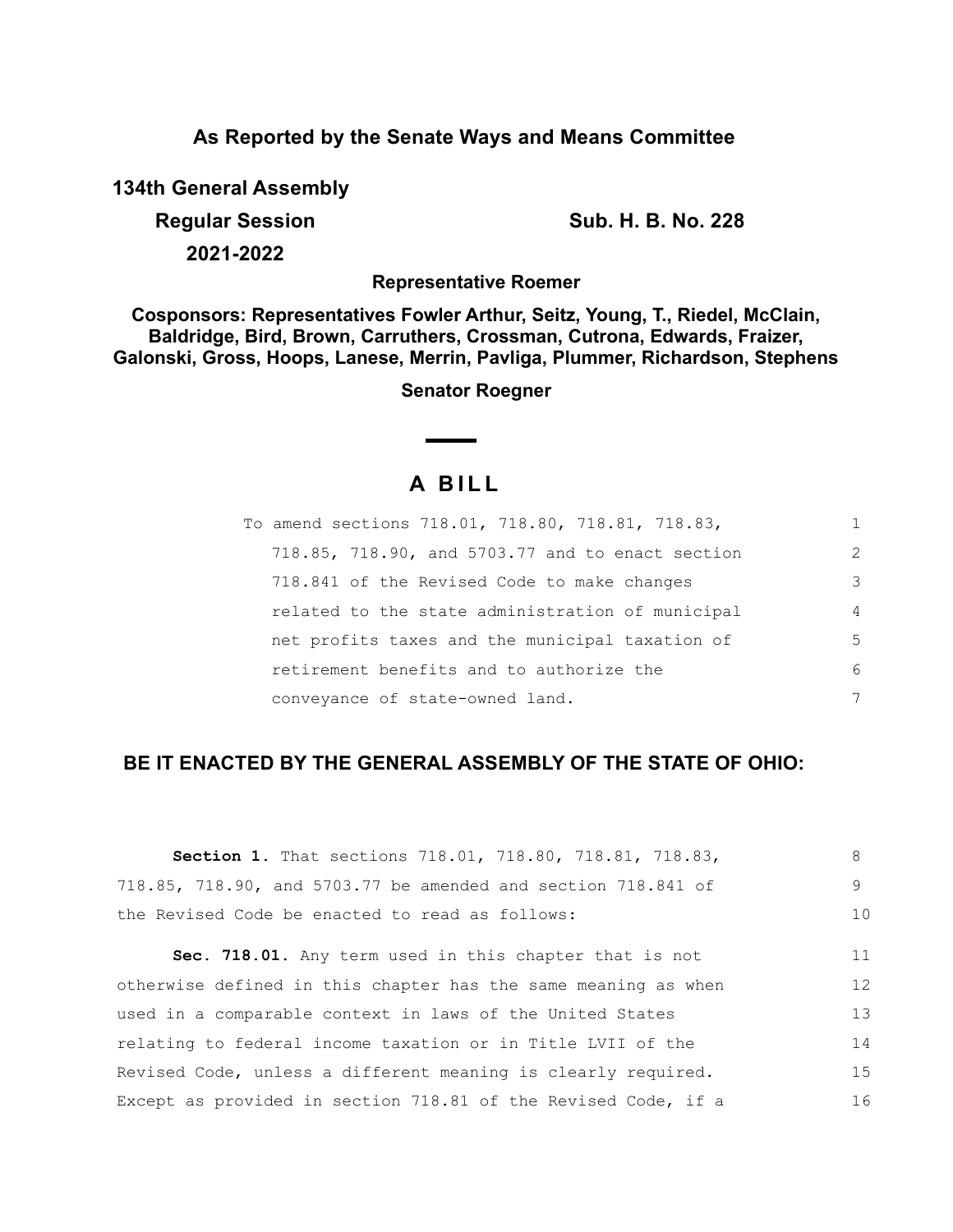#### **Sub. H. B. No. 228 Page 2 As Reported by the Senate Ways and Means Committee**

term used in this chapter that is not otherwise defined in this chapter is used in a comparable context in both the laws of the United States relating to federal income tax and in Title LVII of the Revised Code and the use is not consistent, then the use of the term in the laws of the United States relating to federal income tax shall control over the use of the term in Title LVII of the Revised Code. 17 18 19 20 21 22 23

Except as otherwise provided in section 718.81 of the Revised Code, as used in this chapter:

(A)(1) "Municipal taxable income" means the following:

(a) For a person other than an individual, income apportioned or sitused to the municipal corporation under section 718.02 of the Revised Code, as applicable, reduced by any pre-2017 net operating loss carryforward available to the person for the municipal corporation. 27 28 29 30 31

(b)(i) For an individual who is a resident of a municipal corporation other than a qualified municipal corporation, income reduced by exempt income to the extent otherwise included in income, then reduced as provided in division (A)(2) of this section, and further reduced by any pre-2017 net operating loss carryforward available to the individual for the municipal corporation. 32 33 34 35 36 37 38

(ii) For an individual who is a resident of a qualified municipal corporation, Ohio adjusted gross income reduced by income exempted, and increased by deductions excluded, by the qualified municipal corporation from the qualified municipal corporation's tax. If a qualified municipal corporation, on or before December 31, 2013, exempts income earned by individuals who are not residents of the qualified municipal corporation and 39 40 41 42 43 44 45

 $24$ 25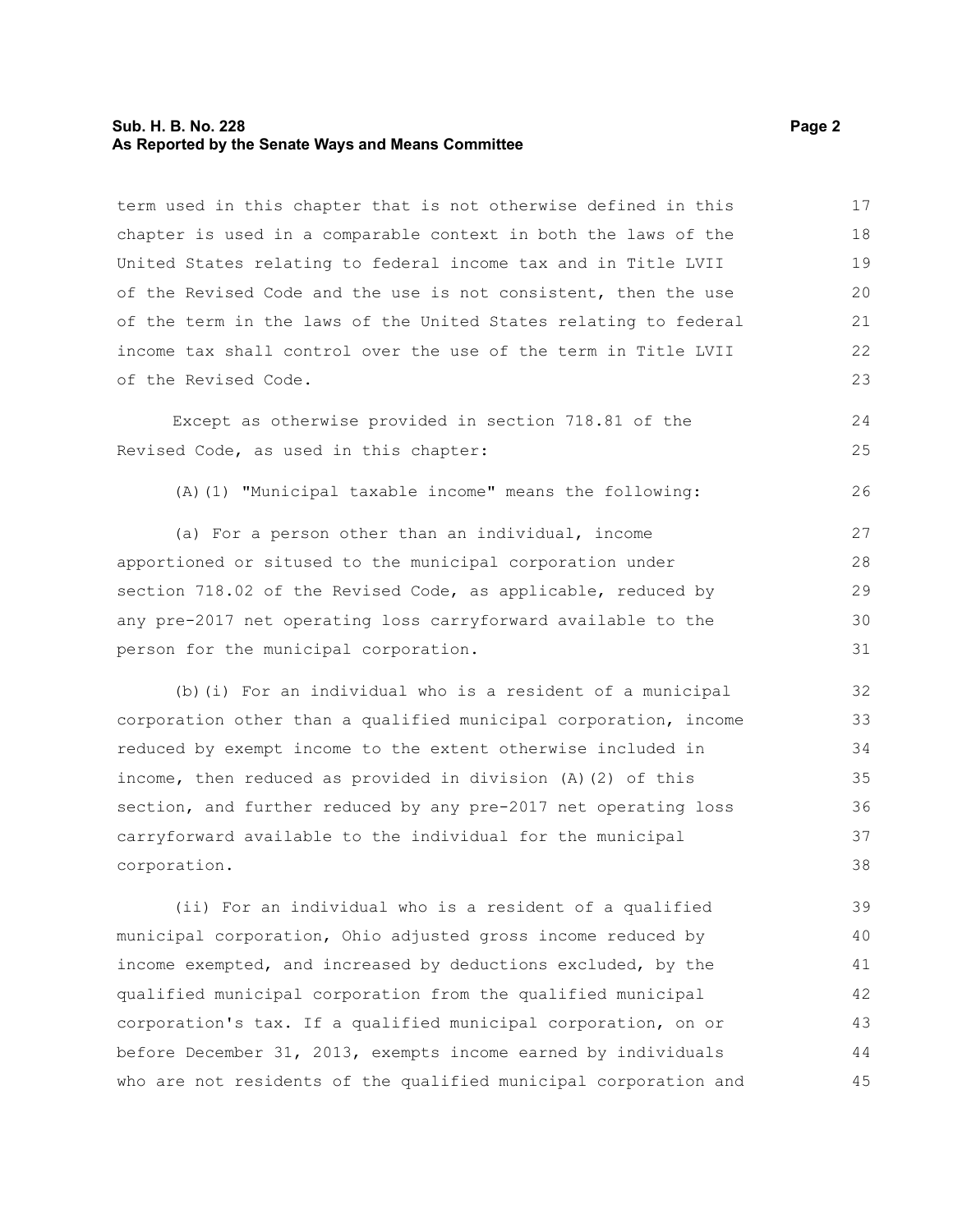#### **Sub. H. B. No. 228 Page 3 As Reported by the Senate Ways and Means Committee**

net profit of persons that are not wholly located within the qualified municipal corporation, such individual or person shall have no municipal taxable income for the purposes of the tax levied by the qualified municipal corporation and may be exempted by the qualified municipal corporation from the requirements of section 718.03 of the Revised Code. 46 47 48 49 50 51

(c) For an individual who is a nonresident of a municipal corporation, income reduced by exempt income to the extent otherwise included in income and then, as applicable, apportioned or sitused to the municipal corporation under section 718.02 of the Revised Code, then reduced as provided in division (A)(2) of this section, and further reduced by any pre-2017 net operating loss carryforward available to the individual for the municipal corporation.

(2) In computing the municipal taxable income of a taxpayer who is an individual, the taxpayer may subtract, as provided in division (A)(1)(b)(i) or (c) of this section, the amount of the individual's employee business expenses reported on the individual's form 2106 that the individual deducted for federal income tax purposes for the taxable year, subject to the limitation imposed by section 67 of the Internal Revenue Code. For the municipal corporation in which the taxpayer is a resident, the taxpayer may deduct all such expenses allowed for federal income tax purposes. For a municipal corporation in which the taxpayer is not a resident, the taxpayer may deduct such expenses only to the extent the expenses are related to the taxpayer's performance of personal services in that nonresident municipal corporation. 60 61 62 63 64 65 66 67 68 69 70 71 72 73

(B) "Income" means the following: 74

(1)(a) For residents, all income, salaries, qualifying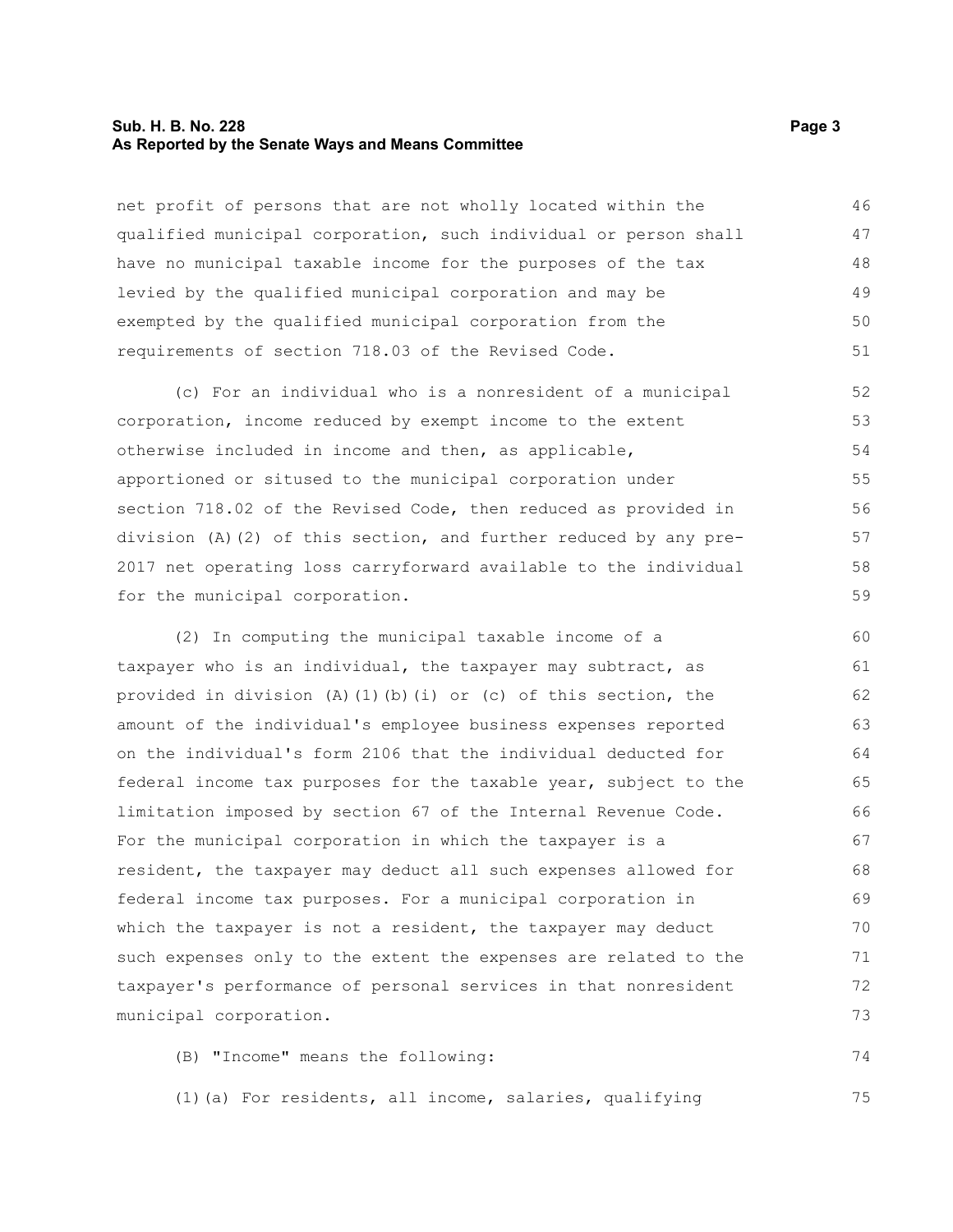#### **Sub. H. B. No. 228 Page 4 As Reported by the Senate Ways and Means Committee**

wages, commissions, and other compensation from whatever source earned or received by the resident, including the resident's distributive share of the net profit of pass-through entities owned directly or indirectly by the resident and any net profit of the resident, except as provided in division (D)(5) of this section. 76 77 78 79 80 81

(b) For the purposes of division (B)(1)(a) of this section: 82 83

(i) Any net operating loss of the resident incurred in the taxable year and the resident's distributive share of any net operating loss generated in the same taxable year and attributable to the resident's ownership interest in a passthrough entity shall be allowed as a deduction, for that taxable year and the following five taxable years, against any other net profit of the resident or the resident's distributive share of any net profit attributable to the resident's ownership interest in a pass-through entity until fully utilized, subject to division (B)(1)(d) of this section; 84 85 86 87 88 89 90 91 92 93

(ii) The resident's distributive share of the net profit of each pass-through entity owned directly or indirectly by the resident shall be calculated without regard to any net operating loss that is carried forward by that entity from a prior taxable year and applied to reduce the entity's net profit for the current taxable year.

(c) Division (B)(1)(b) of this section does not apply with respect to any net profit or net operating loss attributable to an ownership interest in an S corporation unless shareholders' distributive shares of net profits from S corporations are subject to tax in the municipal corporation as provided in division (C)(14)(b) or (c) of this section. 100 101 102 103 104 105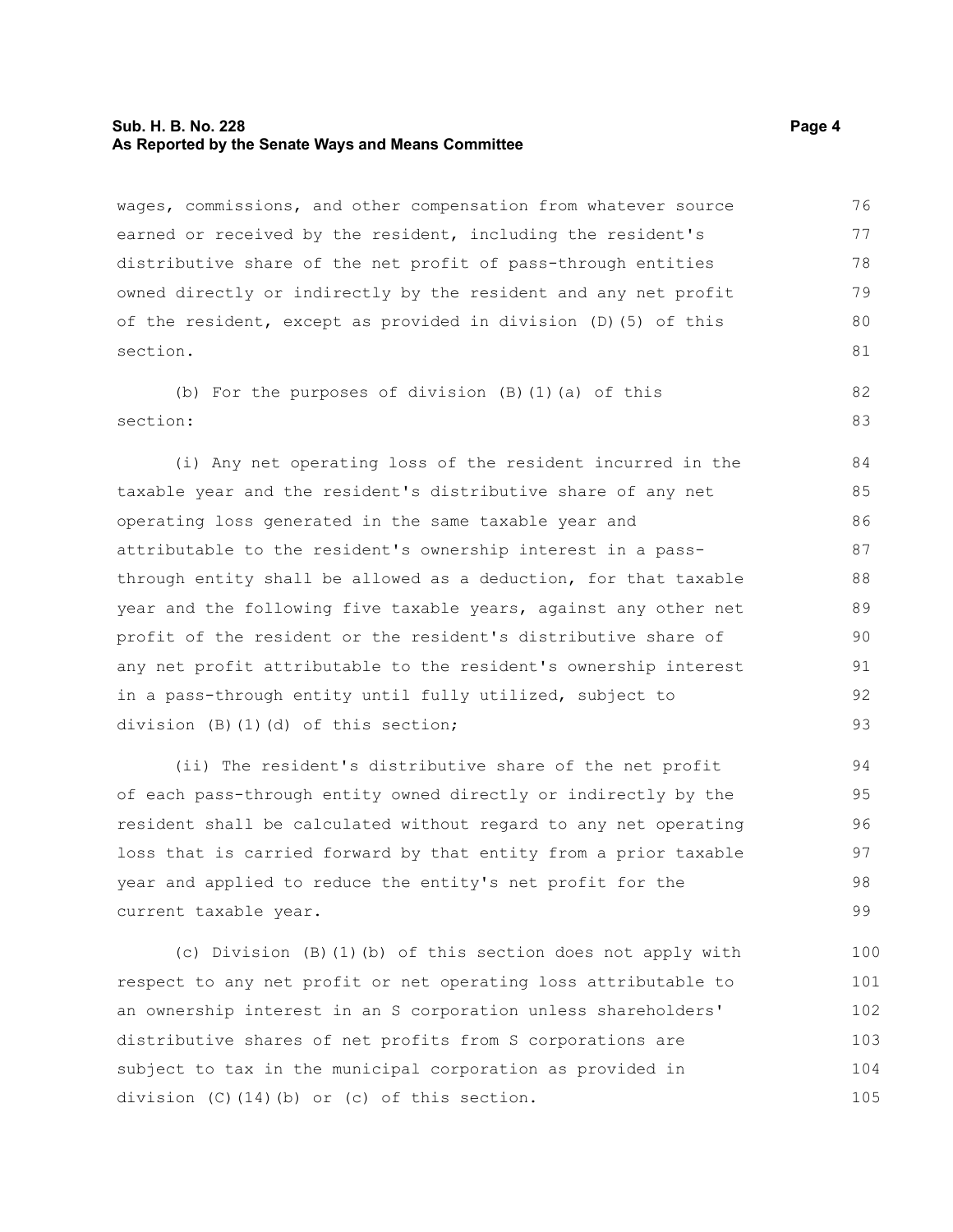#### **Sub. H. B. No. 228 Page 5 As Reported by the Senate Ways and Means Committee**

(d) Any amount of a net operating loss used to reduce a taxpayer's net profit for a taxable year shall reduce the amount of net operating loss that may be carried forward to any subsequent year for use by that taxpayer. In no event shall the cumulative deductions for all taxable years with respect to a taxpayer's net operating loss exceed the original amount of that net operating loss available to that taxpayer. 106 107 108 109 110 111 112

(2) In the case of nonresidents, all income, salaries, qualifying wages, commissions, and other compensation from whatever source earned or received by the nonresident for work done, services performed or rendered, or activities conducted in the municipal corporation, including any net profit of the nonresident, but excluding the nonresident's distributive share of the net profit or loss of only pass-through entities owned directly or indirectly by the nonresident. 113 114 115 116 117 118 119 120

(3) For taxpayers that are not individuals, net profit of the taxpayer; 121 122

(4) Lottery, sweepstakes, gambling and sports winnings, winnings from games of chance, and prizes and awards. If the taxpayer is a professional gambler for federal income tax purposes, the taxpayer may deduct related wagering losses and expenses to the extent authorized under the Internal Revenue Code and claimed against such winnings. 123 124 125 126 127 128

(C) "Exempt income" means all of the following:

(1) The military pay or allowances of members of the armed forces of the United States or members of their reserve components, including the national guard of any state; 130 131 132

(2)(a) Except as provided in division (C)(2)(b) of this section, intangible income; 133 134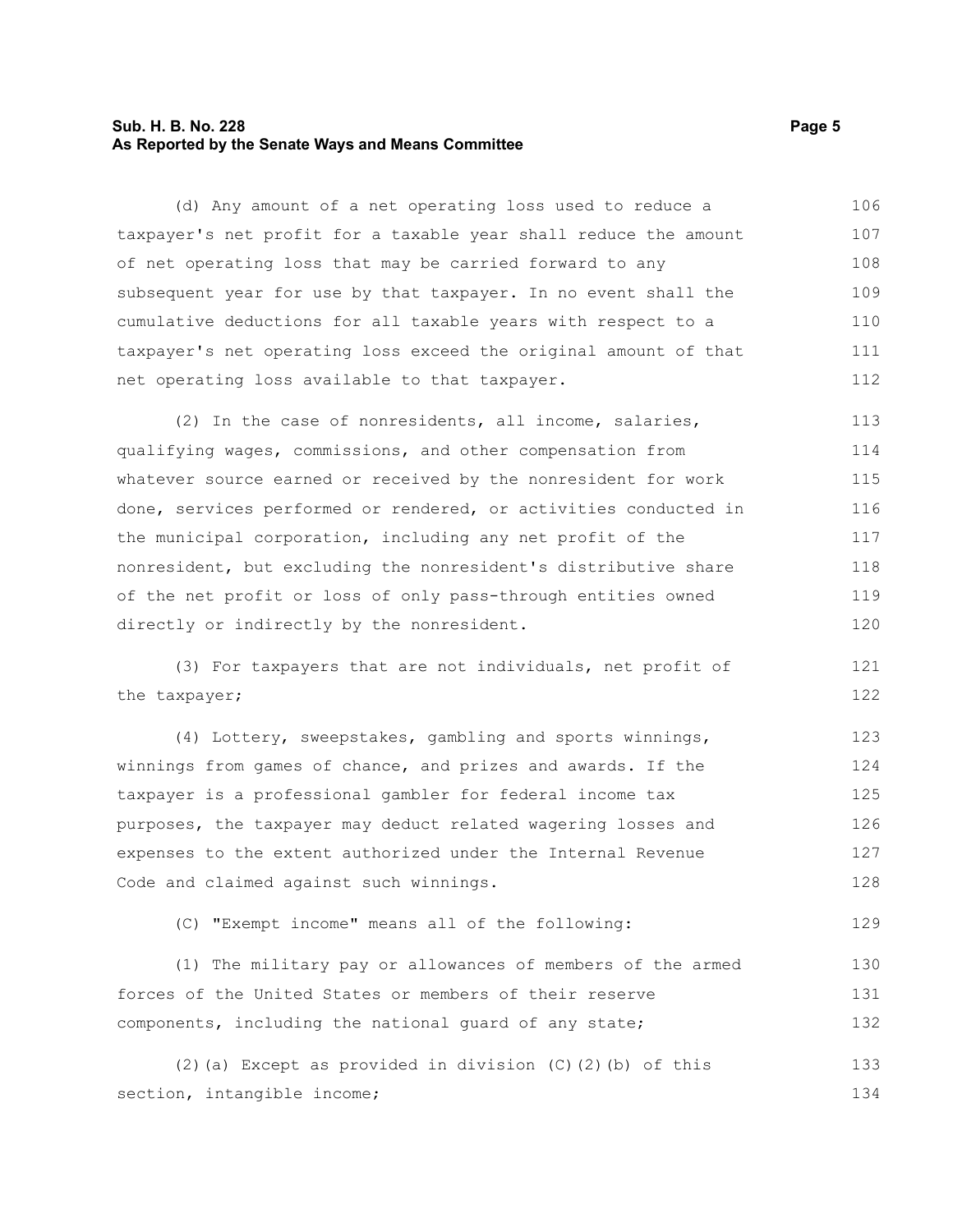#### **Sub. H. B. No. 228 Page 6 As Reported by the Senate Ways and Means Committee**

(b) A municipal corporation that taxed any type of intangible income on March 29, 1988, pursuant to Section 3 of S.B. 238 of the 116th general assembly, may continue to tax that type of income if a majority of the electors of the municipal corporation voting on the question of whether to permit the taxation of that type of intangible income after 1988 voted in favor thereof at an election held on November 8, 1988. 135 136 137 138 139 140 141

(3) Social security benefits, railroad retirement benefits, unemployment compensation, pensions, retirement benefit payments, payments from annuities, and similar payments made to an employee or to the beneficiary of an employee under a retirement program or plan, disability payments received from private industry or local, state, or federal governments or from charitable, religious or educational organizations, and the proceeds of sickness, accident, or liability insurance policies. As used in division (C)(3) of this section, "unemployment compensation" does not include supplemental unemployment compensation described in section 3402(o)(2) of the Internal Revenue Code. 142 143 144 145 146 147 148 149 150 151 152 153

(4) The income of religious, fraternal, charitable, scientific, literary, or educational institutions to the extent such income is derived from tax-exempt real estate, tax-exempt tangible or intangible property, or tax-exempt activities. 154 155 156 157

(5) Compensation paid under section 3501.28 or 3501.36 of the Revised Code to a person serving as a precinct election official to the extent that such compensation does not exceed one thousand dollars for the taxable year. Such compensation in excess of one thousand dollars for the taxable year may be subject to taxation by a municipal corporation. A municipal corporation shall not require the payer of such compensation to 158 159 160 161 162 163 164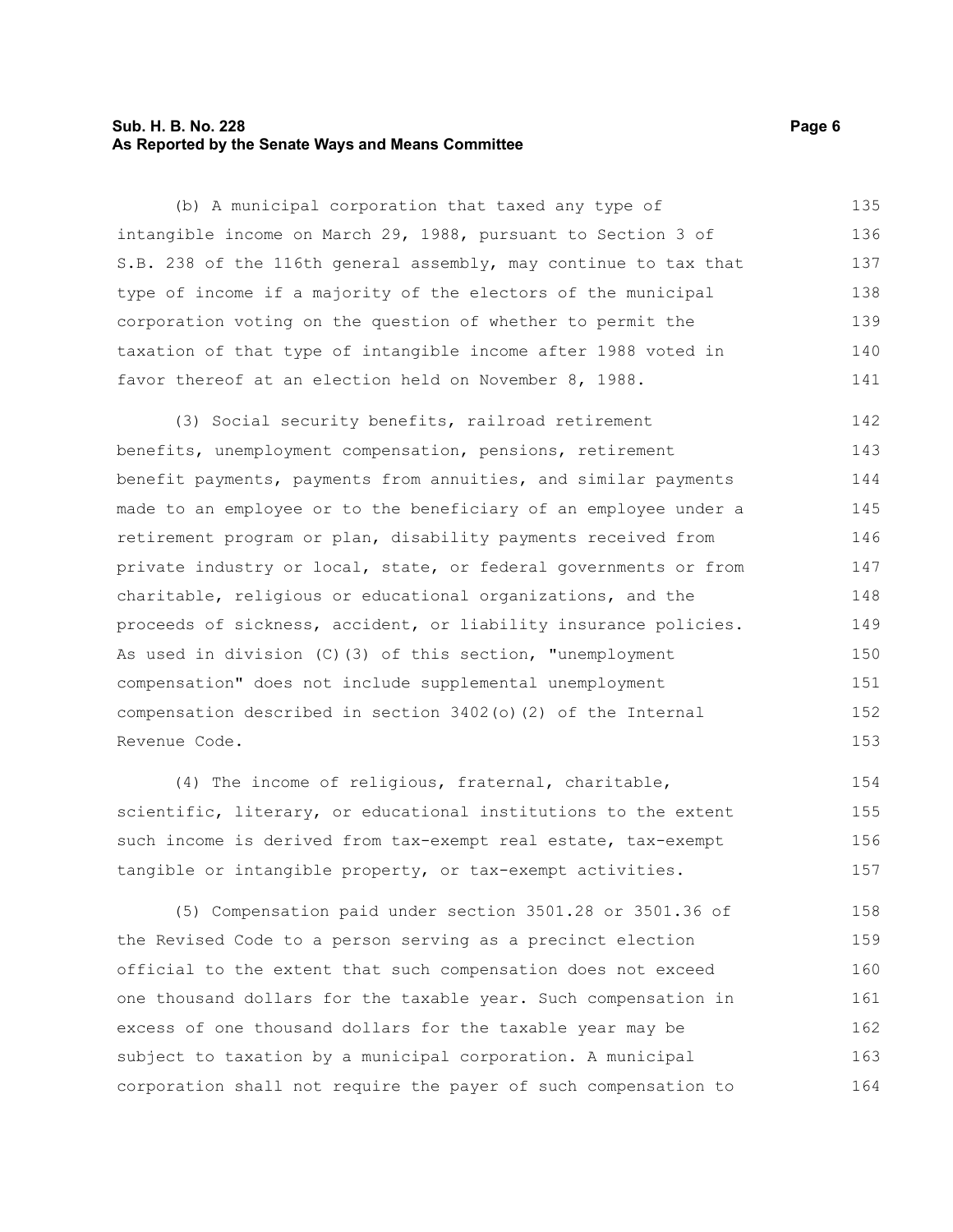#### **Sub. H. B. No. 228 Page 7 Page 7 Page 7 Page 7 Page 7 Page 7 Page 7 Page 7 As Reported by the Senate Ways and Means Committee**

withhold any tax from that compensation.

(6) Dues, contributions, and similar payments received by charitable, religious, educational, or literary organizations or labor unions, lodges, and similar organizations; 166 167 168

(7) Alimony and child support received;

(8) Compensation for personal injuries or for damages to property from insurance proceeds or otherwise, excluding compensation paid for lost salaries or wages or compensation from punitive damages; 170 171 172 173

(9) Income of a public utility when that public utility is subject to the tax levied under section 5727.24 or 5727.30 of the Revised Code. Division (C)(9) of this section does not apply for purposes of Chapter 5745. of the Revised Code. 174 175 176 177

(10) Gains from involuntary conversions, interest on federal obligations, items of income subject to a tax levied by the state and that a municipal corporation is specifically prohibited by law from taxing, and income of a decedent's estate during the period of administration except such income from the operation of a trade or business; 178 179 180 181 182 183

(11) Compensation or allowances excluded from federal gross income under section 107 of the Internal Revenue Code; 184 185

(12) Employee compensation that is not qualifying wages as defined in division (R) of this section; 186 187

(13) Compensation paid to a person employed within the boundaries of a United States air force base under the jurisdiction of the United States air force that is used for the housing of members of the United States air force and is a center for air force operations, unless the person is subject to 188 189 190 191 192

165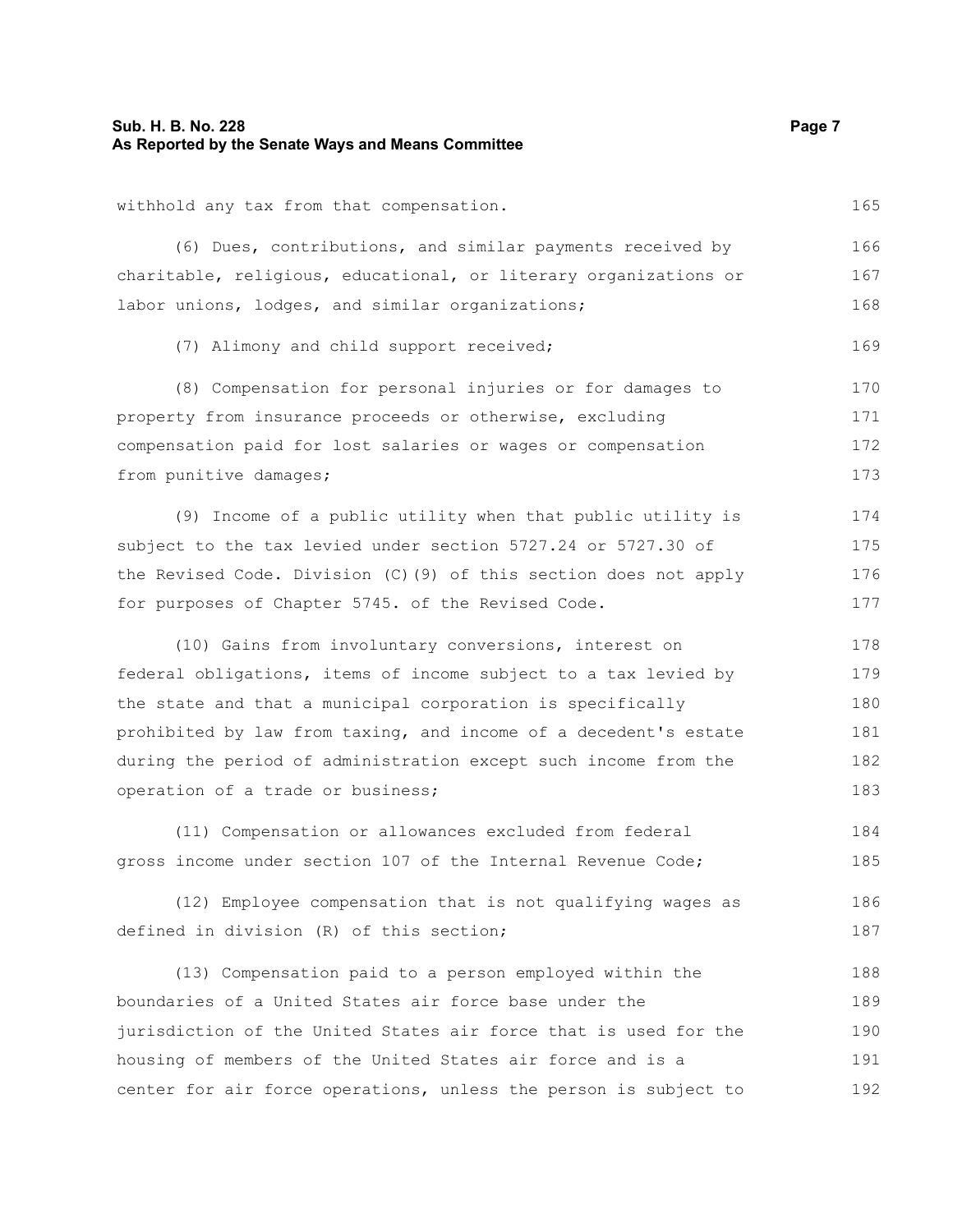#### **Sub. H. B. No. 228 Page 8 As Reported by the Senate Ways and Means Committee**

taxation because of residence or domicile. If the compensation is subject to taxation because of residence or domicile, tax on such income shall be payable only to the municipal corporation of residence or domicile. 193 194 195 196

(14)(a) Except as provided in division (C)(14)(b) or (c) of this section, an S corporation shareholder's distributive share of net profits of the S corporation, other than any part of the distributive share of net profits that represents wages as defined in section 3121(a) of the Internal Revenue Code or net earnings from self-employment as defined in section 1402(a) of the Internal Revenue Code.

(b) If, pursuant to division (H) of former section 718.01 of the Revised Code as it existed before March 11, 2004, a majority of the electors of a municipal corporation voted in favor of the question at an election held on November 4, 2003, the municipal corporation may continue after 2002 to tax an S corporation shareholder's distributive share of net profits of an S corporation.

(c) If, on December 6, 2002, a municipal corporation was imposing, assessing, and collecting a tax on an S corporation shareholder's distributive share of net profits of the S corporation to the extent the distributive share would be allocated or apportioned to this state under divisions (B)(1) and (2) of section 5733.05 of the Revised Code if the S corporation were a corporation subject to taxes imposed under Chapter 5733. of the Revised Code, the municipal corporation may continue to impose the tax on such distributive shares to the extent such shares would be so allocated or apportioned to this state only until December 31, 2004, unless a majority of the electors of the municipal corporation voting on the question of 211 212 213 214 215 216 217 218 219 220 221 222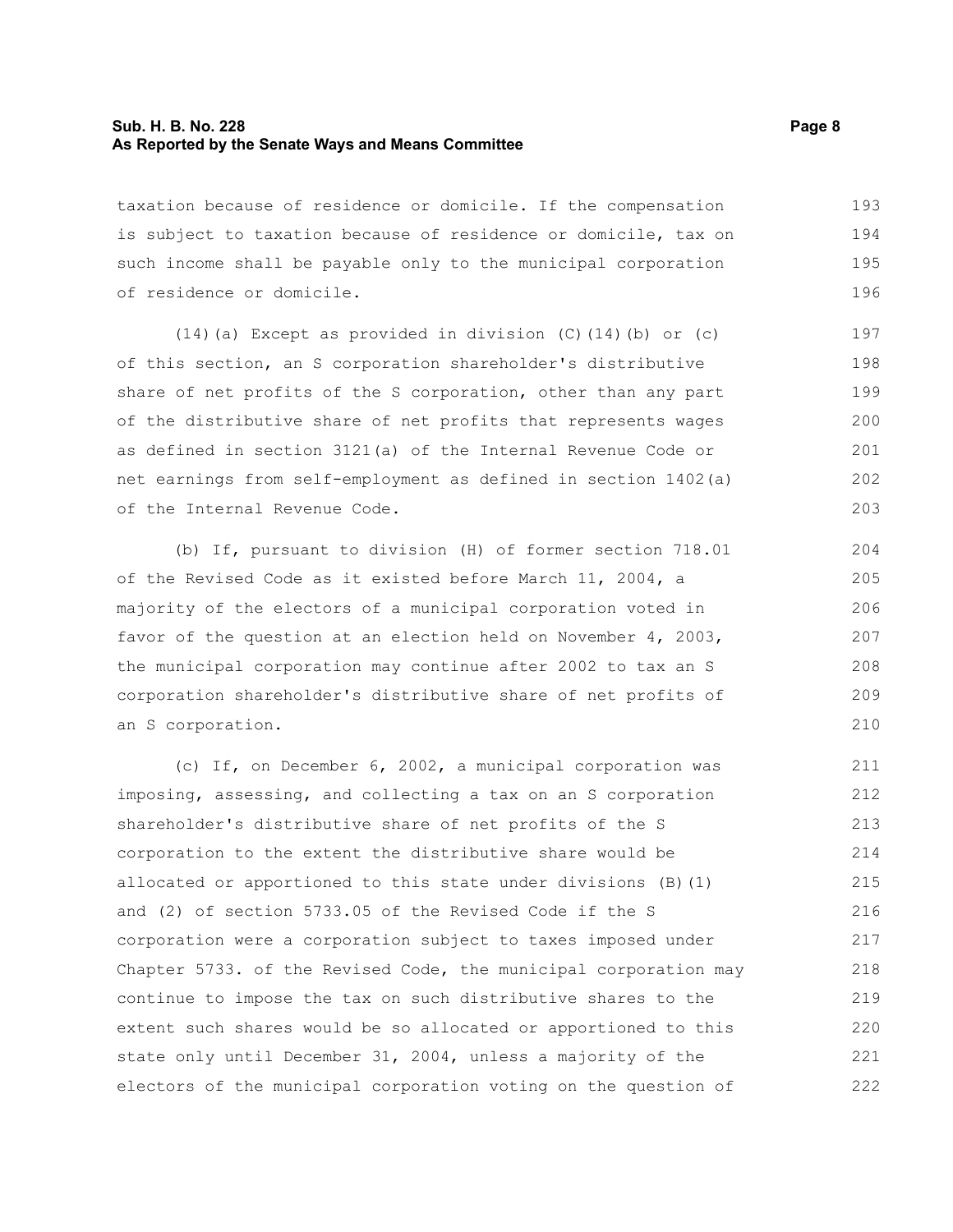#### **Sub. H. B. No. 228 Page 9 As Reported by the Senate Ways and Means Committee**

continuing to tax such shares after that date voted in favor of that question at an election held November 2, 2004. If a majority of those electors voted in favor of the question, the municipal corporation may continue after December 31, 2004, to impose the tax on such distributive shares only to the extent such shares would be so allocated or apportioned to this state. 223 224 225 226 227 228

(d) A municipal corporation shall be deemed to have elected to tax S corporation shareholders' distributive shares of net profits of the S corporation in the hands of the shareholders if a majority of the electors of a municipal corporation voted in favor of a question at an election held under division (C)(14)(b) or (c) of this section. The municipal corporation shall specify by resolution or ordinance that the tax applies to the distributive share of a shareholder of an S corporation in the hands of the shareholder of the S corporation. 229 230 231 232 233 234 235 236 237 238

(15) To the extent authorized under a resolution or ordinance adopted by a municipal corporation before January 1, 2016, all or a portion of the income of individuals or a class of individuals under eighteen years of age. 239 240 241 242

(16)(a) Except as provided in divisions  $(C)$  (16)(b),  $(c)$ , and (d) of this section, qualifying wages described in division (B)(1) or (E) of section 718.011 of the Revised Code to the extent the qualifying wages are not subject to withholding for the municipal corporation under either of those divisions. 243 244 245 246 247

(b) The exemption provided in division (C)(16)(a) of this section does not apply with respect to the municipal corporation in which the employee resided at the time the employee earned the qualifying wages. 248 249 250 251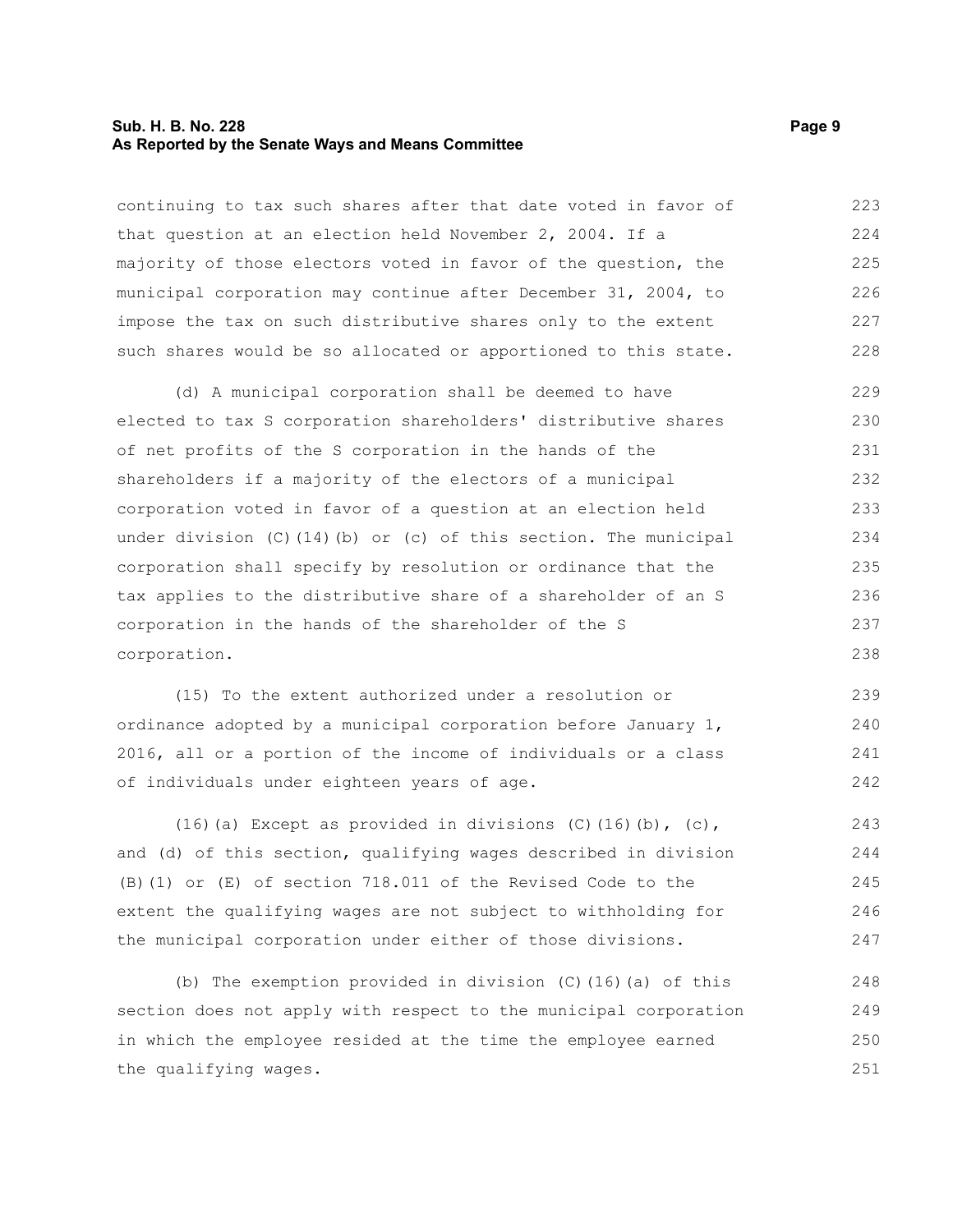#### **Sub. H. B. No. 228 Page 10 As Reported by the Senate Ways and Means Committee**

(c) The exemption provided in division (C)(16)(a) of this section does not apply to qualifying wages that an employer elects to withhold under division (D)(2) of section 718.011 of the Revised Code. 252 253 254 255

(d) The exemption provided in division (C)(16)(a) of this section does not apply to qualifying wages if both of the following conditions apply: 256 257 258

(i) For qualifying wages described in division (B)(1) of section 718.011 of the Revised Code, the employee's employer withholds and remits tax on the qualifying wages to the municipal corporation in which the employee's principal place of work is situated, or, for qualifying wages described in division (E) of section 718.011 of the Revised Code, the employee's employer withholds and remits tax on the qualifying wages to the municipal corporation in which the employer's fixed location is located; 259 260 261 262 263 266 267

(ii) The employee receives a refund of the tax described in division  $(C)$  (16)(d)(i) of this section on the basis of the employee not performing services in that municipal corporation.

(17)(a) Except as provided in division (C)(17)(b) or (c) of this section, compensation that is not qualifying wages paid to a nonresident individual for personal services performed in the municipal corporation on not more than twenty days in a taxable year. 271 272 273 274 275

(b) The exemption provided in division  $(C)$  (17)(a) of this section does not apply under either of the following circumstances: 276 277 278

(i) The individual's base of operation is located in the municipal corporation. 279 280

264 265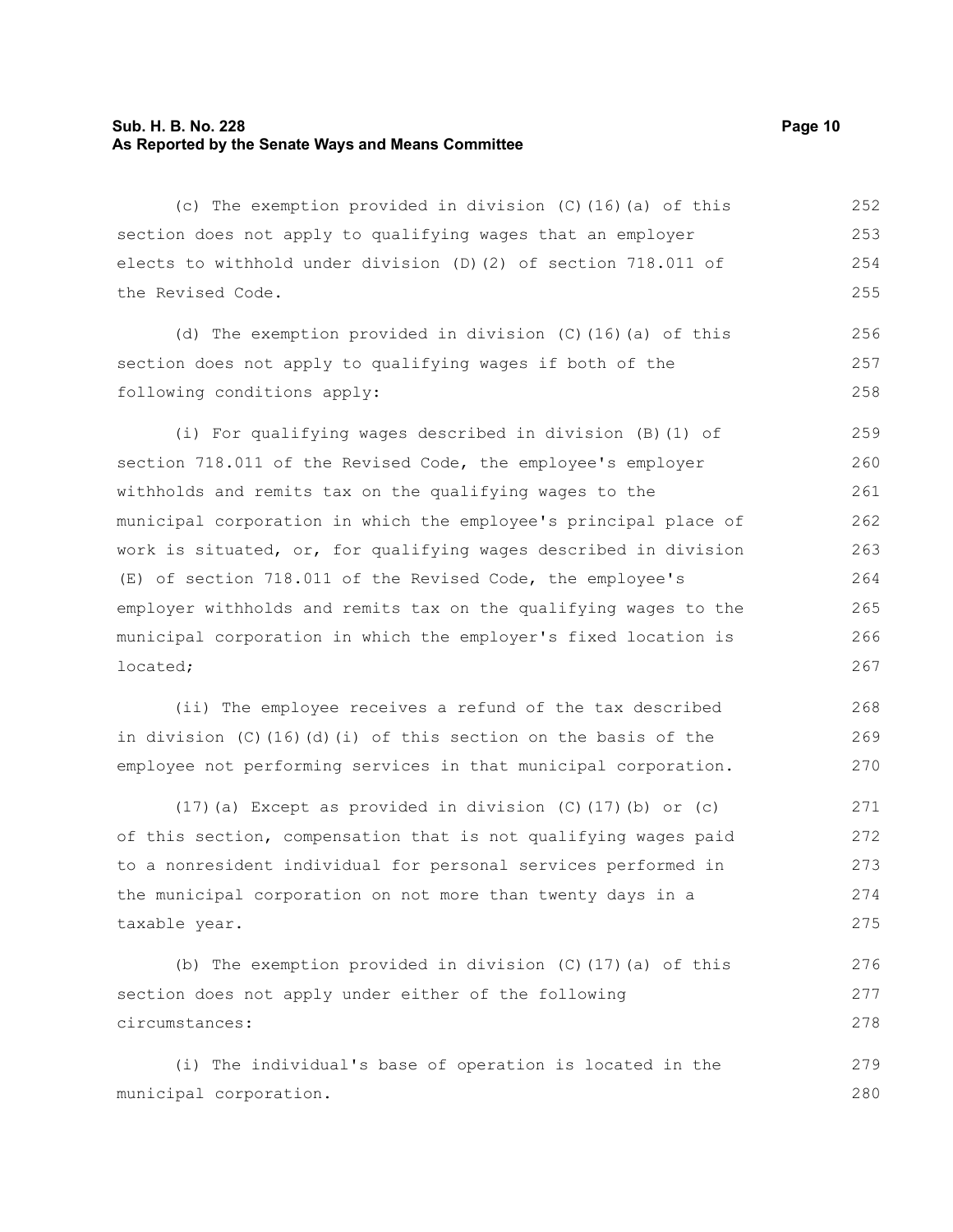#### **Sub. H. B. No. 228 Page 11 As Reported by the Senate Ways and Means Committee**

(ii) The individual is a professional athlete, professional entertainer, or public figure, and the compensation is paid for the performance of services in the individual's capacity as a professional athlete, professional entertainer, or public figure. For purposes of division (C)(17)(b)(ii) of this section, "professional athlete," "professional entertainer," and "public figure" have the same meanings as in section 718.011 of the Revised Code. 281 282 283 284 285 286 287 288

(c) Compensation to which division (C)(17) of this section applies shall be treated as earned or received at the individual's base of operation. If the individual does not have a base of operation, the compensation shall be treated as earned or received where the individual is domiciled. 289 290 291 292 293

(d) For purposes of division (C)(17) of this section, "base of operation" means the location where an individual owns or rents an office, storefront, or similar facility to which the individual regularly reports and at which the individual regularly performs personal services for compensation. 294 295 296 297 298

(18) Compensation paid to a person for personal services performed for a political subdivision on property owned by the political subdivision, regardless of whether the compensation is received by an employee of the subdivision or another person performing services for the subdivision under a contract with the subdivision, if the property on which services are performed is annexed to a municipal corporation pursuant to section 709.023 of the Revised Code on or after March 27, 2013, unless the person is subject to such taxation because of residence. If the compensation is subject to taxation because of residence, municipal income tax shall be payable only to the municipal corporation of residence. 299 300 301 302 303 304 305 306 307 308 309 310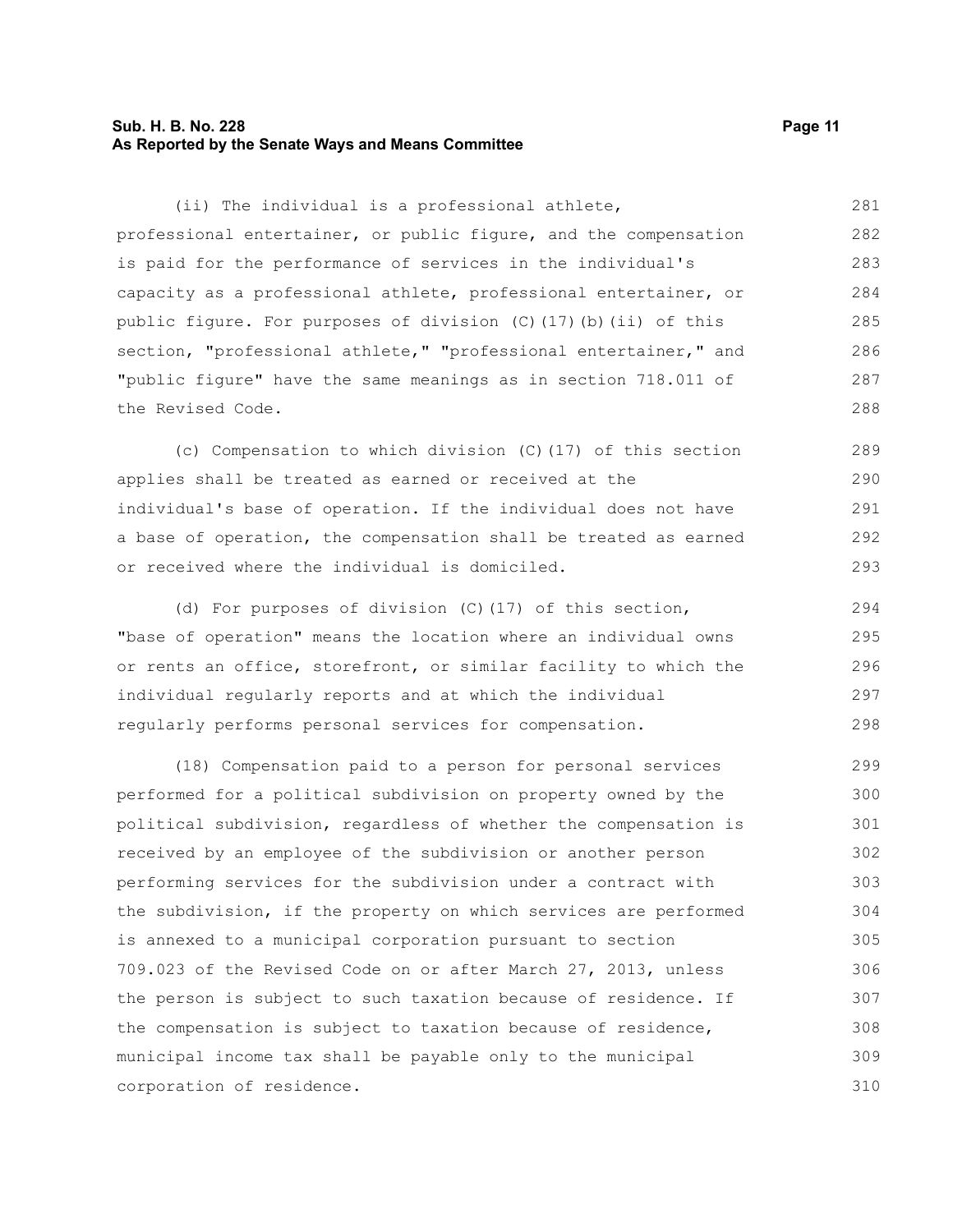#### **Sub. H. B. No. 228 Page 12 As Reported by the Senate Ways and Means Committee**

(19) In the case of a tax administered, collected, and enforced by a municipal corporation pursuant to an agreement with the board of directors of a joint economic development district under section 715.72 of the Revised Code, the net profits of a business, and the income of the employees of that business, exempted from the tax under division (Q) of that section. 311 312 313 314 315 316 317

(20) All of the following:

(a) Income derived from disaster work conducted in this state by an out-of-state disaster business during a disaster response period pursuant to a qualifying solicitation received by the business; 319 320 321 322

(b) Income of a qualifying employee described in division (A)(14)(a) of section 5703.94 of the Revised Code, to the extent such income is derived from disaster work conducted in this state by the employee during a disaster response period pursuant to a qualifying solicitation received by the employee's employer;

(c) Income of a qualifying employee described in division (A)(14)(b) of section 5703.94 of the Revised Code, to the extent such income is derived from disaster work conducted in this state by the employee during a disaster response period on critical infrastructure owned or used by the employee's employer. 329 330 331 332 333 334

(21) Income the taxation of which is prohibited by the constitution or laws of the United States. 335 336

Any item of income that is exempt income of a pass-through entity under division (C) of this section is exempt income of each owner of the pass-through entity to the extent of that 337 338 339

318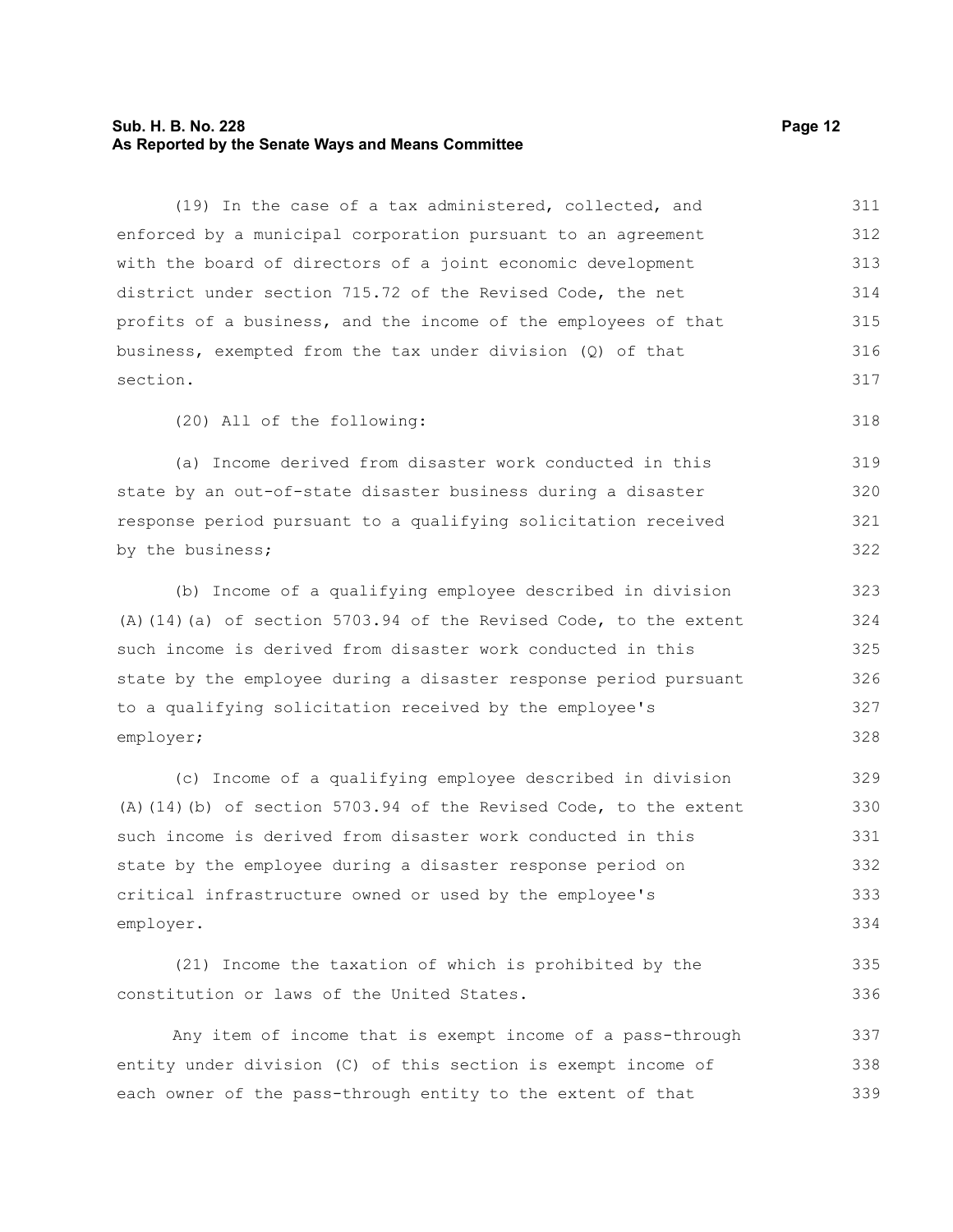#### **Sub. H. B. No. 228 Page 13 As Reported by the Senate Ways and Means Committee**

owner's distributive or proportionate share of that item of the entity's income. (D)(1) "Net profit" for a person who is an individual means the individual's net profit required to be reported on schedule C, schedule E, or schedule F reduced by any net operating loss carried forward. For the purposes of division (D) (1) of this section, the net operating loss carried forward shall be calculated and deducted in the same manner as provided in division (D)(3) of this section.

(2) "Net profit" for a person other than an individual means adjusted federal taxable income reduced by any net operating loss incurred by the person in a taxable year beginning on or after January 1, 2017, subject to the limitations of division (D)(3) of this section. 349 350 351 352 353

(3)(a) The amount of such net operating loss shall be deducted from net profit to the extent necessary to reduce municipal taxable income to zero, with any remaining unused portion of the net operating loss carried forward to not more than five consecutive taxable years following the taxable year in which the loss was incurred, but in no case for more years than necessary for the deduction to be fully utilized. 354 355 356 357 358 359 360

(b) No person shall use the deduction allowed by division (D)(3) of this section to offset qualifying wages. 361 362

(c)(i) For taxable years beginning in 2018, 2019, 2020, 2021, or 2022, a person may not deduct, for purposes of an income tax levied by a municipal corporation that levies an income tax before January 1, 2016, more than fifty per cent of the amount of the deduction otherwise allowed by division (D)(3) of this section. 363 364 365 366 367 368

340 341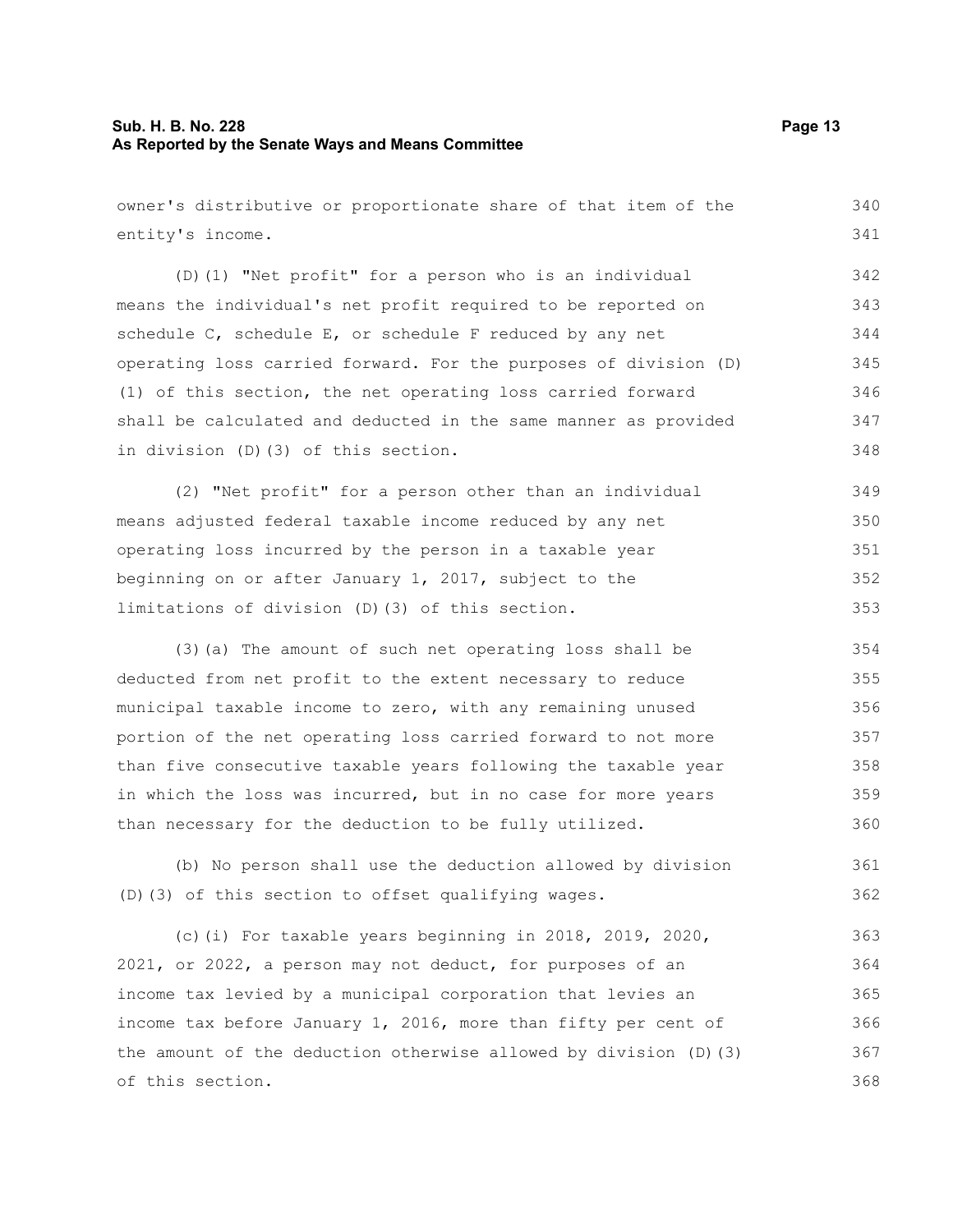#### **Sub. H. B. No. 228 Page 14 As Reported by the Senate Ways and Means Committee**

(ii) For taxable years beginning in 2023 or thereafter, a person may deduct, for purposes of an income tax levied by a municipal corporation that levies an income tax before January 1, 2016, the full amount allowed by division (D)(3) of this section without regard to the limitation of division (D)(3)(b) (i) of this section. 369 370 371 372 373 374

(d) Any pre-2017 net operating loss carryforward deduction that is available may be utilized before a taxpayer may deduct any amount pursuant to division (D)(3) of this section.

(e) Nothing in division (D)(3)(c)(i) of this section precludes a person from carrying forward, for use with respect to any return filed for a taxable year beginning after 2018, any amount of net operating loss that was not fully utilized by operation of division (D)(3)(c)(i) of this section. To the extent that an amount of net operating loss that was not fully utilized in one or more taxable years by operation of division (D)(3)(c)(i) of this section is carried forward for use with respect to a return filed for a taxable year beginning in 2019, 2020, 2021, or 2022, the limitation described in division (D)(3) (c)(i) of this section shall apply to the amount carried forward. 378 379 380 381 382 383 384 385 386 387 388 389

(4) For the purposes of this chapter, and notwithstanding division (D)(2) of this section, net profit of a disregarded entity shall not be taxable as against that disregarded entity, but shall instead be included in the net profit of the owner of the disregarded entity.

(5) For the purposes of this chapter, and notwithstanding any other provision of this chapter, the net profit of a publicly traded partnership that makes the election described in division (D)(5) of this section shall be taxed as if the 395 396 397 398

375 376 377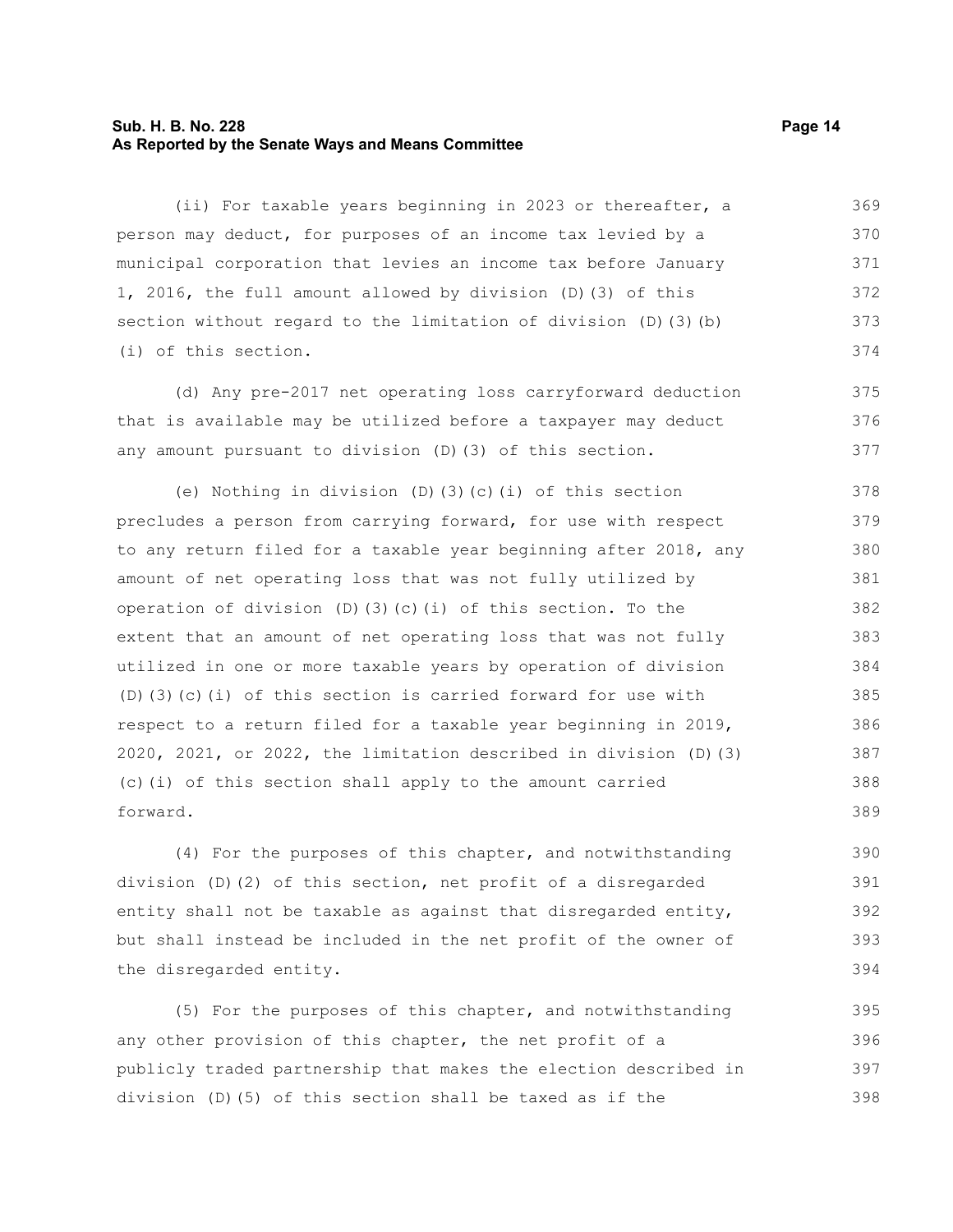#### **Sub. H. B. No. 228 Page 15 As Reported by the Senate Ways and Means Committee**

partnership were a C corporation, and shall not be treated as the net profit or income of any owner of the partnership. A publicly traded partnership that is treated as a partnership for federal income tax purposes and that is subject to tax on its net profits in one or more municipal corporations in this state may elect to be treated as a C corporation for municipal income tax purposes. The publicly traded partnership shall make the election in every municipal corporation in which the partnership is subject to taxation on its net profits. The election shall be made on the annual tax return filed in each such municipal corporation. The publicly traded partnership shall not be required to file the election with any municipal corporation in which the partnership is not subject to taxation on its net profits, but division (D)(5) of this section applies 399 400 401 402 403 404 405 406 407 408 409 410 411

to all municipal corporations in which an individual owner of the partnership resides. 412 413 414

(E) "Adjusted federal taxable income," for a person required to file as a C corporation, or for a person that has elected to be taxed as a C corporation under division (D)(5) of this section, means a C corporation's federal taxable income before net operating losses and special deductions as determined under the Internal Revenue Code, adjusted as follows: 415 416 417 418 419 420

(1) Deduct intangible income to the extent included in federal taxable income. The deduction shall be allowed regardless of whether the intangible income relates to assets used in a trade or business or assets held for the production of income. 421 422 423 424 425

(2) Add an amount equal to five per cent of intangible income deducted under division (E)(1) of this section, but excluding that portion of intangible income directly related to 426 427 428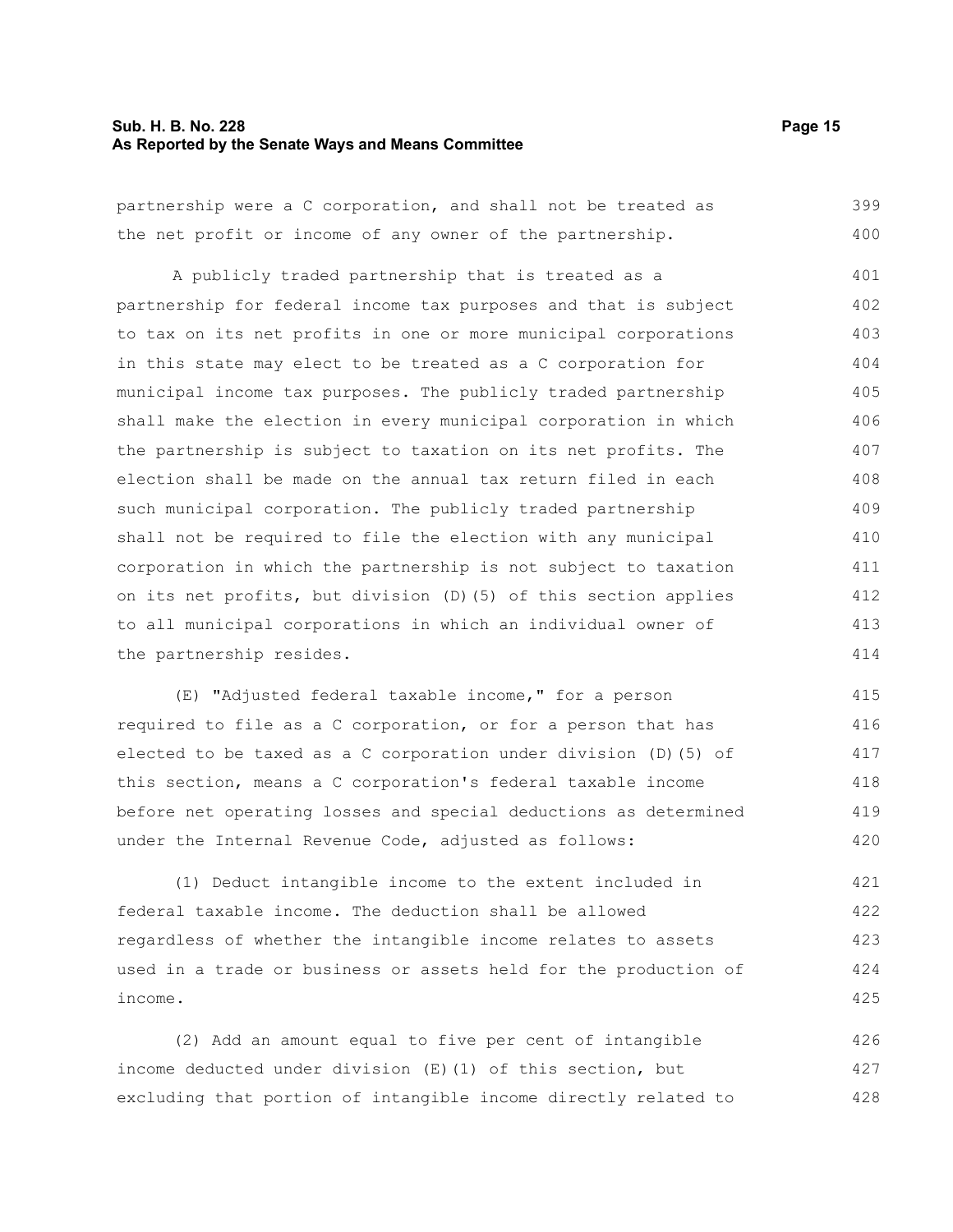#### **Sub. H. B. No. 228 Page 16 As Reported by the Senate Ways and Means Committee**

the sale, exchange, or other disposition of property described in section 1221 of the Internal Revenue Code; (3) Add any losses allowed as a deduction in the computation of federal taxable income if the losses directly relate to the sale, exchange, or other disposition of an asset described in section 1221 or 1231 of the Internal Revenue Code; 429 430 431 432 433 434

(4)(a) Except as provided in division (E)(4)(b) of this section, deduct income and gain included in federal taxable income to the extent the income and gain directly relate to the sale, exchange, or other disposition of an asset described in section 1221 or 1231 of the Internal Revenue Code; 435 436 437 438 439

(b) Division (E)(4)(a) of this section does not apply to the extent the income or gain is income or gain described in section 1245 or 1250 of the Internal Revenue Code. 440 441 442

(5) Add taxes on or measured by net income allowed as a deduction in the computation of federal taxable income; 443 444

(6) In the case of a real estate investment trust or regulated investment company, add all amounts with respect to dividends to, distributions to, or amounts set aside for or credited to the benefit of investors and allowed as a deduction in the computation of federal taxable income; 445 446 447 448 449

(7) Deduct, to the extent not otherwise deducted or excluded in computing federal taxable income, any income derived from a transfer agreement or from the enterprise transferred under that agreement under section 4313.02 of the Revised Code; 450 451 452 453

(8) Deduct exempt income to the extent not otherwise deducted or excluded in computing adjusted federal taxable income. 454 455 456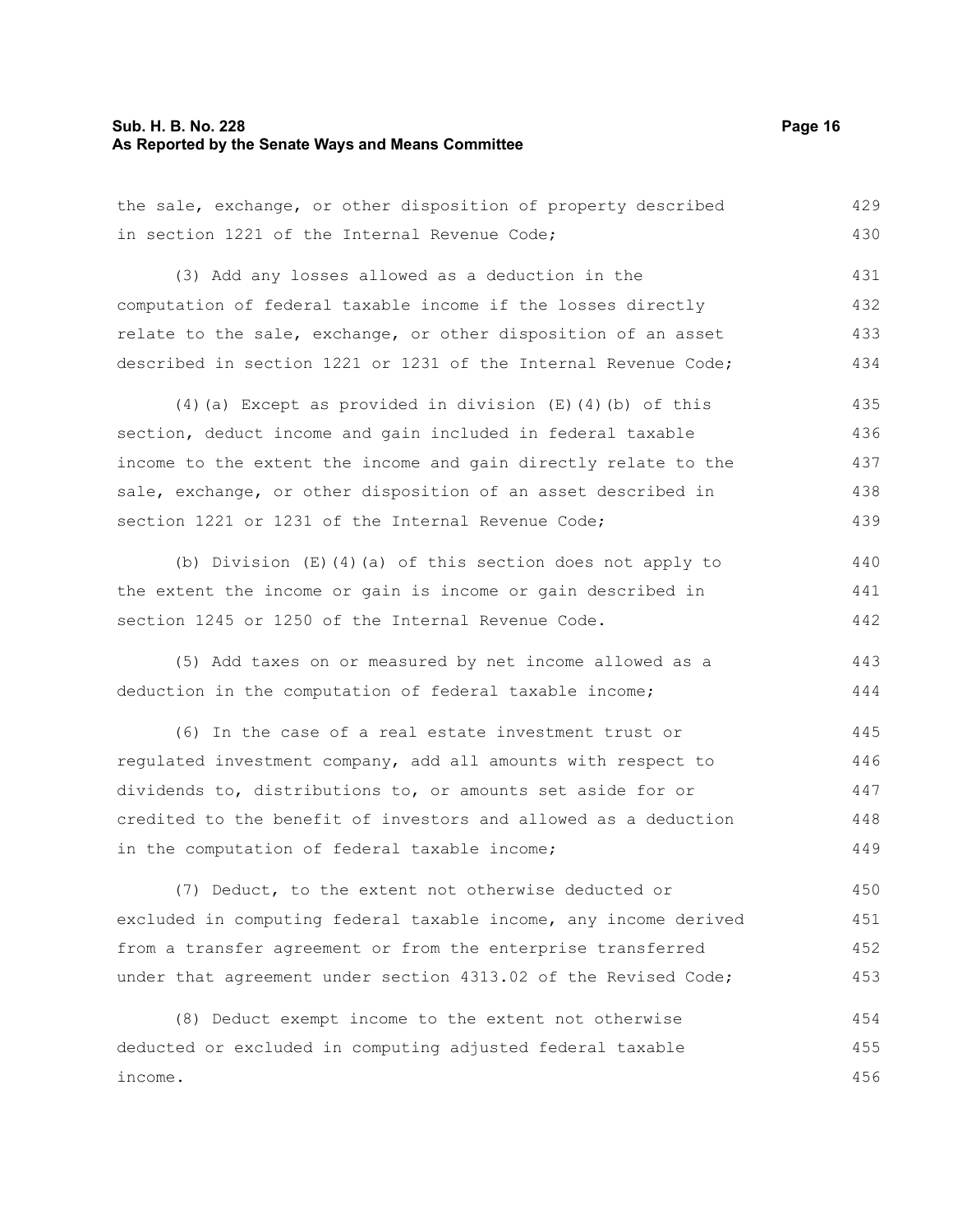#### **Sub. H. B. No. 228 Page 17 As Reported by the Senate Ways and Means Committee**

(9) Deduct any net profit of a pass-through entity owned directly or indirectly by the taxpayer and included in the taxpayer's federal taxable income unless an affiliated group of corporations includes that net profit in the group's federal taxable income in accordance with division (E)(3)(b) of section 718.06 of the Revised Code. 457 458 459 460 461 462

(10) Add any loss incurred by a pass-through entity owned directly or indirectly by the taxpayer and included in the taxpayer's federal taxable income unless an affiliated group of corporations includes that loss in the group's federal taxable income in accordance with division (E)(3)(b) of section 718.06 of the Revised Code.

If the taxpayer is not a C corporation, is not a disregarded entity that has made the election described in division (L)(2) of this section, is not a publicly traded partnership that has made the election described in division (D) (5) of this section, and is not an individual, the taxpayer shall compute adjusted federal taxable income under this section as if the taxpayer were a C corporation, except guaranteed payments and other similar amounts paid or accrued to a partner, former partner, shareholder, former shareholder, member, or former member shall not be allowed as a deductible expense unless such payments are a pension or retirement benefit payment paid to a retired partner, retired shareholder, or retired member or are in consideration for the use of capital and treated as payment of interest under section 469 of the Internal Revenue Code or United States treasury regulations. Amounts paid or accrued to a qualified self-employed retirement plan with respect to a partner, former partner, shareholder, former shareholder, member, or former member of the taxpayer, amounts paid or accrued to or for health insurance for a partner, former 469 470 471 472 473 474 475 476 477 478 479 480 481 482 483 484 485 486 487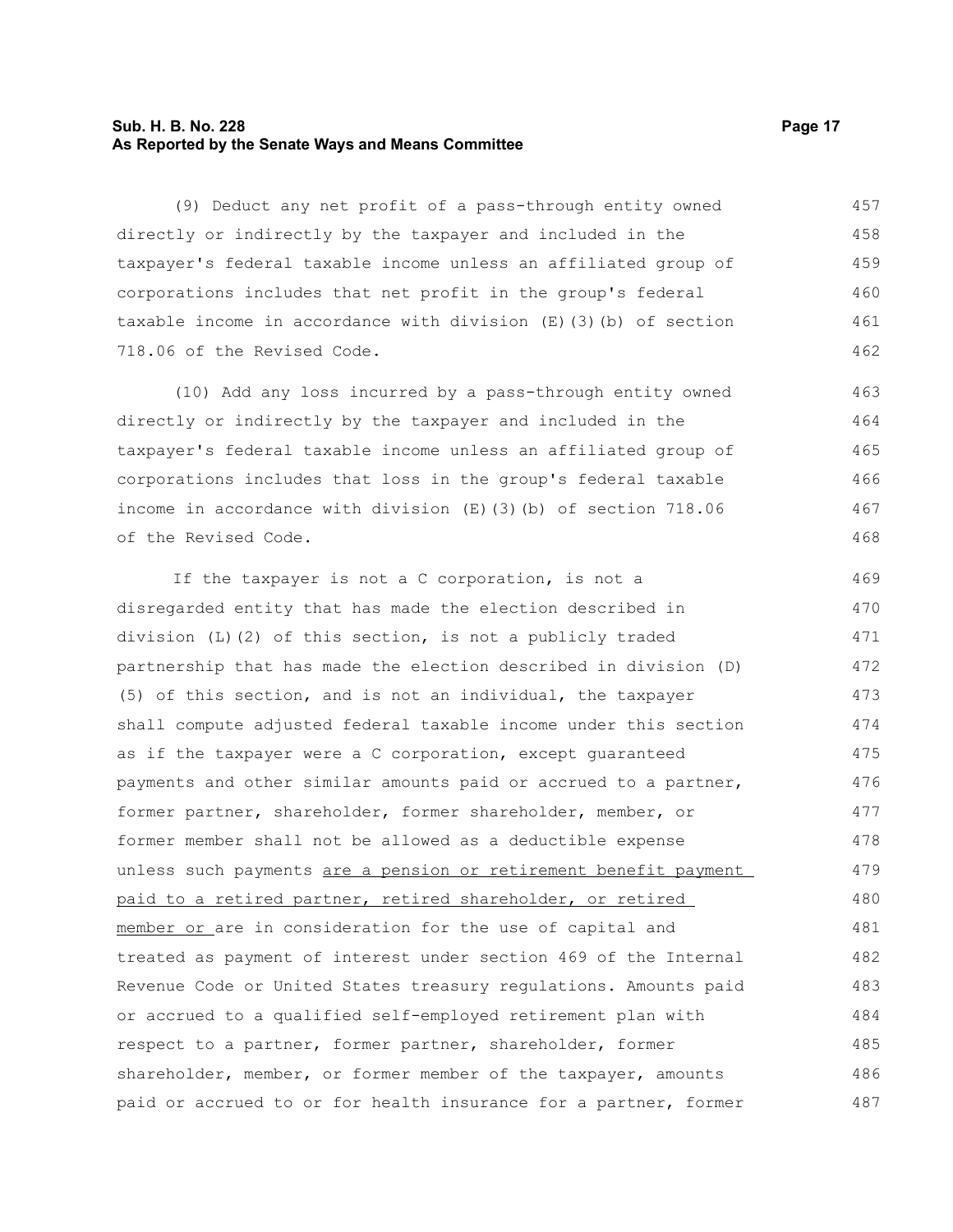#### **Sub. H. B. No. 228 Page 18 As Reported by the Senate Ways and Means Committee**

partner, shareholder, former shareholder, member, or former member, and amounts paid or accrued to or for life insurance for a partner, former partner, shareholder, former shareholder, member, or former member shall not be allowed as a deduction. 488 489 490 491

Nothing in division (E) of this section shall be construed as allowing the taxpayer to add or deduct any amount more than once or shall be construed as allowing any taxpayer to deduct any amount paid to or accrued for purposes of federal selfemployment tax. 492 493 494 495 496

(F) "Schedule C" means internal revenue service schedule C (form 1040) filed by a taxpayer pursuant to the Internal Revenue Code. 497 498 499

(G) "Schedule E" means internal revenue service schedule E (form 1040) filed by a taxpayer pursuant to the Internal Revenue Code. 500 501 502

(H) "Schedule F" means internal revenue service schedule F (form 1040) filed by a taxpayer pursuant to the Internal Revenue Code. 503 504 505

(I) "Internal Revenue Code" has the same meaning as in section 5747.01 of the Revised Code. 506 507

(J) "Resident" means an individual who is domiciled in the municipal corporation as determined under section 718.012 of the Revised Code. 508 509 510

(K) "Nonresident" means an individual that is not a resident. 511 512

(L)(1) "Taxpayer" means a person subject to a tax levied on income by a municipal corporation in accordance with this chapter. "Taxpayer" does not include a grantor trust or, except 513 514 515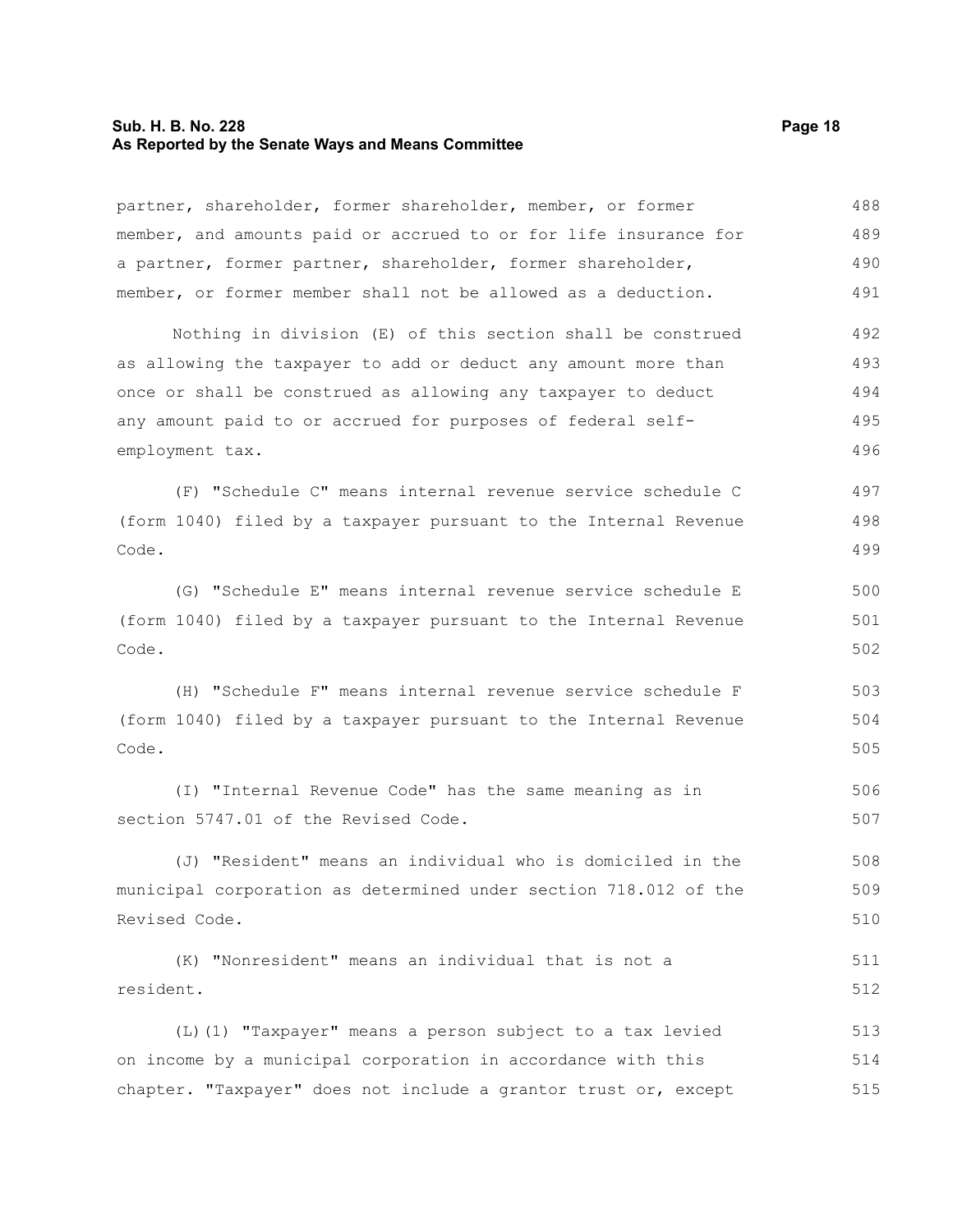#### **Sub. H. B. No. 228 Page 19 As Reported by the Senate Ways and Means Committee**

as provided in division (L)(2)(a) of this section, a disregarded entity. (2)(a) A single member limited liability company that is a disregarded entity for federal tax purposes may be a separate taxpayer from its single member in all Ohio municipal corporations in which it either filed as a separate taxpayer or did not file for its taxable year ending in 2003, if all of the following conditions are met:

(i) The limited liability company's single member is also a limited liability company. 524 525

(ii) The limited liability company and its single member were formed and doing business in one or more Ohio municipal corporations for at least five years before January 1, 2004.

(iii) Not later than December 31, 2004, the limited liability company and its single member each made an election to be treated as a separate taxpayer under division (L) of this section as this section existed on December 31, 2004.

(iv) The limited liability company was not formed for the purpose of evading or reducing Ohio municipal corporation income tax liability of the limited liability company or its single member. 535 536

(v) The Ohio municipal corporation that was the primary place of business of the sole member of the limited liability company consented to the election. 537 538 539

(b) For purposes of division  $(L)$   $(2)$   $(a)$   $(v)$  of this section, a municipal corporation was the primary place of business of a limited liability company if, for the limited liability company's taxable year ending in 2003, its income tax liability was greater in that municipal corporation than in any other 540 541 542 543 544

517 518

526 527 528

516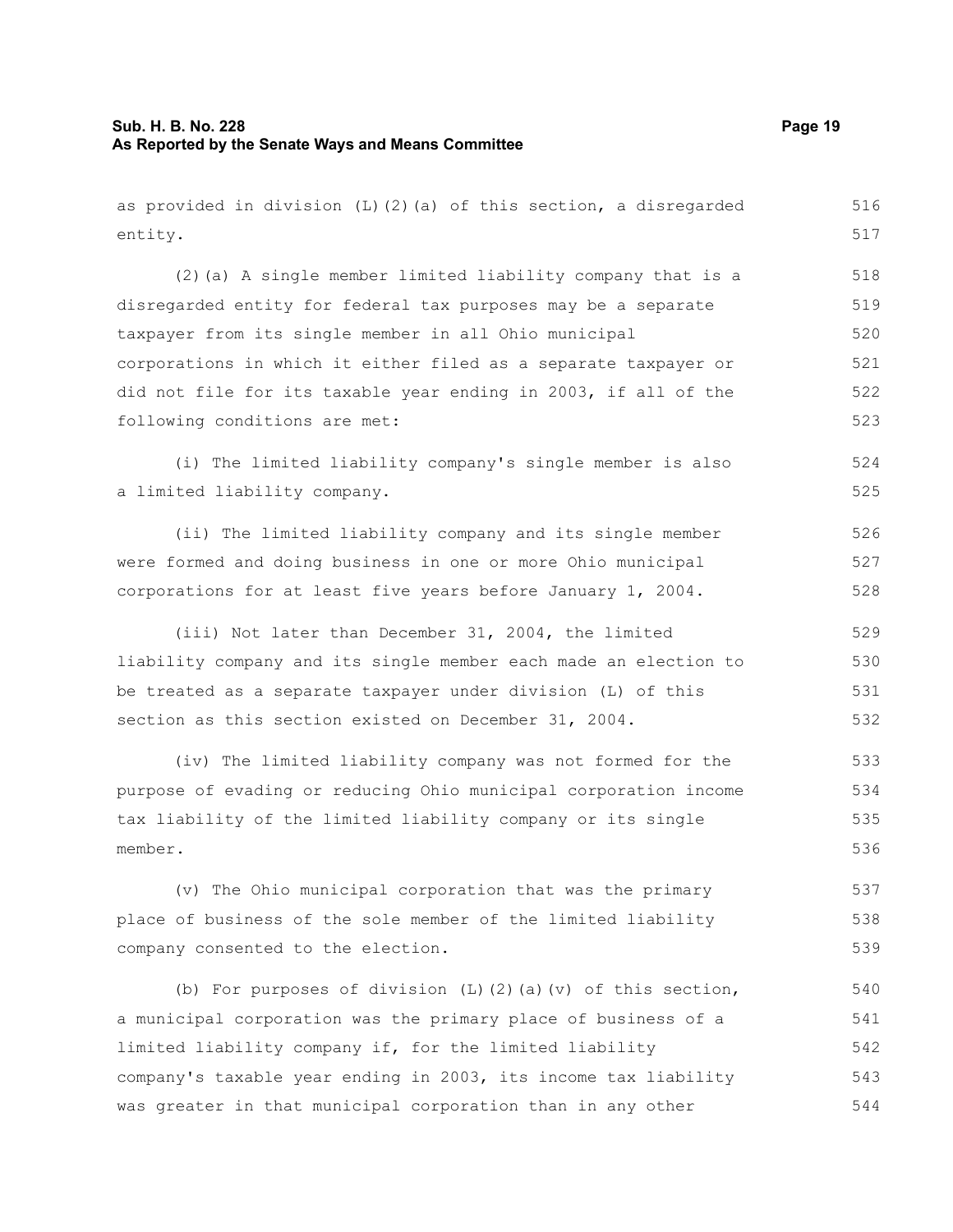#### **Sub. H. B. No. 228 Page 20 As Reported by the Senate Ways and Means Committee**

municipal corporation in Ohio, and that tax liability to that municipal corporation for its taxable year ending in 2003 was at least four hundred thousand dollars. 545 546 547

(M) "Person" includes individuals, firms, companies, joint stock companies, business trusts, estates, trusts, partnerships, limited liability partnerships, limited liability companies, associations, C corporations, S corporations, governmental entities, and any other entity. 548 549 550 551 552

(N) "Pass-through entity" means a partnership not treated as an association taxable as a C corporation for federal income tax purposes, a limited liability company not treated as an association taxable as a C corporation for federal income tax purposes, an S corporation, or any other class of entity from which the income or profits of the entity are given pass-through treatment for federal income tax purposes. "Pass-through entity" does not include a trust, estate, grantor of a grantor trust, or disregarded entity. 553 554 555 556 557 558 559 560 561

(O) "S corporation" means a person that has made an election under subchapter S of Chapter 1 of Subtitle A of the Internal Revenue Code for its taxable year. 562 563 564

(P) "Single member limited liability company" means a limited liability company that has one direct member. 565 566

(Q) "Limited liability company" means a limited liability company formed under Chapter 1705. or 1706. of the Revised Code or under the laws of another state. 567 568 569

(R) "Qualifying wages" means wages, as defined in section 3121(a) of the Internal Revenue Code, without regard to any wage limitations, adjusted as follows: 570 571 572

(1) Deduct the following amounts: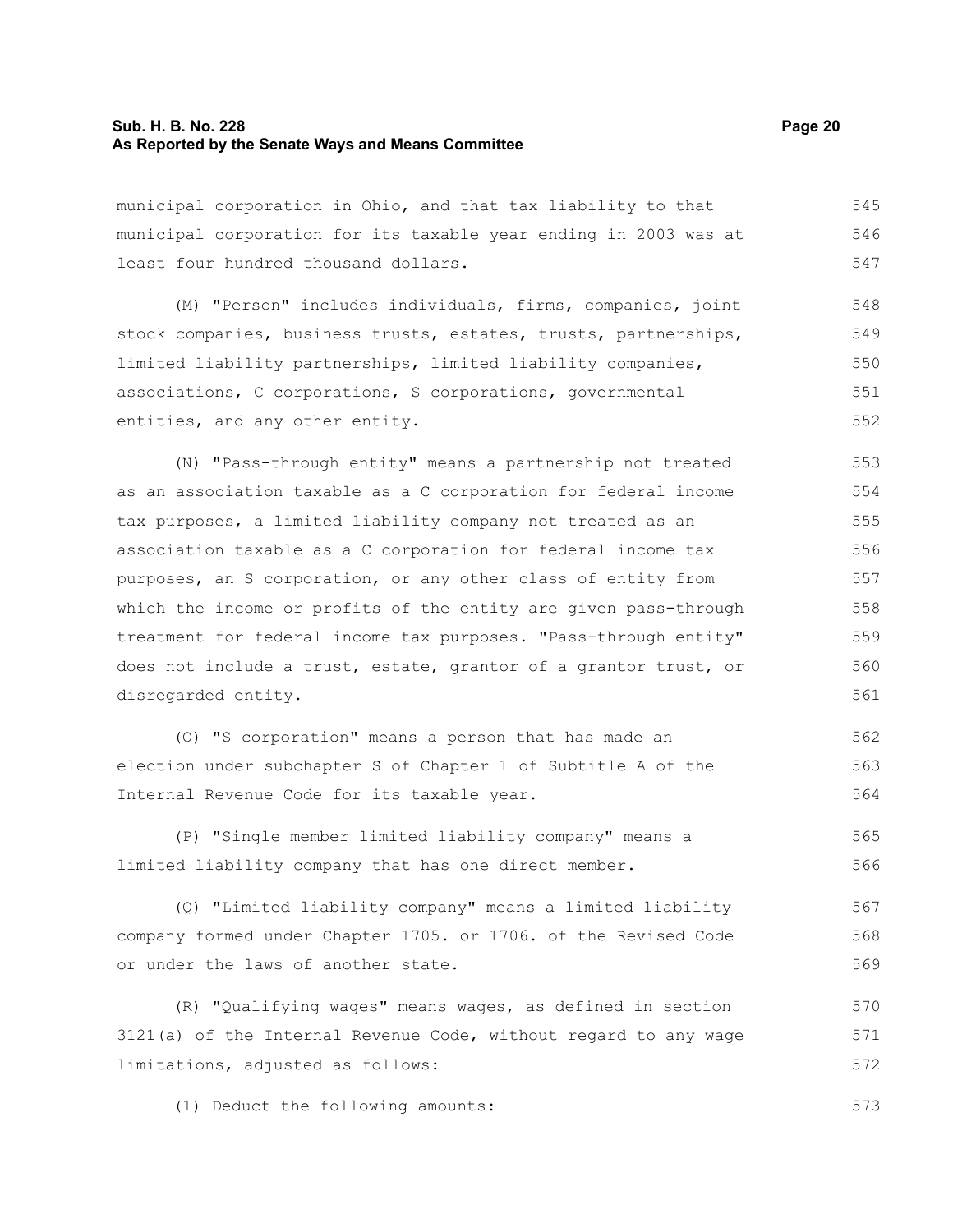#### **Sub. H. B. No. 228 Page 21 As Reported by the Senate Ways and Means Committee**

(a) Any amount included in wages if the amount constitutes compensation attributable to a plan or program described in section 125 of the Internal Revenue Code. 574 575 576

(b) Any amount included in wages if the amount constitutes payment on account of a disability related to sickness or an accident paid by a party unrelated to the employer, agent of an employer, or other payer. 577 578 579 580

(c) Any amount attributable to a nonqualified deferred compensation plan or program described in section  $3121(v)(2)(C)$ of the Internal Revenue Code if the compensation is included in wages and the municipal corporation has, by resolution or ordinance adopted before January 1, 2016, exempted the amount from withholding and tax. 581 582 583 584 585 586

(d) Any amount included in wages if the amount arises from the sale, exchange, or other disposition of a stock option, the exercise of a stock option, or the sale, exchange, or other disposition of stock purchased under a stock option and the municipal corporation has, by resolution or ordinance adopted before January 1, 2016, exempted the amount from withholding and tax. 587 588 589 590 591 592 593

(e) Any amount included in wages that is exempt income. 594

(2) Add the following amounts:

(a) Any amount not included in wages solely because the employee was employed by the employer before April 1, 1986. 596 597

(b) Any amount not included in wages because the amount arises from the sale, exchange, or other disposition of a stock option, the exercise of a stock option, or the sale, exchange, or other disposition of stock purchased under a stock option and the municipal corporation has not, by resolution or ordinance, 598 599 600 601 602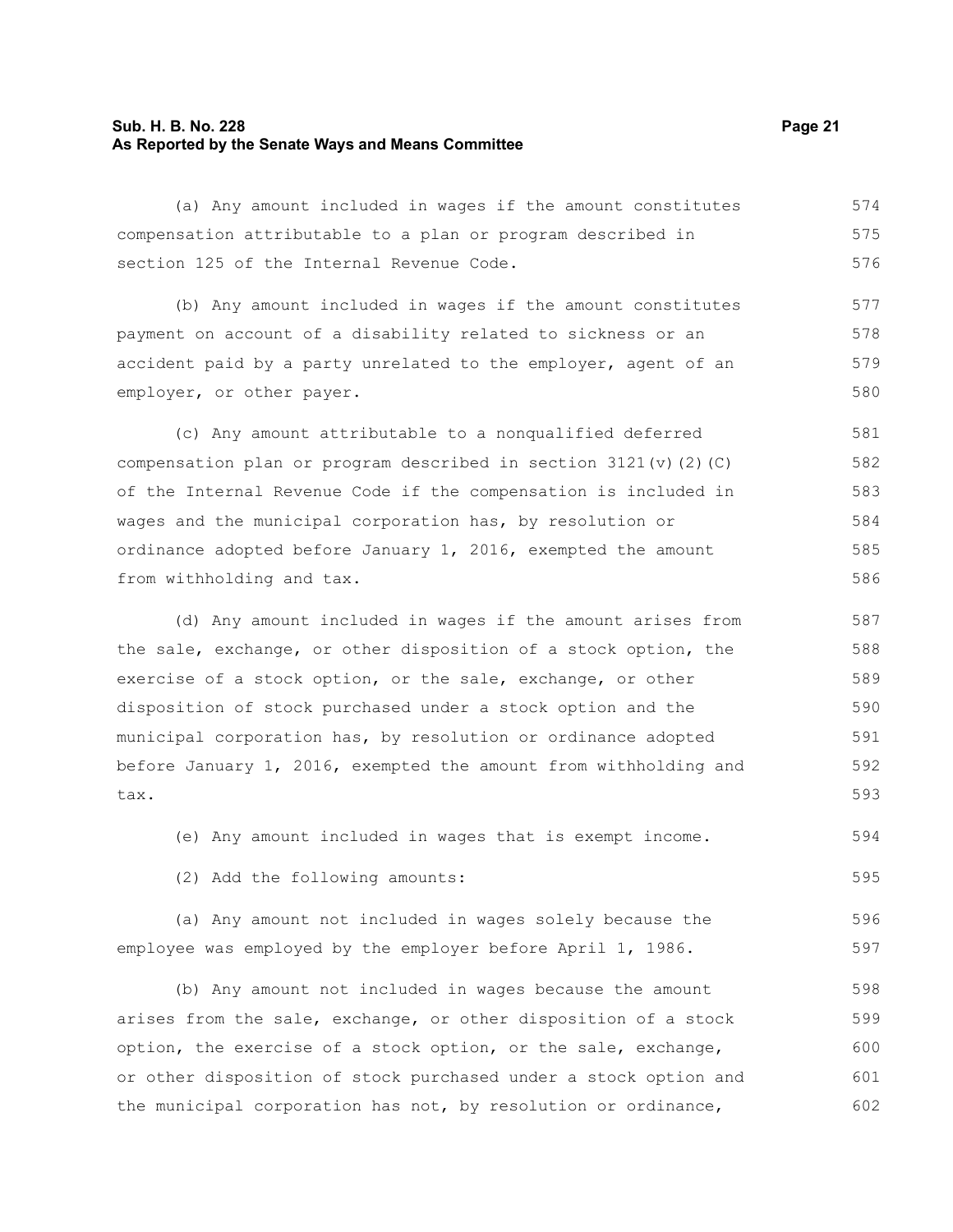#### **Sub. H. B. No. 228 Page 22 As Reported by the Senate Ways and Means Committee**

exempted the amount from withholding and tax adopted before January 1, 2016. Division (R)(2)(b) of this section applies only to those amounts constituting ordinary income. 603 604 605

(c) Any amount not included in wages if the amount is an amount described in section  $401(k)$ ,  $403(k)$ , or  $457$  of the Internal Revenue Code. Division (R)(2)(c) of this section applies only to employee contributions and employee deferrals. 606 607 608 609

(d) Any amount that is supplemental unemployment compensation benefits described in section 3402(o)(2) of the Internal Revenue Code and not included in wages. 610 611 612

(e) Any amount received that is treated as self-employment income for federal tax purposes in accordance with section 1402(a)(8) of the Internal Revenue Code. 613 614 615

(f) Any amount not included in wages if all of the following apply: 616 617

(i) For the taxable year the amount is employee compensation that is earned outside of the United States and that either is included in the taxpayer's gross income for federal income tax purposes or would have been included in the taxpayer's gross income for such purposes if the taxpayer did not elect to exclude the income under section 911 of the Internal Revenue Code; 618 619 620 621 622 623 624

(ii) For no preceding taxable year did the amount constitute wages as defined in section 3121(a) of the Internal Revenue Code; 625 626 627

(iii) For no succeeding taxable year will the amount constitute wages; and 628 629

(iv) For any taxable year the amount has not otherwise 630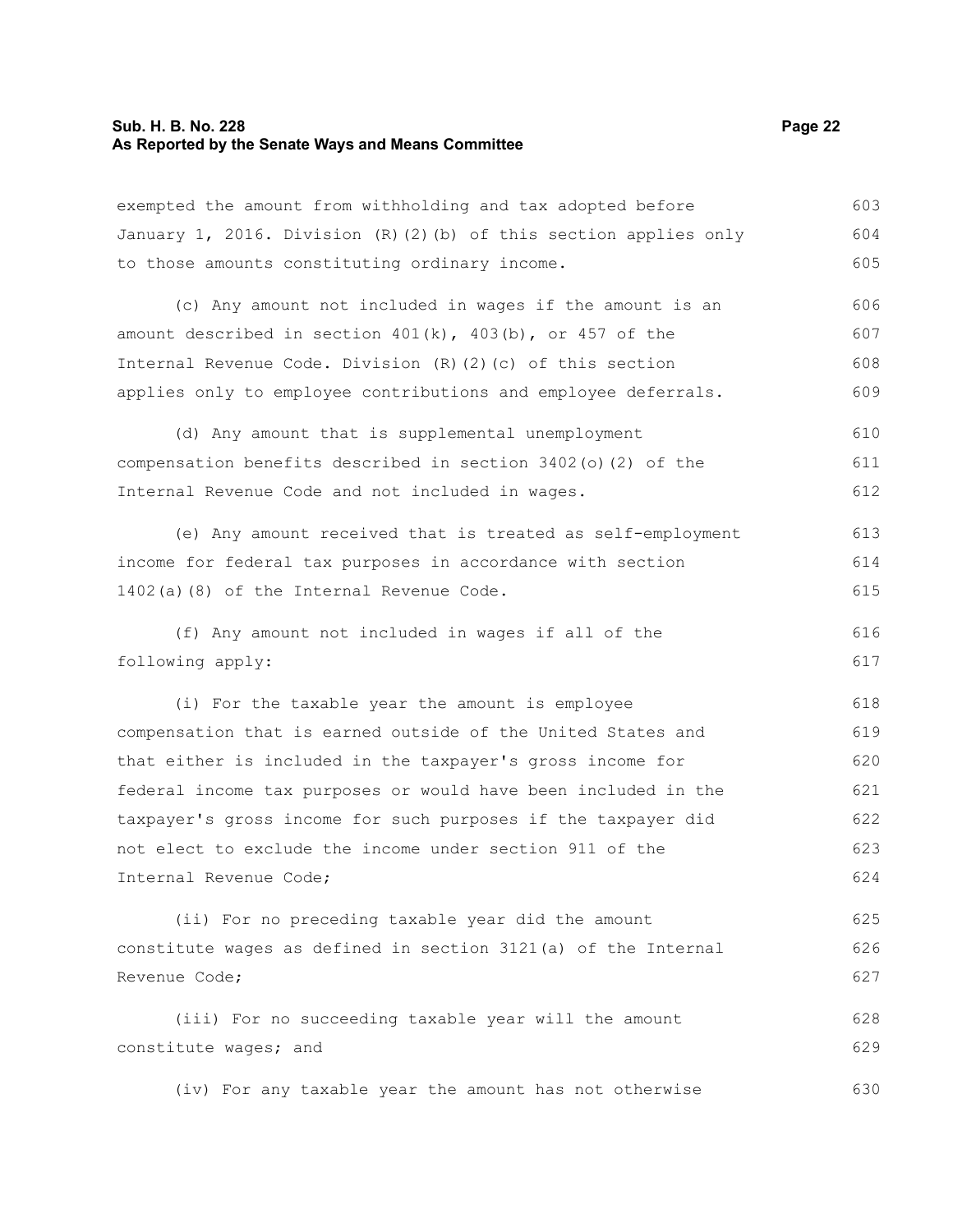#### **Sub. H. B. No. 228 Page 23 As Reported by the Senate Ways and Means Committee**

been added to wages pursuant to either division (R)(2) of this section or section 718.03 of the Revised Code, as that section existed before the effective date of H.B. 5 of the 130th general assembly, March 23, 2015. 631 632 633 634

(S) "Intangible income" means income of any of the following types: income yield, interest, capital gains, dividends, or other income arising from the ownership, sale, exchange, or other disposition of intangible property including, but not limited to, investments, deposits, money, or credits as those terms are defined in Chapter 5701. of the Revised Code, and patents, copyrights, trademarks, tradenames, investments in real estate investment trusts, investments in regulated investment companies, and appreciation on deferred compensation. "Intangible income" does not include prizes, awards, or other income associated with any lottery winnings, gambling winnings, or other similar games of chance. 635 636 637 638 639 640 641 642 643 644 645 646

(T) "Taxable year" means the corresponding tax reporting period as prescribed for the taxpayer under the Internal Revenue Code.

(U) "Tax administrator" means the individual charged with direct responsibility for administration of an income tax levied by a municipal corporation in accordance with this chapter, and also includes the following: 650 651 652 653

(1) A municipal corporation acting as the agent of another municipal corporation;

(2) A person retained by a municipal corporation to administer a tax levied by the municipal corporation, but only if the municipal corporation does not compensate the person in whole or in part on a contingency basis; 656 657 658 659

647 648 649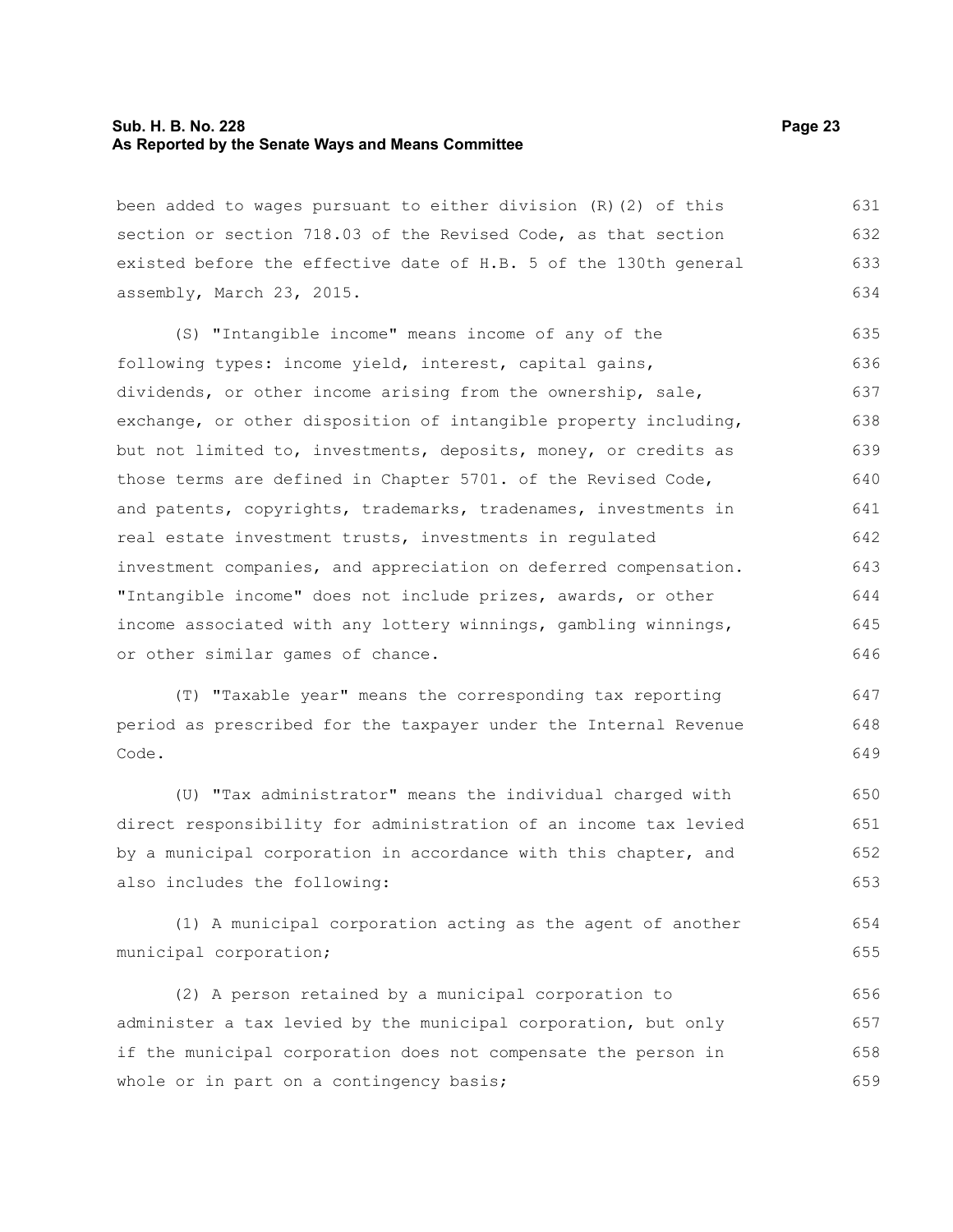#### **Sub. H. B. No. 228 Page 24 As Reported by the Senate Ways and Means Committee**

(3) The central collection agency or the regional income tax agency or their successors in interest, or another entity organized to perform functions similar to those performed by the central collection agency and the regional income tax agency. "Tax administrator" does not include the tax commissioner. (V) "Employer" means a person that is an employer for federal income tax purposes. (W) "Employee" means an individual who is an employee for federal income tax purposes. (X) "Other payer" means any person, other than an individual's employer or the employer's agent, that pays an individual any amount included in the federal gross income of the individual. "Other payer" includes casino operators and video lottery terminal sales agents. (Y) "Calendar quarter" means the three-month period ending on the last day of March, June, September, or December. (Z) "Form 2106" means internal revenue service form 2106 filed by a taxpayer pursuant to the Internal Revenue Code. (AA) "Municipal corporation" includes a joint economic 660 661 662 663 664 665 666 667 668 669 670 671 672 673 674 675 676 677 678

development district or joint economic development zone that levies an income tax under section 715.691, 715.70, 715.71, or 715.72 of the Revised Code. 679 680 681

(BB) "Disregarded entity" means a single member limited liability company, a qualifying subchapter S subsidiary, or another entity if the company, subsidiary, or entity is a disregarded entity for federal income tax purposes. 682 683 684 685

(CC) "Generic form" means an electronic or paper form that is not prescribed by a particular municipal corporation and that 686 687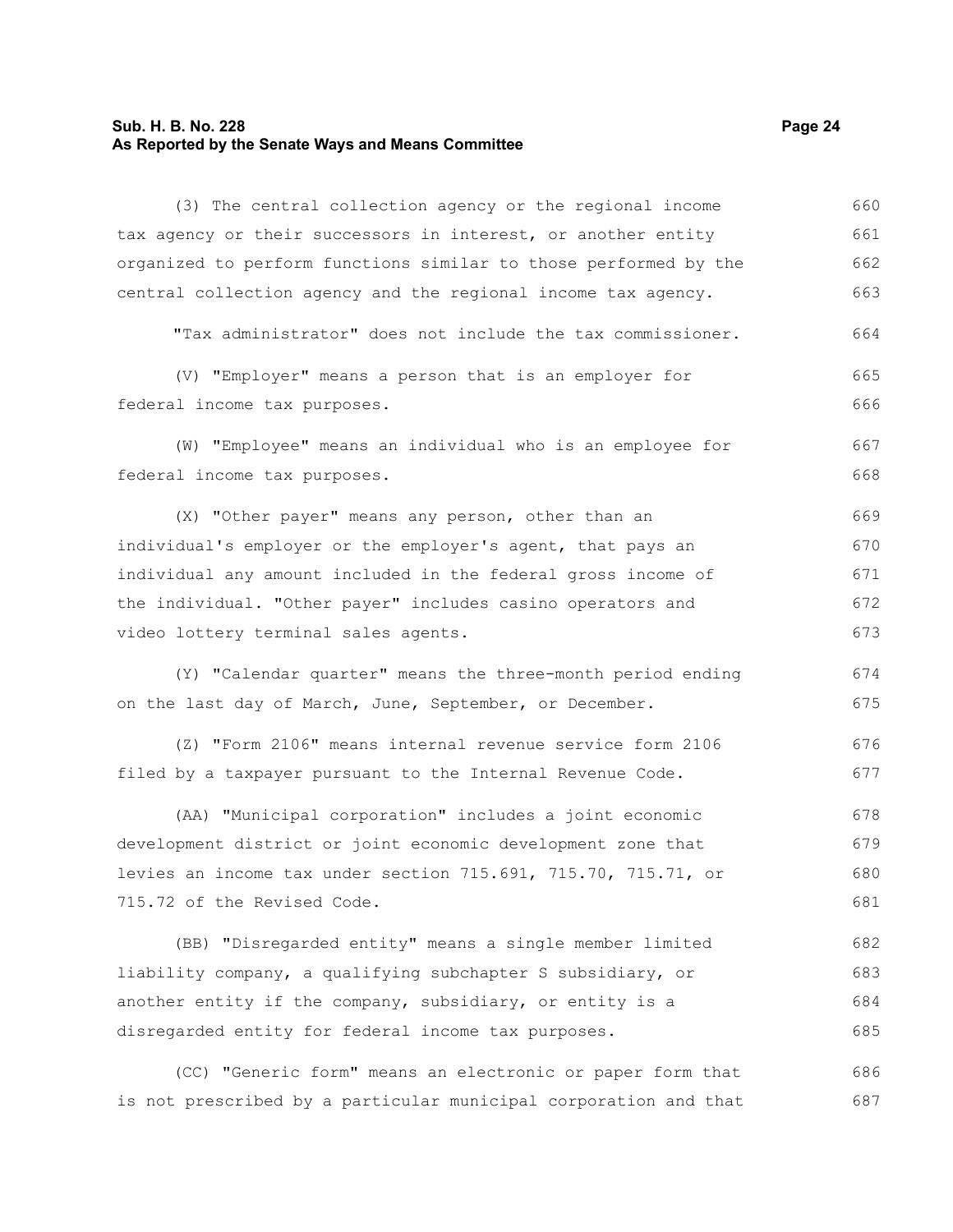#### **Sub. H. B. No. 228 Page 25 As Reported by the Senate Ways and Means Committee**

is designed for reporting taxes withheld by an employer, agent of an employer, or other payer, estimated municipal income taxes, or annual municipal income tax liability or for filing a refund claim. 688 689 690 691

(DD) "Tax return preparer" means any individual described in section 7701(a)(36) of the Internal Revenue Code and 26 C.F.R. 301.7701-15. 692 693 694

(EE) "Ohio business gateway" means the online computer network system, created under section 125.30 of the Revised Code, that allows persons to electronically file business reply forms with state agencies and includes any successor electronic filing and payment system. 695 696 697 698 699

(FF) "Local board of tax review" and "board of tax review" mean the entity created under section 718.11 of the Revised Code.

(GG) "Net operating loss" means a loss incurred by a person in the operation of a trade or business. "Net operating loss" does not include unutilized losses resulting from basis limitations, at-risk limitations, or passive activity loss limitations. 703 704 705 706 707

(HH) "Casino operator" and "casino facility" have the same meanings as in section 3772.01 of the Revised Code. 708 709

(II) "Video lottery terminal" has the same meaning as in section 3770.21 of the Revised Code. 710 711

(JJ) "Video lottery terminal sales agent" means a lottery sales agent licensed under Chapter 3770. of the Revised Code to conduct video lottery terminals on behalf of the state pursuant to section 3770.21 of the Revised Code. 712 713 714 715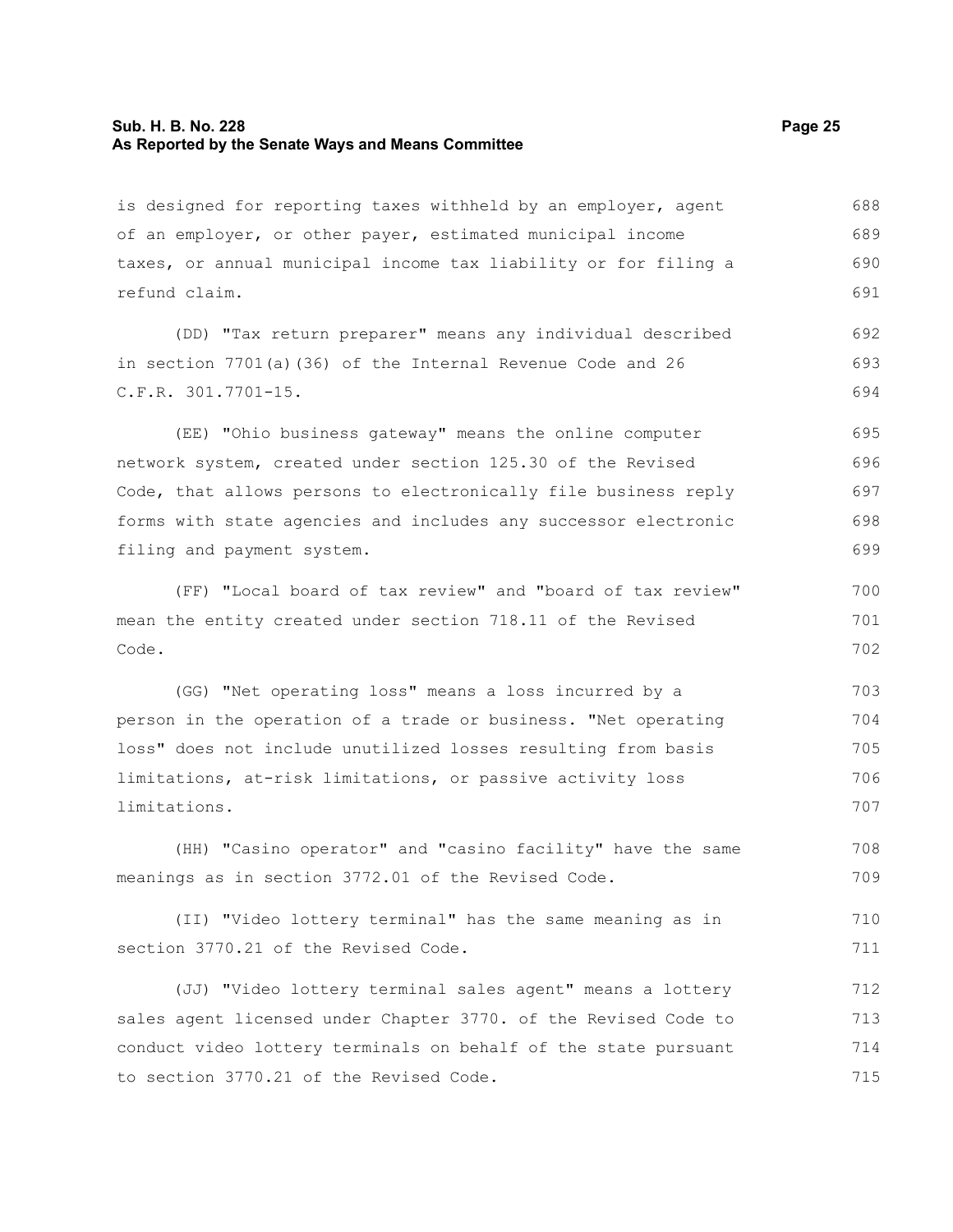#### **Sub. H. B. No. 228 Page 26 As Reported by the Senate Ways and Means Committee**

(KK) "Postal service" means the United States postal service. (LL) "Certified mail," "express mail," "United States mail," "postal service," and similar terms include any delivery service authorized pursuant to section 5703.056 of the Revised Code. (MM) "Postmark date," "date of postmark," and similar terms include the date recorded and marked in the manner described in division (B)(3) of section 5703.056 of the Revised Code. (NN) "Related member" means a person that, with respect to the taxpayer during all or any portion of the taxable year, is either a related entity, a component member as defined in section 1563(b) of the Internal Revenue Code, or a person to or from whom there is attribution of stock ownership in accordance with section 1563(e) of the Internal Revenue Code except, for purposes of determining whether a person is a related member under this division, "twenty per cent" shall be substituted for 716 717 718 719 720 721 722 723 724 725 726 727 728 729 730 731 732 733

"5 percent" wherever "5 percent" appears in section 1563(e) of the Internal Revenue Code. 734 735

(OO) "Related entity" means any of the following:

(1) An individual stockholder, or a member of the stockholder's family enumerated in section 318 of the Internal Revenue Code, if the stockholder and the members of the stockholder's family own directly, indirectly, beneficially, or constructively, in the aggregate, at least fifty per cent of the value of the taxpayer's outstanding stock; 737 738 739 740 741 742

(2) A stockholder, or a stockholder's partnership, estate, trust, or corporation, if the stockholder and the stockholder's 743 744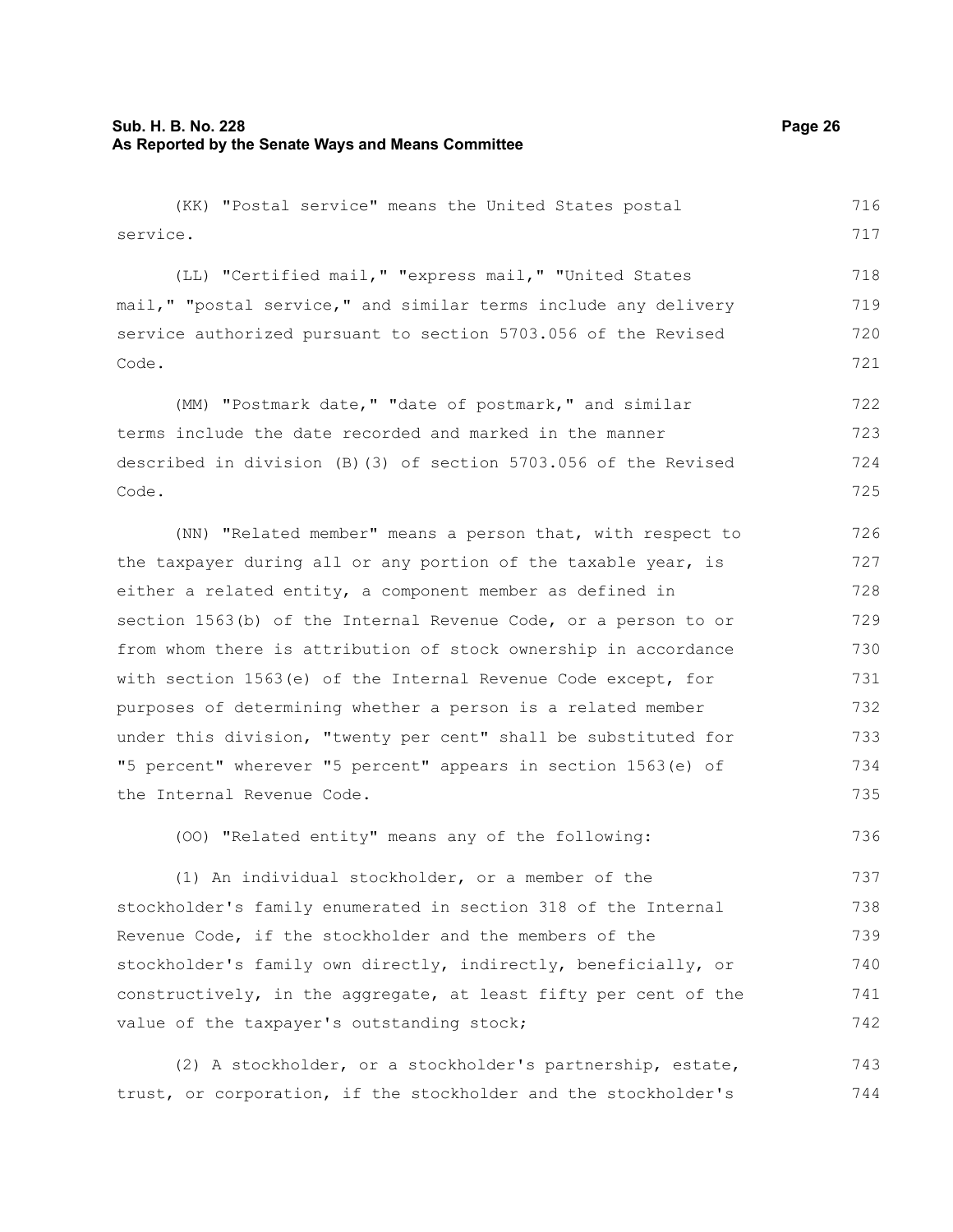#### **Sub. H. B. No. 228 Page 27 As Reported by the Senate Ways and Means Committee**

partnerships, estates, trusts, or corporations own directly, indirectly, beneficially, or constructively, in the aggregate, at least fifty per cent of the value of the taxpayer's outstanding stock; 745 746 747 748

(3) A corporation, or a party related to the corporation in a manner that would require an attribution of stock from the corporation to the party or from the party to the corporation under division (OO)(4) of this section, provided the taxpayer owns directly, indirectly, beneficially, or constructively, at least fifty per cent of the value of the corporation's outstanding stock; 749 750 751 752 753 754 755

(4) The attribution rules described in section 318 of the Internal Revenue Code apply for the purpose of determining whether the ownership requirements in divisions (OO)(1) to (3) of this section have been met.

(PP)(1) "Assessment" means a written finding by the tax administrator that a person has underpaid municipal income tax, or owes penalty and interest, or any combination of tax, penalty, or interest, to the municipal corporation that commences the person's time limitation for making an appeal to the local board of tax review pursuant to section 718.11 of the Revised Code, and has "ASSESSMENT" written in all capital letters at the top of such finding. 760 761 762 763 764 765 766 767

(2) "Assessment" does not include an informal notice denying a request for refund issued under division (B)(3) of section 718.19 of the Revised Code, a billing statement notifying a taxpayer of current or past-due balances owed to the municipal corporation, a tax administrator's request for additional information, a notification to the taxpayer of mathematical errors, or a tax administrator's other written 768 769 770 771 772 773 774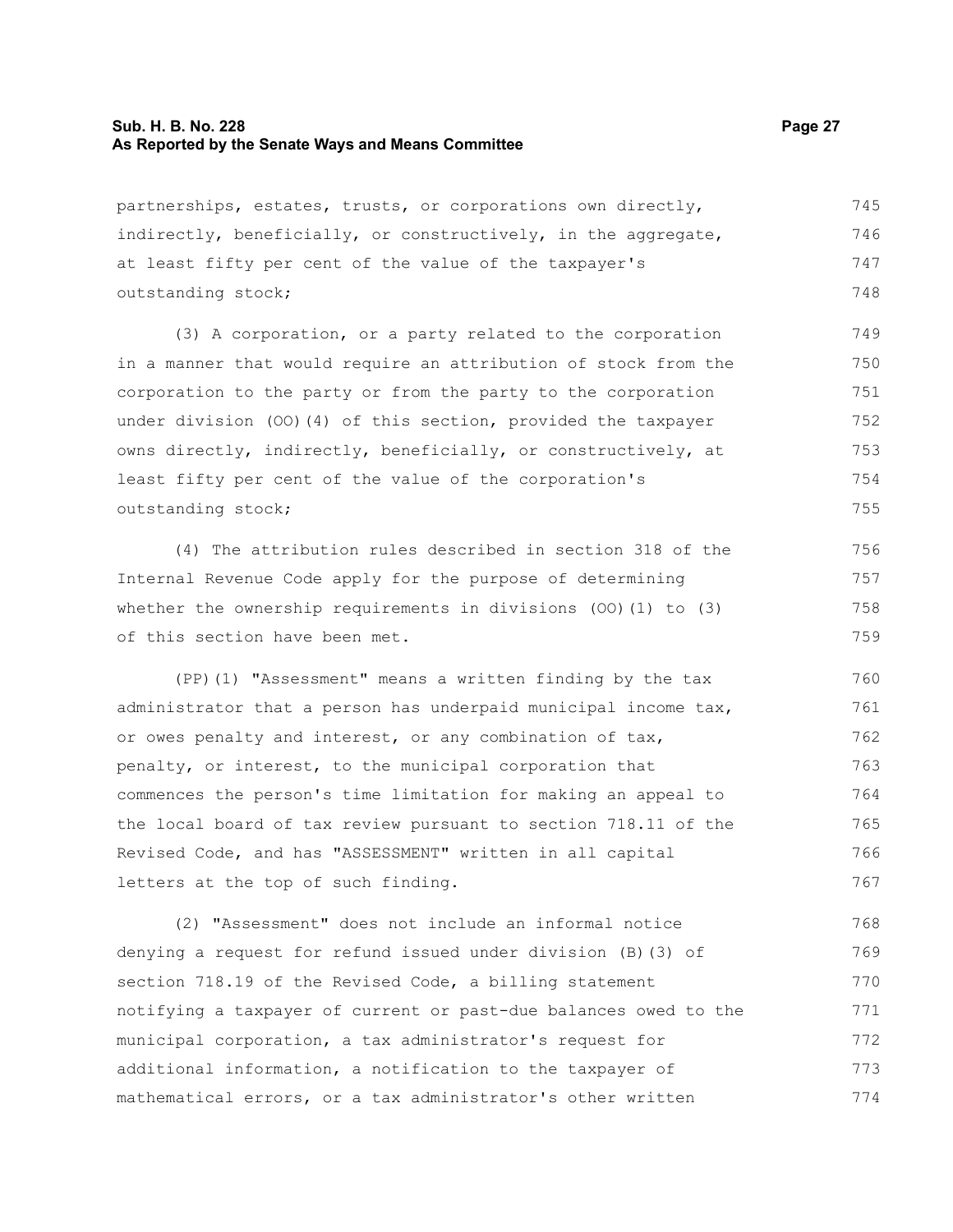#### **Sub. H. B. No. 228 Page 28 As Reported by the Senate Ways and Means Committee**

(QQ) "Taxpayers' rights and responsibilities" means the rights provided to taxpayers in sections 718.11, 718.12, 718.19, 718.23, 718.36, 718.37, 718.38, 5717.011, and 5717.03 of the Revised Code and the responsibilities of taxpayers to file, report, withhold, remit, and pay municipal income tax and otherwise comply with Chapter 718. of the Revised Code and resolutions, ordinances, and rules adopted by a municipal corporation for the imposition and administration of a municipal income tax. (RR) "Qualified municipal corporation" means a municipal corporation that, by resolution or ordinance adopted on or 777 778 779 780 781 782 783 784 785 786 787

before December 31, 2011, adopted Ohio adjusted gross income, as defined by section 5747.01 of the Revised Code, as the income subject to tax for the purposes of imposing a municipal income tax. 788 789 790 791

(SS)(1) "Pre-2017 net operating loss carryforward" means any net operating loss incurred in a taxable year beginning before January 1, 2017, to the extent such loss was permitted, by a resolution or ordinance of the municipal corporation that was adopted by the municipal corporation before January 1, 2016, to be carried forward and utilized to offset income or net profit generated in such municipal corporation in future taxable years. 792 793 794 795 796 797 798 799

(2) For the purpose of calculating municipal taxable income, any pre-2017 net operating loss carryforward may be carried forward to any taxable year, including taxable years beginning in 2017 or thereafter, for the number of taxable years provided in the resolution or ordinance or until fully utilized, 800 801 802 803 804

correspondence to a person or taxpayer that does meet the criteria prescribed by division (PP)(1) of this section. 775 776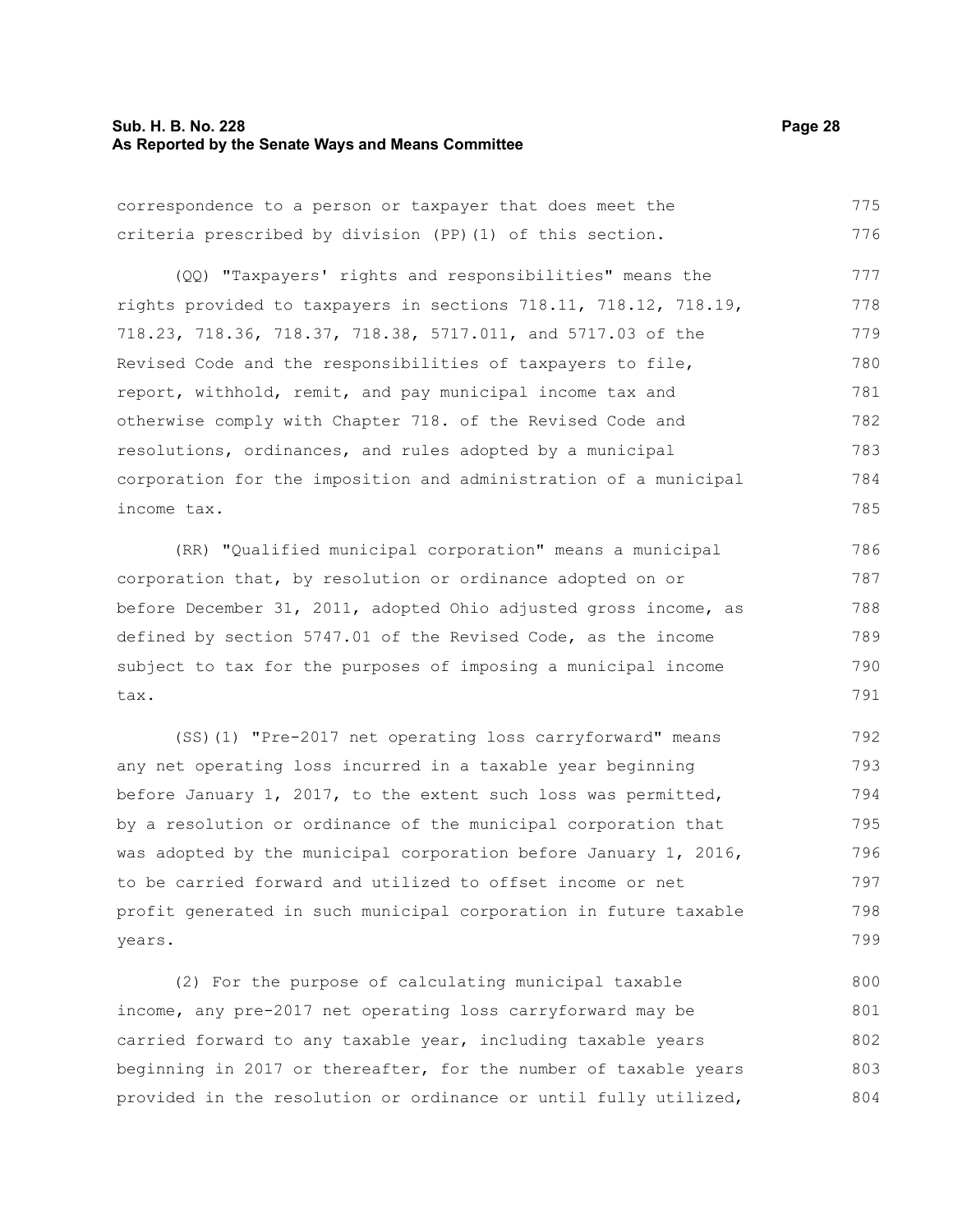#### **Sub. H. B. No. 228 Page 29 As Reported by the Senate Ways and Means Committee**

whichever is earlier.

(TT) "Small employer" means any employer that had total revenue of less than five hundred thousand dollars during the preceding taxable year. For purposes of this division, "total revenue" means receipts of any type or kind, including, but not limited to, sales receipts; payments; rents; profits; gains, dividends, and other investment income; compensation; commissions; premiums; money; property; grants; contributions; donations; gifts; program service revenue; patient service revenue; premiums; fees, including premium fees and service fees; tuition payments; unrelated business revenue; reimbursements; any type of payment from a governmental unit, including grants and other allocations; and any other similar receipts reported for federal income tax purposes or under generally accepted accounting principles. "Small employer" does not include the federal government; any state government, including any state agency or instrumentality; any political subdivision; or any entity treated as a government for financial accounting and reporting purposes. 806 807 808 809 810 811 812 813 814 815 816 817 818 819 820 821 822 823

(UU) "Audit" means the examination of a person or the inspection of the books, records, memoranda, or accounts of a person for the purpose of determining liability for a municipal income tax. 824 825 826 827

(VV) "Publicly traded partnership" means any partnership, an interest in which is regularly traded on an established securities market. A "publicly traded partnership" may have any number of partners. 828 829 830 831

(WW) "Tax commissioner" means the tax commissioner appointed under section 121.03 of the Revised Code. 832 833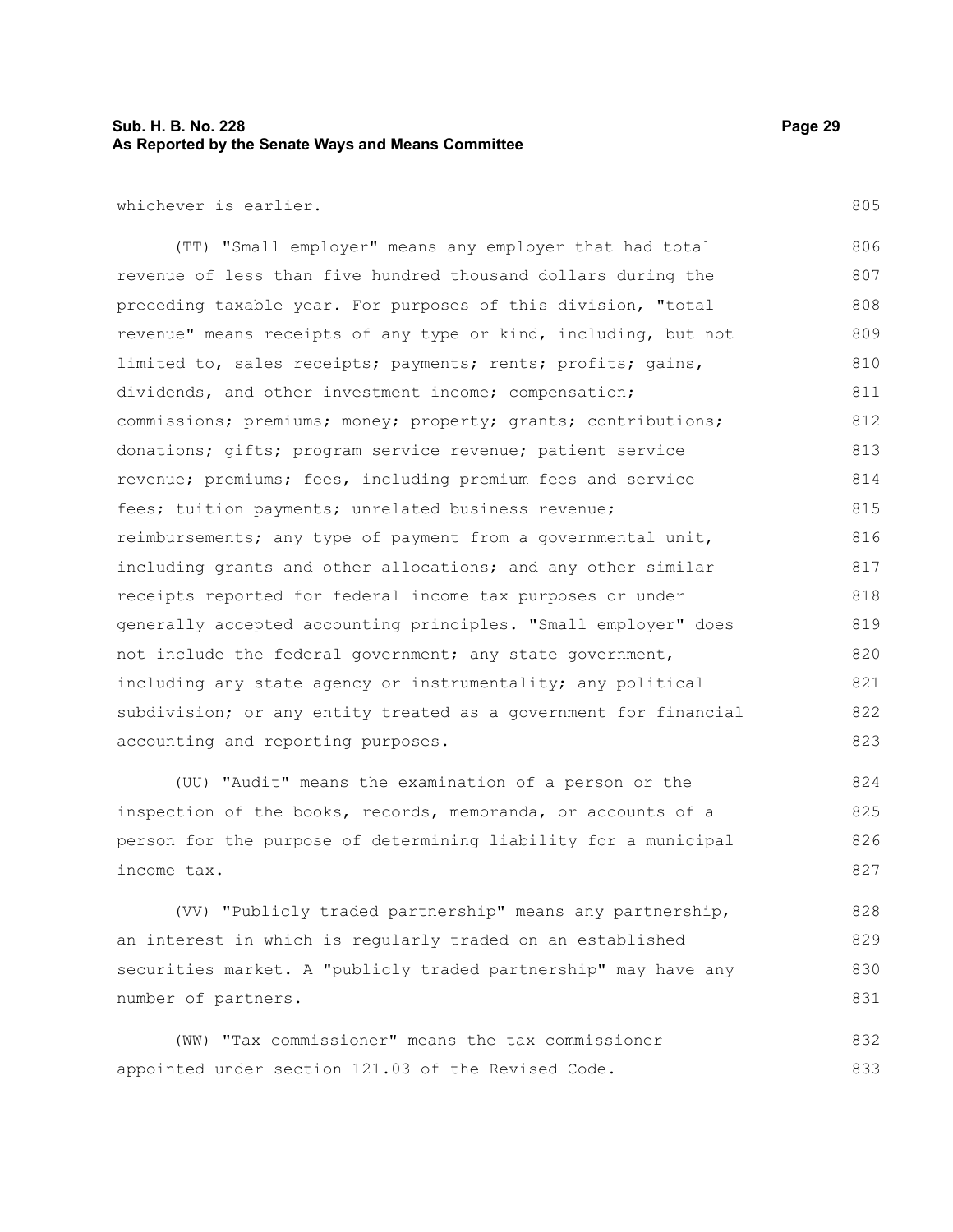#### **Sub. H. B. No. 228 Page 30 As Reported by the Senate Ways and Means Committee**

(XX) "Out-of-state disaster business," "qualifying solicitation," "qualifying employee," "disaster work," "critical infrastructure," and "disaster response period" have the same meanings as in section 5703.94 of the Revised Code. 834 835 836 837

(YY) "Pension" means a retirement benefit plan, regardless of whether the plan satisfies the qualifications described under section 401(a) of the Internal Revenue Code, including amounts that are taxable under the "Federal Insurance Contributions Act," Chapter 21 of the Internal Revenue Code, excluding employee contributions and elective deferrals, and regardless of whether such amounts are paid in the same taxable year in which the amounts are included in the employee's wages, as defined by section 3121(a) of the Internal Revenue Code. 838 839 840 841 842 843 844 845 846

(ZZ) "Retirement benefit plan" means an arrangement whereby an entity provides benefits to individuals either on or after their termination of service because of retirement or disability. "Retirement benefit plan" does not include wage continuation payments, severance payments, or payments made for accrued personal or vacation time. 847 848 849 850 851 852

**Sec. 718.80.** (A) A taxpayer may elect to be subject to sections 718.80 to 718.95 of the Revised Code in lieu of the provisions set forth in the remainder of this chapter. Notwithstanding any other provision of this chapter, upon the taxpayer's election, both of the following shall apply: 853 854 855 856 857

(1) The tax commissioner shall serve as the sole administrator of each municipal income tax for which the taxpayer is liable for the term of the election; 858 859 860

(2) The commissioner shall administer the tax pursuant to sections 718.80 to 718.95 of the Revised Code and any applicable 861 862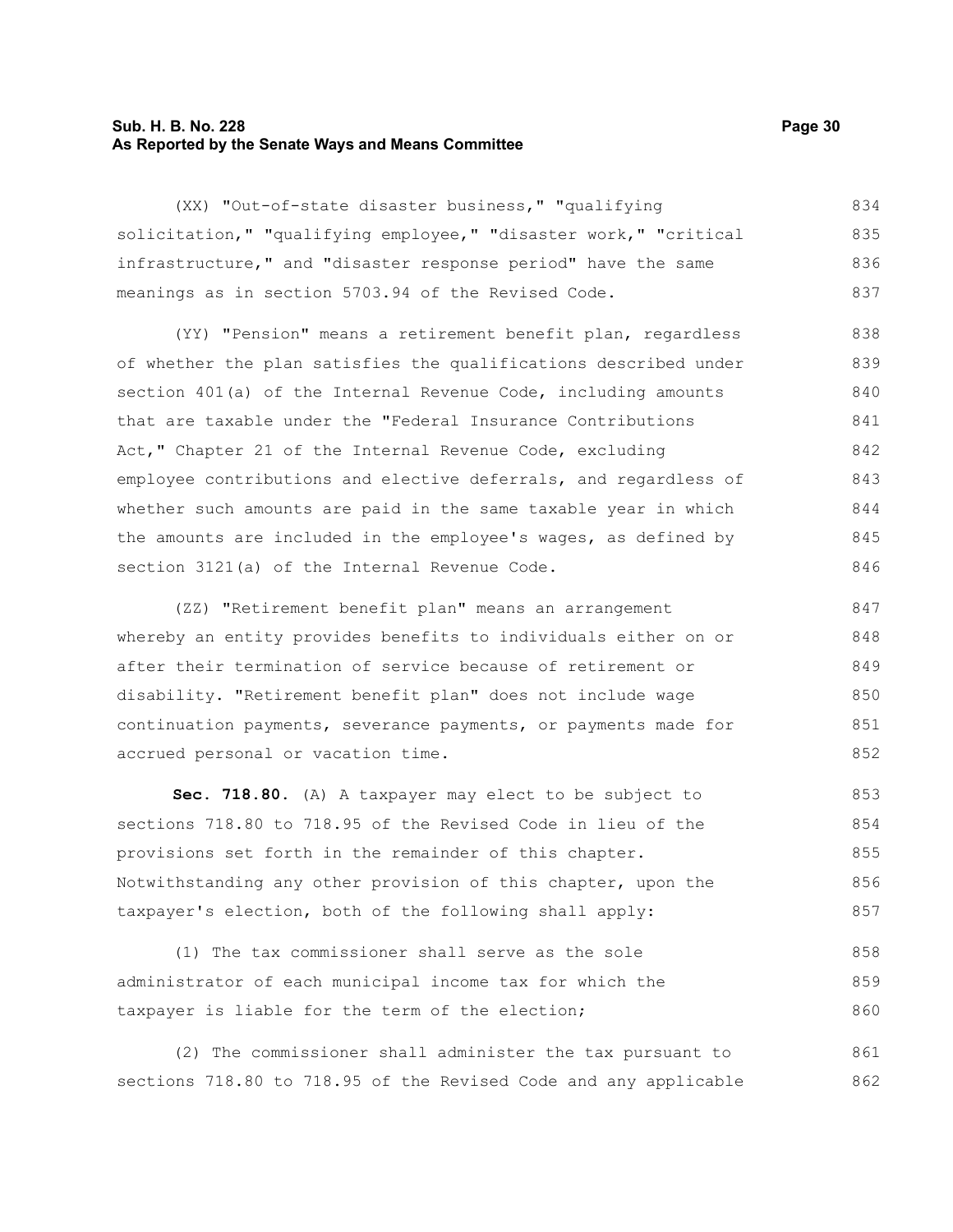# **As Reported by the Senate Ways and Means Committee**

provision of Chapter 5703. of the Revised Code.

| (B) (1) A taxpayer shall make the initial election on or          | 864 |
|-------------------------------------------------------------------|-----|
| before the first-fifteenth day of the third-fourth month after    | 865 |
| the beginning of the taxpayer's taxable year by notifying         | 866 |
| providing to the tax commissioner and each-a list of all          | 867 |
| municipal corporation corporations in which the taxpayer          | 868 |
| conducted business during the previous taxable year, on a form    | 869 |
| prescribed by the tax commissioner.                               | 870 |
| $(2)$ (a)- $(2)$ At least quarterly, the tax commissioner shall   | 871 |
| notify each municipal corporation that a taxpayer lists in its    | 872 |
| election under division (B) (1) of this section that the taxpayer | 873 |
| has made the election.                                            | 874 |
| (3) (a) The election, once made by the taxpayer, applies to       | 875 |
| the taxable year in which the election is made and to each        | 876 |
| subsequent taxable year until the taxpayer notifies the tax       | 877 |
| commissioner of its termination of the election.                  | 878 |
| (b) A notification of termination shall be made, on a form        | 879 |
| prescribed by the tax commissioner, on or before the first-       | 880 |
| fifteenth day of the third-fourth month of any taxable year.      | 881 |
| (c) Upon a timely and valid termination of the election,          | 882 |
| the taxpayer is no longer subject to sections 718.80 to 718.95    | 883 |
| of the Revised Code, and is instead subject to the provisions     | 884 |
| set forth in the remainder of this chapter.                       | 885 |
| (d) At least quarterly, the tax commissioner shall notify         | 886 |
| each municipal corporation reported on a taxpayer's most recent   | 887 |
| return or declaration filed with the commissioner of the          | 888 |
| taxpayer's termination of its election.                           | 889 |
| (4) The tax commissioner shall provide to all municipal           | 890 |
| corporations imposing a tax on income on or after January 1,      | 891 |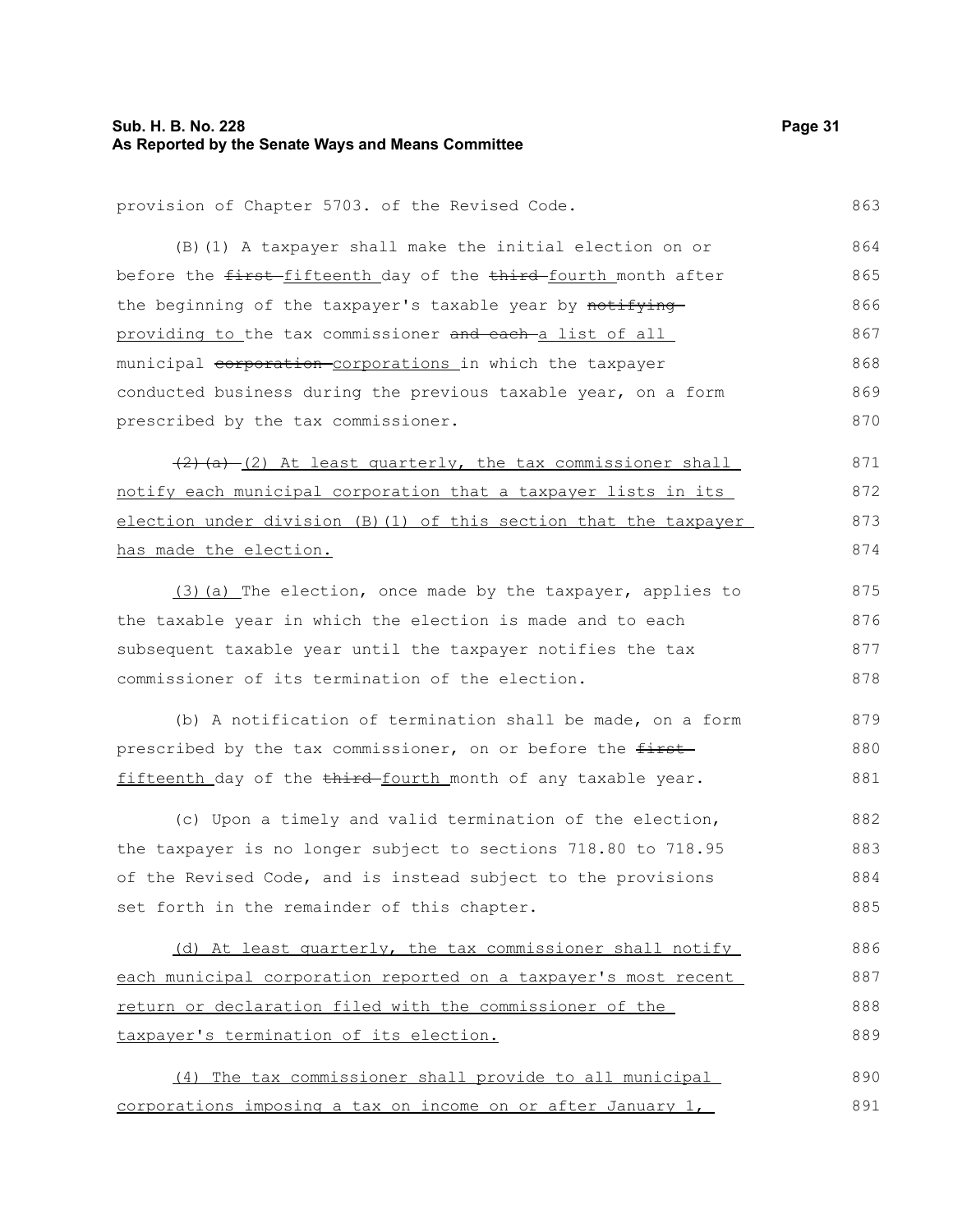## **Sub. H. B. No. 228** Page 32 **As Reported by the Senate Ways and Means Committee**

| 2018, a list of taxpayers that are subject to sections 718.80 to         | 892 |
|--------------------------------------------------------------------------|-----|
| 718.95 of the Revised Code, including the taxpayers' names,              | 893 |
| addresses, and federal employee identification numbers. The list         | 894 |
| shall be made available via the portal created under section             | 895 |
| 718.841 of the Revised Code.                                             |     |
| (C)(1)(a) On or before the thirty-first day of January                   | 897 |
| each year, each municipal corporation imposing a tax on income           | 898 |
| shall certify to the tax commissioner the rate of the tax in             | 899 |
| effect on the first day of January of that year.                         | 900 |
| (b) If, after the thirty-first day of January of any year,               | 901 |
| the electors of a municipal corporation approve an increase in           | 902 |
| the rate of the municipal corporation's tax on income that takes         | 903 |
| effect within that year, the municipal corporation shall certify         | 904 |
| to the tax commissioner the new rate of tax not less than sixty          | 905 |
| days before the effective date of the increase, after which              | 906 |
| effective date the commissioner shall apply the increased rate.          | 907 |
| (2) A municipal corporation, within ninety days of                       | 908 |
| receiving- that receives a taxpayer's notification of election-          | 909 |
| under division (B) $(2)$ of this section, shall submit to the tax        | 910 |
| commissioner, on a form prescribed by the $\frac{1}{2}$ commissioner and | 911 |
| within the time prescribed by division (C) (3) of this section,          | 912 |
| the following information regarding the taxpayer and any member          | 913 |
| of an affiliated group of corporations included on the                   | 914 |
| taxpayer's consolidated tax return, when applicable:                     | 915 |
| (a) The amount of any net operating loss that the taxpayer               | 916 |
| is entitled to carry forward to a future tax year;                       | 917 |
| (b) The amount of any net operating loss carryforward                    | 918 |
| utilized by the taxpayer in prior years;                                 | 919 |

(c) Any credits granted by the municipal corporation to 920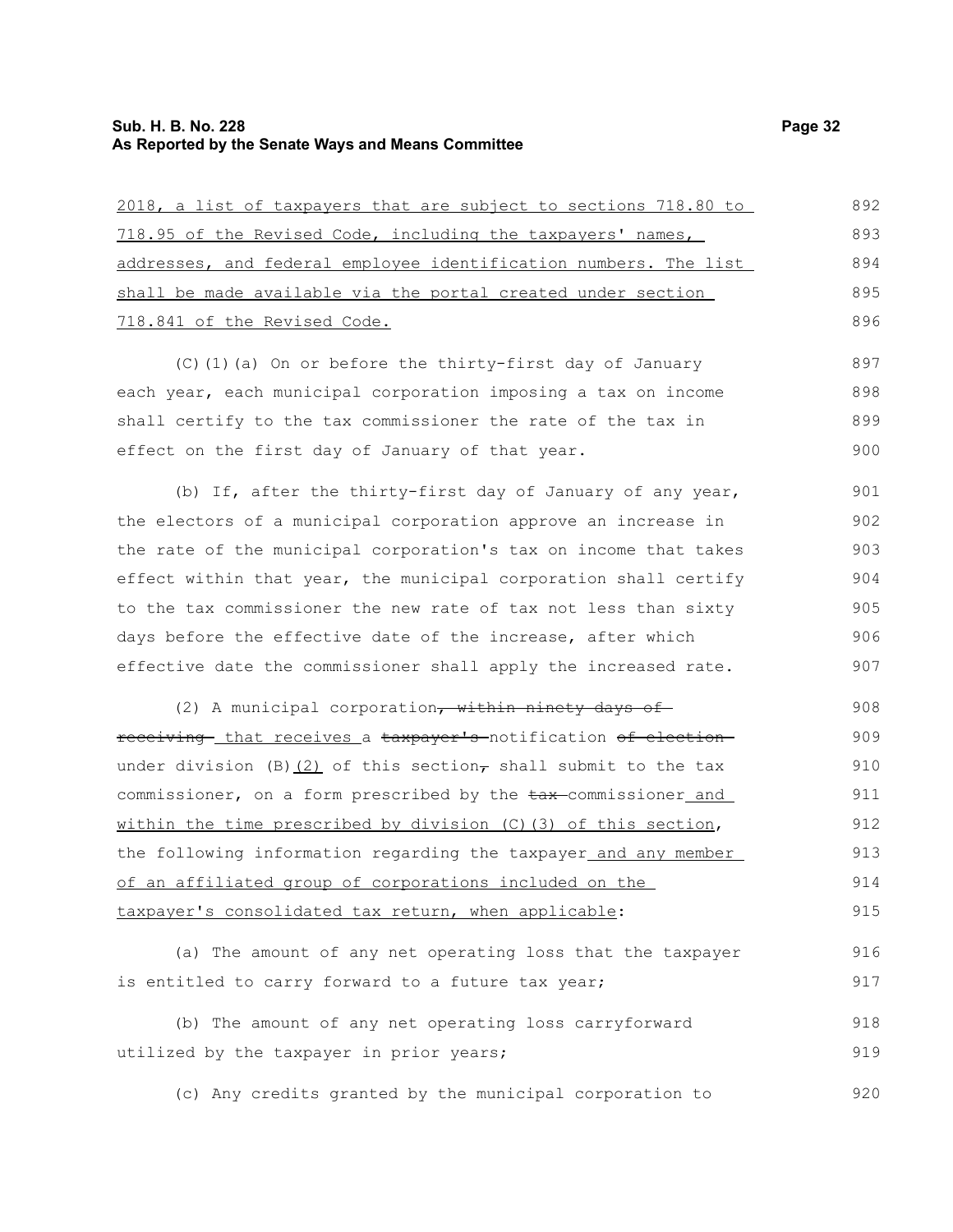#### **Sub. H. B. No. 228 Page 33 As Reported by the Senate Ways and Means Committee**

which the taxpayer is entitled, the amount of such credits, whether the credits may be carried forward to future tax years, and, if the credits may be carried forward, the duration of any such carryforward; 921 922 923 924

(d) Any overpayments of tax that the taxpayer has elected to carry forward to a subsequent tax year; 925 926

(e) Any other information the municipal corporation deems relevant in order to effectuate the tax commissioner's efficient administration of the tax on the municipal corporation's behalf. 927 928 929

(3) A municipal corporation shall submit the information required under division (C)(2) of this section to the tax commissioner within ninety days after the taxpayer files its final return or within fifteen days after the end of the taxable year for which the taxpayer made the initial election under division (B)(1) of this section, whichever occurs first. For the purposes of this section, "final return" means the return filed with the municipal corporation for the taxable year immediately preceding the taxable year for which the taxpayer made the election under division (B)(1) of this section. 930 931 932 933 934 935 936 937 938 939

(4) If any municipal corporation fails to timely comply with  $\frac{divisions-division}{(C)}$  (1)  $\frac{and}{(2)}$  or (3) of this section, the tax commissioner shall may notify the director of budget and management, who, upon receiving such notification, shall withhold froma portion of each payment made to the municipal corporation under section 718.83 of the Revised Code. The commissioner shall specify the percentage of the payment to be withheld, not to exceed fifty per cent of the amount of the payment otherwise due to the municipal corporation under that section. The director shall compute the withholding on the basis of the tax rate most recently certified to the tax commissioner 940 941 942 943 944 945 946 947 948 949 950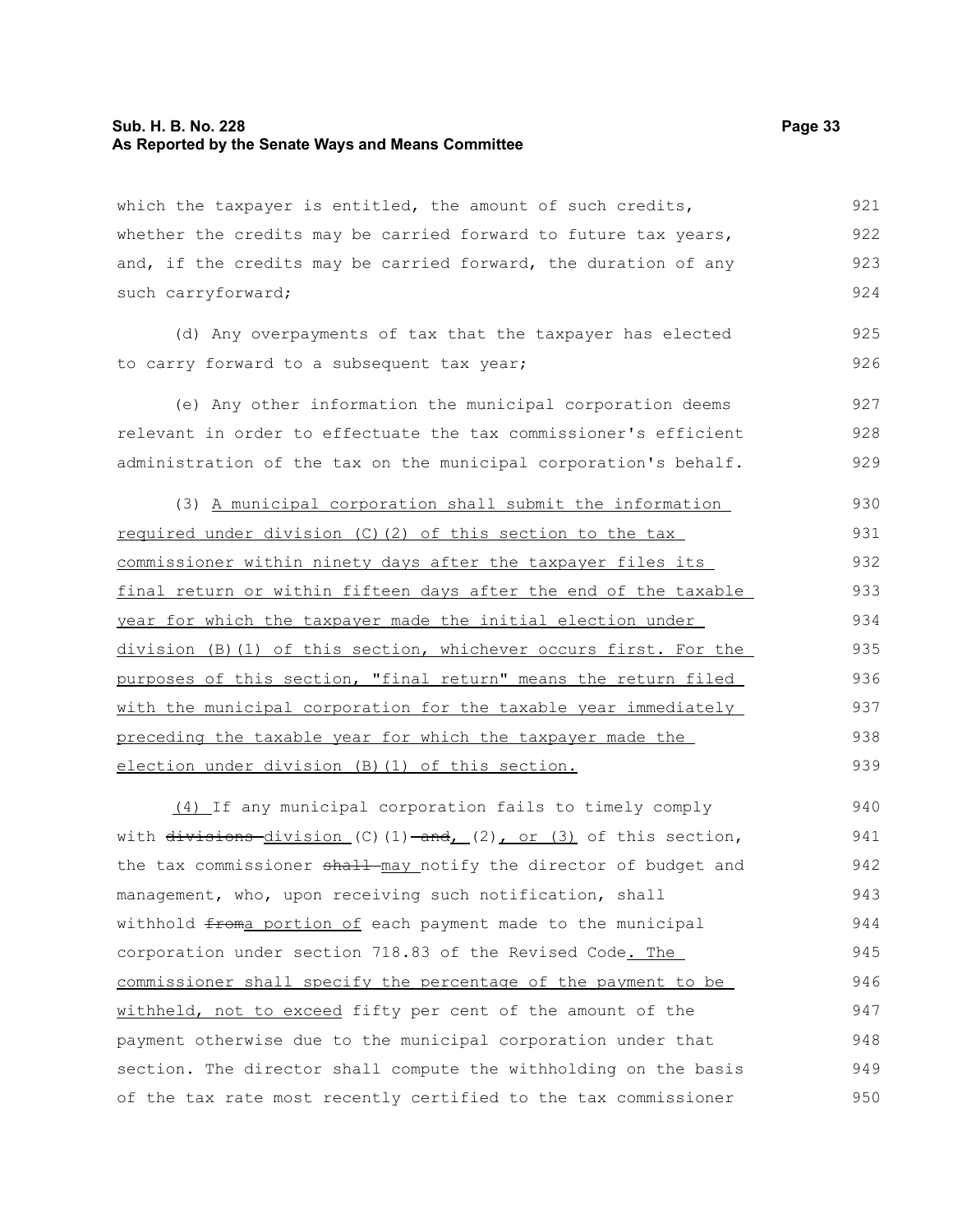## **Sub. H. B. No. 228** Page 34 **As Reported by the Senate Ways and Means Committee**

| until the municipal corporation complies with divisions (C) (1)          | 951 |
|--------------------------------------------------------------------------|-----|
| $\frac{and_L}{=}$ (2) $_L$ and (3) of this section.                      | 952 |
| If, after any such withholding, the municipal corporation                | 953 |
| complies with divisions $(C)$ $(1)$ , $(2)$ , and $(3)$ of this section, | 954 |
| the tax commissioner shall notify the director of budget and             | 955 |
| management, who shall provide payment to the municipal                   | 956 |
| corporation under section 718.83 of the Revised Code of such             |     |
| amounts withheld under this division.                                    |     |
| (D) The tax commissioner shall enforce and administer                    | 959 |
| sections 718.80 to 718.95 of the Revised Code. In addition to            | 960 |
| any other powers conferred upon the tax commissioner by law, the         | 961 |
| tax commissioner may:                                                    | 962 |
| (1) Prescribe all forms necessary to administer those                    | 963 |
| sections;                                                                | 964 |
| (2) Adopt such rules as the tax commissioner finds                       | 965 |
| necessary to carry out those sections;                                   | 966 |
| (3) Appoint and employ such personnel as are necessary to                | 967 |
| carry out the duties imposed upon the tax commissioner by those          | 968 |
| sections.                                                                | 969 |
| (E) No tax administrator shall utilize sections 718.81 to                | 970 |
| 718.95 of the Revised Code in the administrator's administration         | 971 |
| of a municipal income tax, and those sections shall not be               | 972 |
| applied to any taxpayer that has not made the election under             | 973 |
| this section.                                                            | 974 |
| (F) Nothing in this chapter shall be construed to make any               | 975 |
| section of this chapter, other than sections 718.01 and 718.80           | 976 |
| to 718.95 of the Revised Code, applicable to the tax                     | 977 |
| commissioner's administration of a municipal income tax or to            | 978 |
| any taxpayer that has made the election under this section.              | 979 |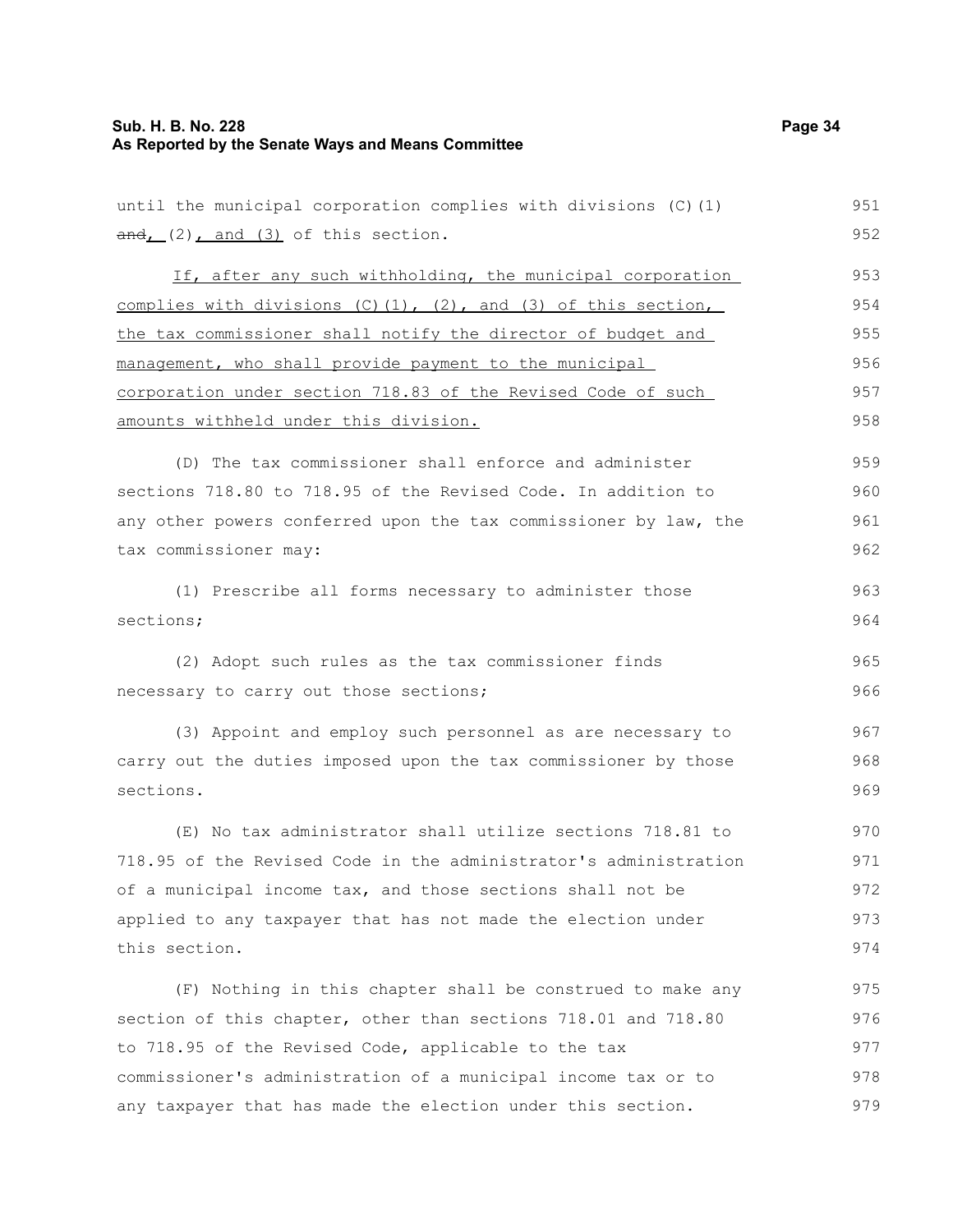#### **Sub. H. B. No. 228 Page 35 As Reported by the Senate Ways and Means Committee**

(G) The tax commissioner shall not be considered a tax administrator, as that term is defined in section 718.01 of the Revised Code.

**Sec. 718.81.** If a term used in sections 718.80 to 718.95 of the Revised Code that is not otherwise defined in this chapter is used in a comparable context in both the laws of the United States relating to federal income tax and in Title LVII of the Revised Code and the use is not consistent, then the use of the term in the laws of the United States relating to federal income tax shall have control over the use of the term in Title LVII of the Revised Code, unless the term is defined in Chapter 5703. of the Revised Code, in which case the definition in that chapter shall control. Any reference in this chapter to the Internal Revenue Code includes other laws of the United States related to federal income taxes. If a term is defined in both this section and section 718.01 of the Revised Code, the definition in this section shall control for all uses of that term in sections 718.80 through 718.95 of the Revised Code. 983 984 985 986 987 988 989 990 991 992 993 994 995 996 997

As used in sections 718.80 to 718.95 of the Revised Code only: 998 999

(A) "Municipal taxable income" means income apportioned or sitused to the municipal corporation under section 718.82 of the Revised Code, as applicable, reduced by any pre-2017 net operating loss carryforward available to the person for the municipal corporation. 1000 1001 1002 1003 1004

(B) "Adjusted federal taxable income," for a person required to file as a C corporation, or for a person that has elected to be taxed as a C corporation as described in division (D)(5) of section 718.01 of the Revised Code, means a C corporation's federal taxable income before net operating losses 1005 1006 1007 1008 1009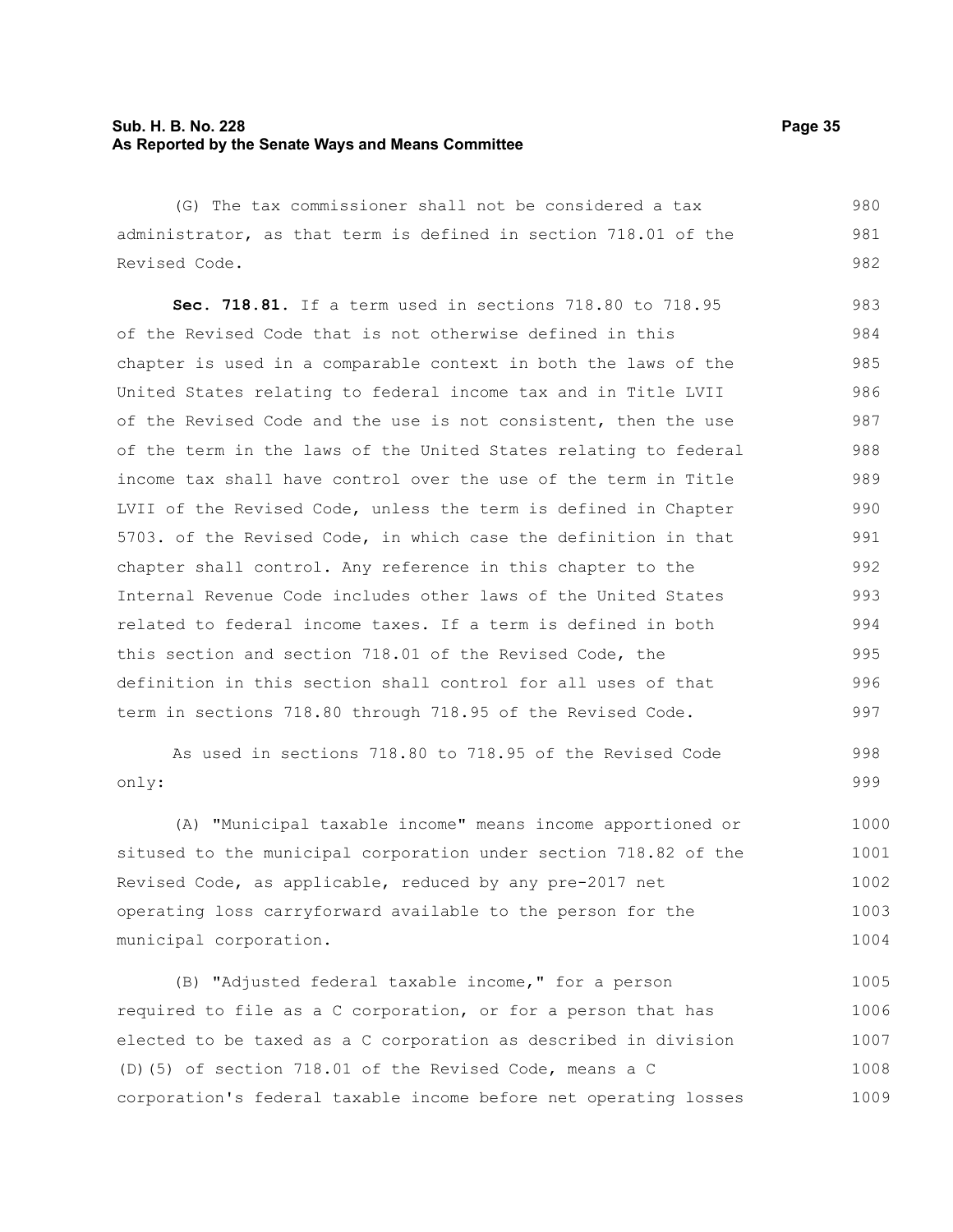#### **Sub. H. B. No. 228 Page 36 As Reported by the Senate Ways and Means Committee**

and special deductions as determined under the Internal Revenue Code, adjusted as follows: (1) Deduct intangible income to the extent included in federal taxable income. The deduction shall be allowed regardless of whether the intangible income relates to assets used in a trade or business or assets held for the production of income. (2) Add an amount equal to five per cent of intangible income deducted under division (B)(1) of this section, but excluding that portion of intangible income directly related to the sale, exchange, or other disposition of property described in section 1221 of the Internal Revenue Code. (3) Add any losses allowed as a deduction in the computation of federal taxable income if the losses directly relate to the sale, exchange, or other disposition of an asset described in section 1221 or 1231 of the Internal Revenue Code. (4)(a) Except as provided in division (B)(4)(b) of this 1010 1011 1012 1013 1014 1015 1016 1017 1018 1019 1020 1021 1022 1023 1024 1025 1026

section, deduct income and gain included in federal taxable income to the extent the income and gain directly relate to the sale, exchange, or other disposition of an asset described in section 1221 or 1231 of the Internal Revenue Code. 1027 1028 1029 1030

(b) Division (B)(4)(a) of this section does not apply to the extent the income or gain is income or gain described in section 1245 or 1250 of the Internal Revenue Code. 1031 1032 1033

(5) Add taxes on or measured by net income allowed as a deduction in the computation of federal taxable income. 1034 1035

(6) In the case of a real estate investment trust or regulated investment company, add all amounts with respect to dividends to, distributions to, or amounts set aside for or 1036 1037 1038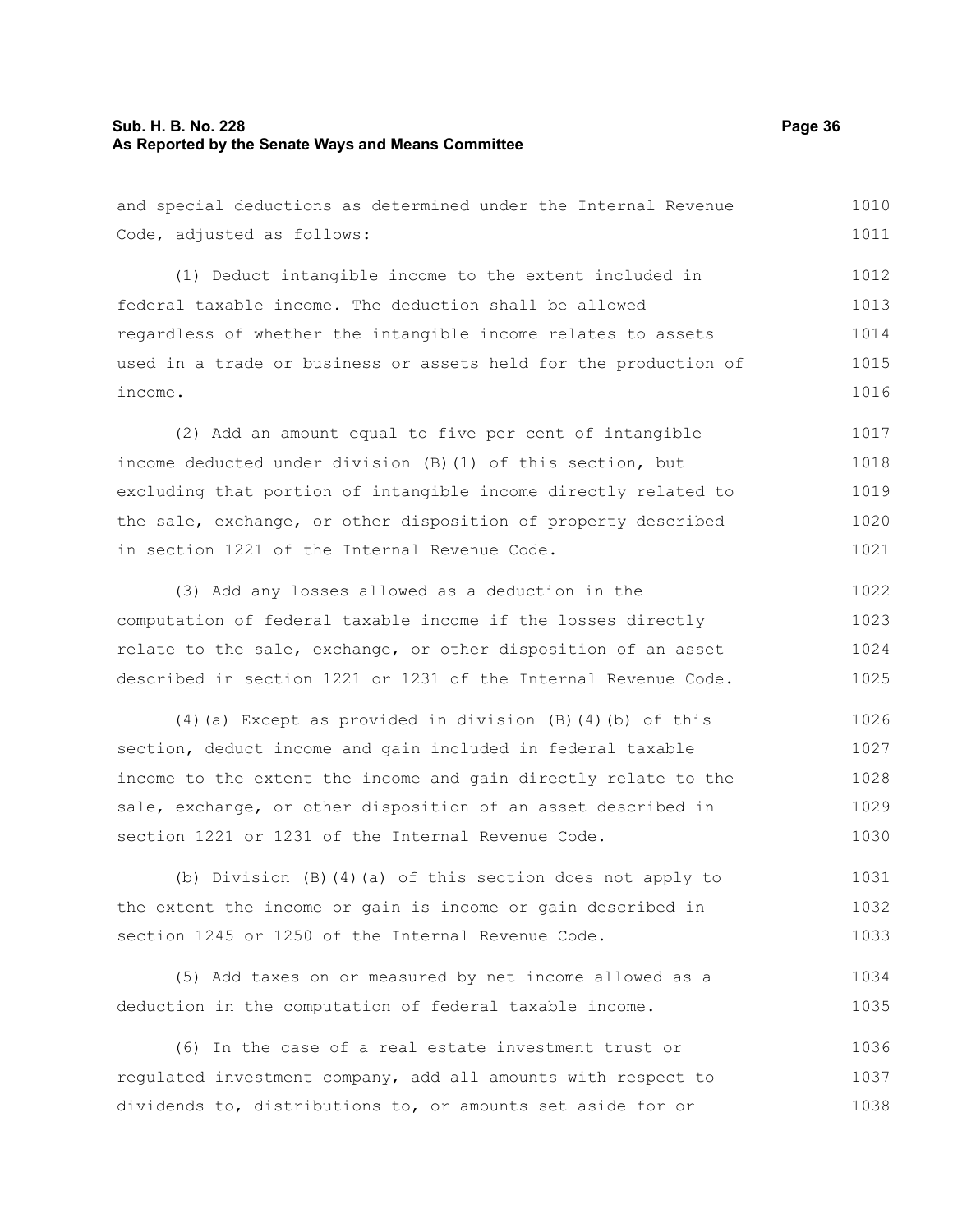#### **Sub. H. B. No. 228 Page 37 As Reported by the Senate Ways and Means Committee**

credited to the benefit of investors and allowed as a deduction in the computation of federal taxable income. 1039 1040

(7) Deduct, to the extent not otherwise deducted or excluded in computing federal taxable income, any income derived from a transfer agreement or from the enterprise transferred under that agreement under section 4313.02 of the Revised Code. 1041 1042 1043 1044

(8) Deduct exempt income to the extent not otherwise deducted or excluded in computing adjusted federal taxable income. 1045 1046 1047

(9) Deduct any net profit of a pass-through entity owned directly or indirectly by the taxpayer and included in the taxpayer's federal taxable income unless an affiliated group of corporations includes that net profit in the group's federal taxable income in accordance with division (E)(3)(b) of section 718.86 of the Revised Code. 1048 1049 1050 1051 1052 1053

(10) Add any loss incurred by a pass-through entity owned directly or indirectly by the taxpayer and included in the taxpayer's federal taxable income unless an affiliated group of corporations includes that loss in the group's federal taxable income in accordance with division (E)(3)(b) of section 718.86 of the Revised Code. 1054 1055 1056 1057 1058 1059

If the taxpayer is not a C corporation, is not a disregarded entity that has made the election described in division (L)(2) of section 718.01 of the Revised Code, and is not a publicly traded partnership that has made the election described in division (D)(5) of section 718.01 of the Revised Code, the taxpayer shall compute adjusted federal taxable income under this section as if the taxpayer were a C corporation, except guaranteed payments and other similar amounts paid or 1060 1061 1062 1063 1064 1065 1066 1067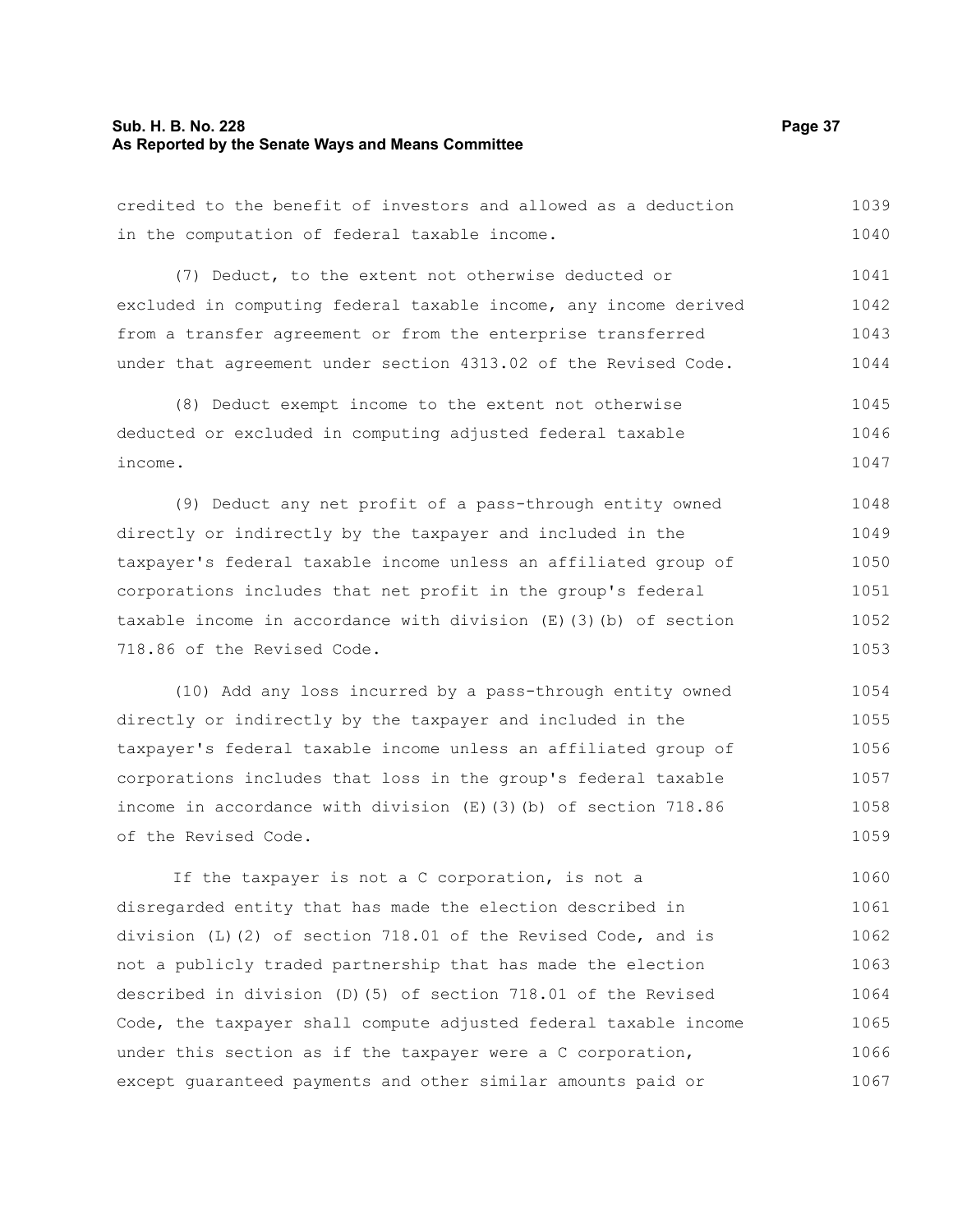#### **Sub. H. B. No. 228 Page 38 As Reported by the Senate Ways and Means Committee**

accrued to a partner, former partner, shareholder, former shareholder, member, or former member shall not be allowed as a deductible expense unless such payments are a pension or retirement benefit payment paid to a retired partner, retired shareholder, or retired member or are in consideration for the use of capital and treated as payment of interest under section 469 of the Internal Revenue Code or United States treasury regulations. Amounts paid or accrued to a qualified selfemployed retirement plan with respect to a partner, former partner, shareholder, former shareholder, member, or former member of the taxpayer, amounts paid or accrued to or for health insurance for a partner, former partner, shareholder, former shareholder, member, or former member, and amounts paid or accrued to or for life insurance for a partner, former partner, shareholder, former shareholder, member, or former member shall not be allowed as a deduction. 1068 1069 1070 1071 1072 1073 1074 1075 1076 1077 1078 1079 1080 1081 1082 1083

Nothing in division (B) of this section shall be construed as allowing the taxpayer to add or deduct any amount more than once or shall be construed as allowing any taxpayer to deduct any amount paid to or accrued for purposes of federal selfemployment tax. 1084 1085 1086 1087 1088

(C) "Taxpayer" has the same meaning as in section 718.01 of the Revised Code, except that "taxpayer" does not include natural persons or entities subject to the tax imposed under Chapter 5745. of the Revised Code. "Taxpayer" may include receivers, assignees, or trustees in bankruptcy when such persons are required to assume the role of a taxpayer. 1089 1090 1091 1092 1093 1094

(D) "Tax return" or "return" means the notifications and reports required to be filed pursuant to sections 718.80 to 718.95 of the Revised Code for the purpose of reporting 1095 1096 1097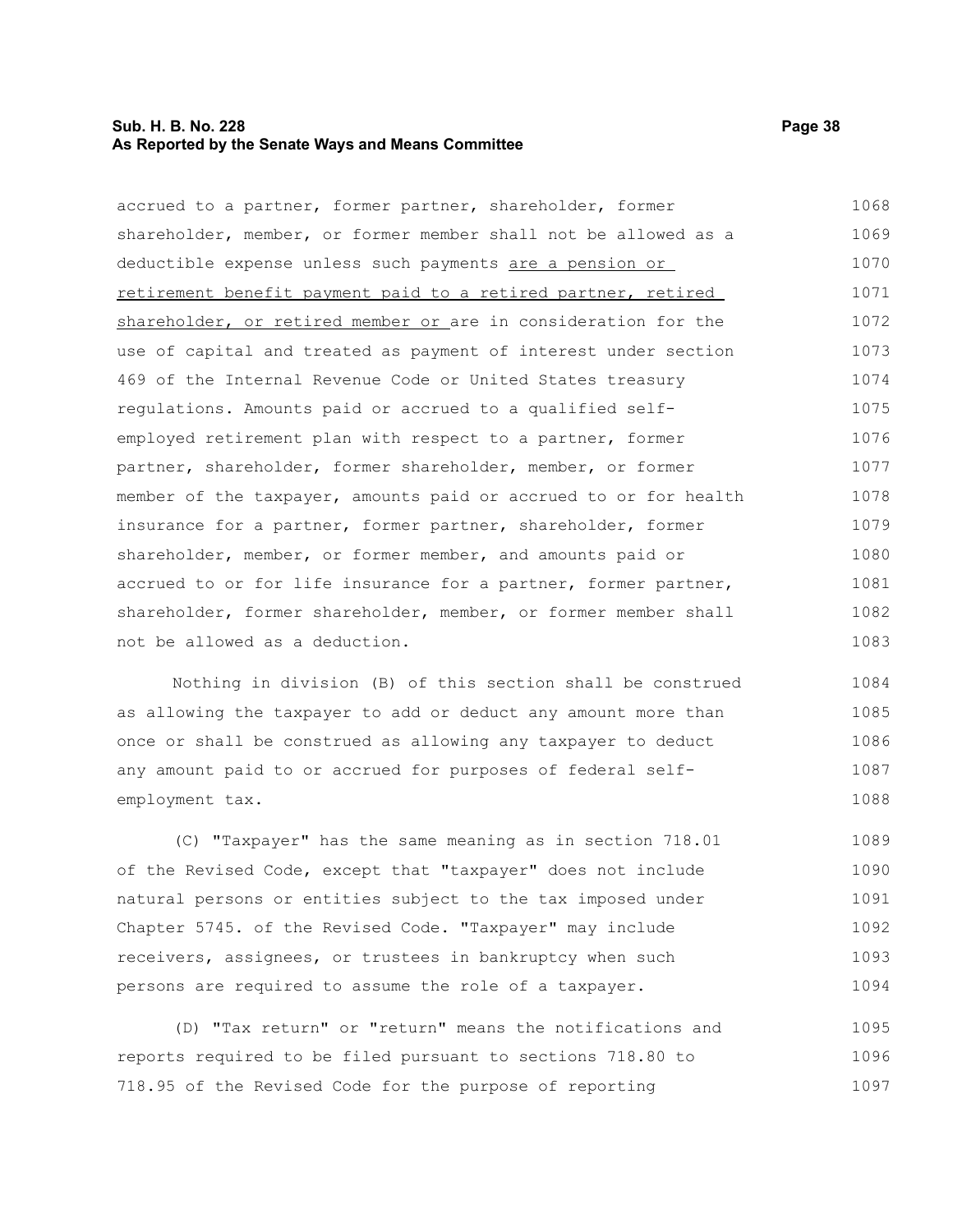tax.

municipal income taxes, and includes declarations of estimated (E) "Taxable year" means the calendar year or the-

taxpayer's fiscal year beginning during the calendar year, orfractional part thereof, upon which the calculation of the taxpayer's adjusted federal taxable income is based pursuant to this chapter. If a taxpayer's taxable year is changed for federal income tax purposes, the taxable year for purposes of sections 718.80 to 718.95 of the Revised Code is changed accordingly but may consist of an aggregation of more than one taxable year for federal income tax purposes. The tax commissioner may prescribe by rule an appropriate period as the taxable year for a taxpayer that has had a change of its taxable year for federal income tax purposes, for a taxpayer that has two or more short taxable years for federal income tax purposes as the result of a change of ownership, or for a new taxpayer that would otherwise have no taxable year. 1101 1102 1103 1104 1105 1106 1107 1108 1109 1110 1111 1112 1113 1114

(F) "Assessment" means a notice of underpayment or nonpayment of a tax issued pursuant to section 718.90 of the Revised Code. 1115 1116 1117

**Sec. 718.83.** (A) On or before the last day of each month, the tax commissioner shall certify to the director of budget and management the amount to be paid to each municipal corporation, based on amounts reported on annual returns and declarations of estimated tax under sections 718.85 and 718.88 of the Revised Code, less any amounts previously distributed and net of any audit adjustments made or refunds granted by the commissioner, for the calendar month preceding the month in which the certification is made. Not later than the fifth day of each month, the director shall provide for payment of the amount 1118 1119 1120 1121 1122 1123 1124 1125 1126 1127

1098 1099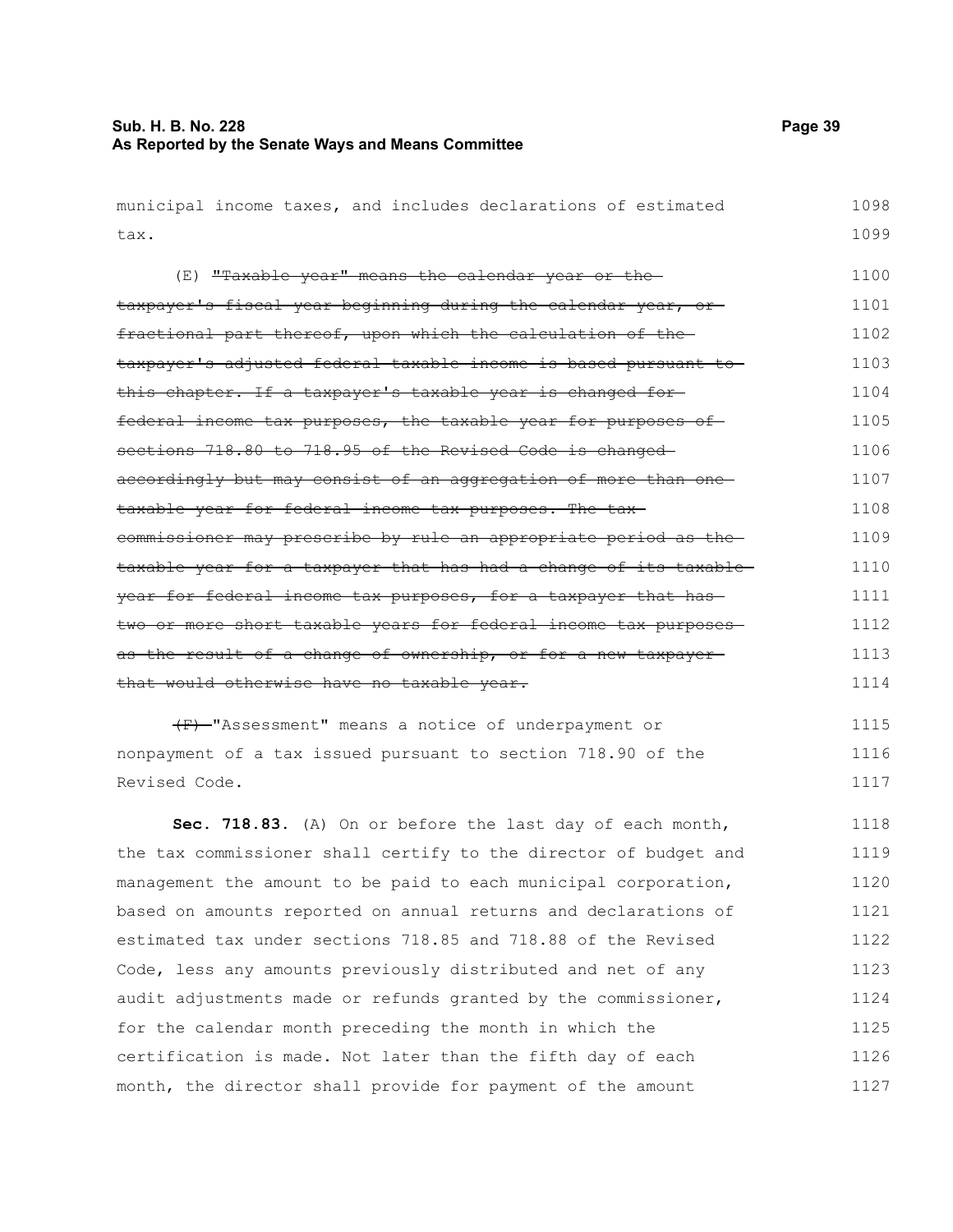#### **Sub. H. B. No. 228 Page 40 As Reported by the Senate Ways and Means Committee**

certified to each municipal corporation from the municipal net profit tax fund, plus a pro rata share of any investment earnings accruing to the fund since the previous payment under this section, and minus any reduction required by the commissioner under division (D) of this section. Each municipal corporation's share of such earnings shall equal the proportion that the municipal corporation's certified tax payment is of the total taxes certified to all municipal corporations in that quarter. All investment earnings on money in the municipal net profit tax fund shall be credited to that fund. 1128 1129 1130 1131 1132 1133 1134 1135 1136 1137

(B) If the tax commissioner determines that the amount of tax paid by a taxpayer and distributed to a municipal corporation under this section for a taxable year exceeds the amount payable to that municipal corporation under sections 718.80 to 718.95 of the Revised Code after accounting for amounts remitted with the annual return and as estimated taxes, the commissioner shall proceed according to divisions (A) and (B) of section 5703.77 of the Revised Code. 1138 1139 1140 1141 1142 1143 1144 1145

(C) If the amount of a municipal corporation's net distribution computed by the commissioner under division (A) of this section is less than zero, the commissioner may notify the municipal corporation of the deficiency. Within thirty days after receiving such a notice, the municipal corporation shall pay an amount equal to the deficiency to the treasurer of state. The treasurer of state shall credit any payment received under this division to the municipal net profit tax fund. 1146 1147 1148 1149 1150 1151 1152 1153

(D) If a municipal corporation fails to make a timely payment required under division (C) of this section, the commissioner may recover the deficiency using any or all of the following options: 1154 1155 1156 1157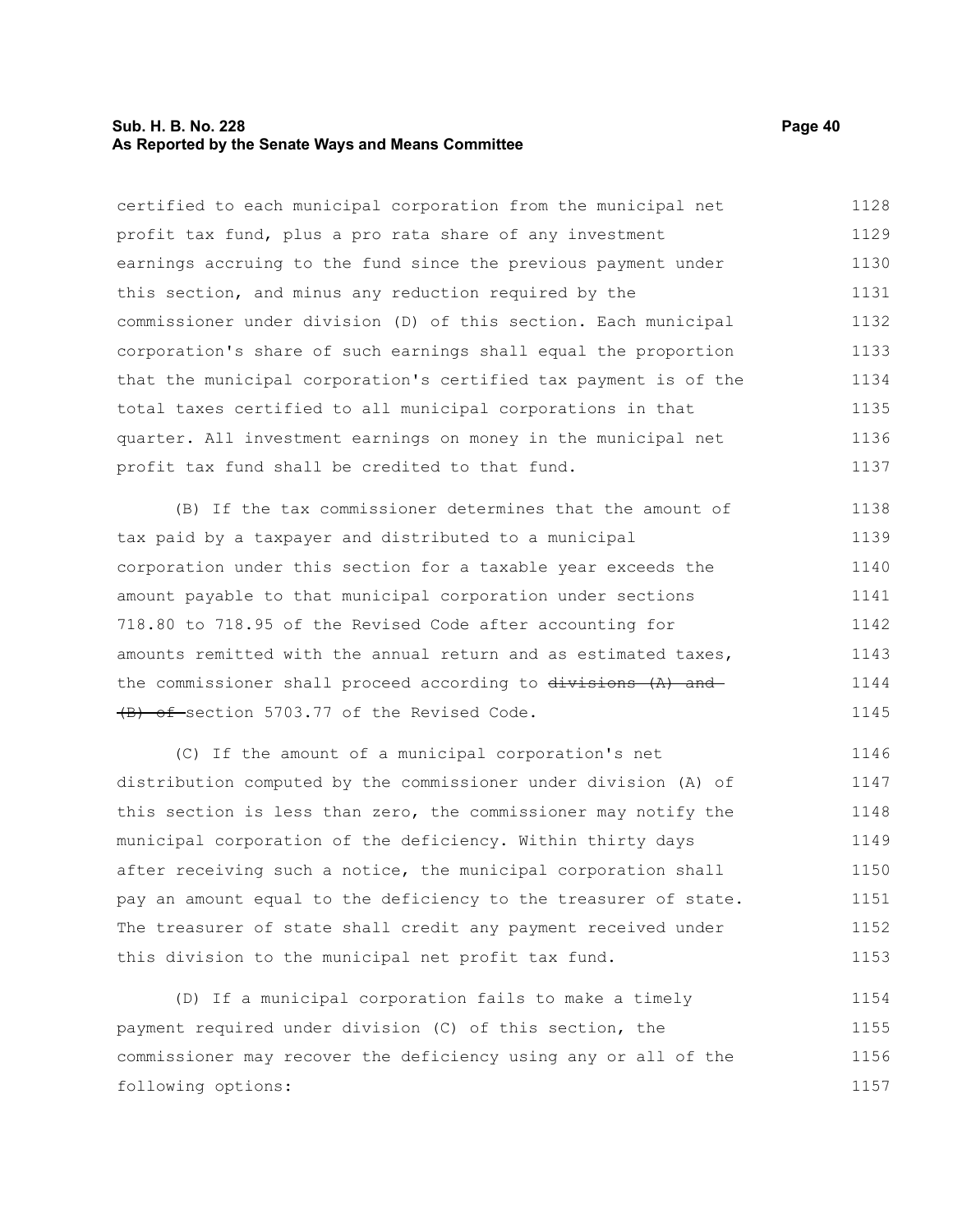#### **Sub. H. B. No. 228 Page 41 As Reported by the Senate Ways and Means Committee**

(1) Deduct the amount of the deficiency from the next distribution to that municipal corporation under division (A) of this section or, if the amount of the deficiency exceeds the amount of such distribution, withhold such distributions entirely until the withheld amount equals the amount of the municipal corporation's deficiency; 1158 1159 1160 1161 1162 1163

(2) Deduct the amount of the deficiency from the next payment to that municipal corporation under division (A) of section 5745.05 of the Revised Code or, if the amount of the deficiency exceeds the amount of such distribution, withhold such distributions entirely until the withheld amount equals the amount of the municipal corporation's deficiency; 1164 1165 1166 1167 1168 1169

(3) Deduct the amount of the deficiency from the municipal corporation's share of the next payment made by the commissioner under division (F) of section 321.24 of the Revised Code or, if the amount of the deficiency exceeds the amount of the municipal corporation's share of such payment, withhold the municipal corporation's share of the payments entirely until the withheld amount equals the amount of the municipal corporation's deficiency. 1170 1171 1172 1173 1174 1175 1176 1177

(E) The total amount of payments and distributions withheld from a municipal corporation under division (D) of this section shall not exceed the unpaid portion of the municipal corporation's net distribution deficiency. All amounts withheld under division (D) of this section shall be credited to the municipal net profit tax fund. 1178 1179 1180 1181 1182 1183

(F) The commissioner may adopt rules necessary to administer this section. 1184 1185

 **Sec. 718.841.** (A) The department of taxation shall create 1186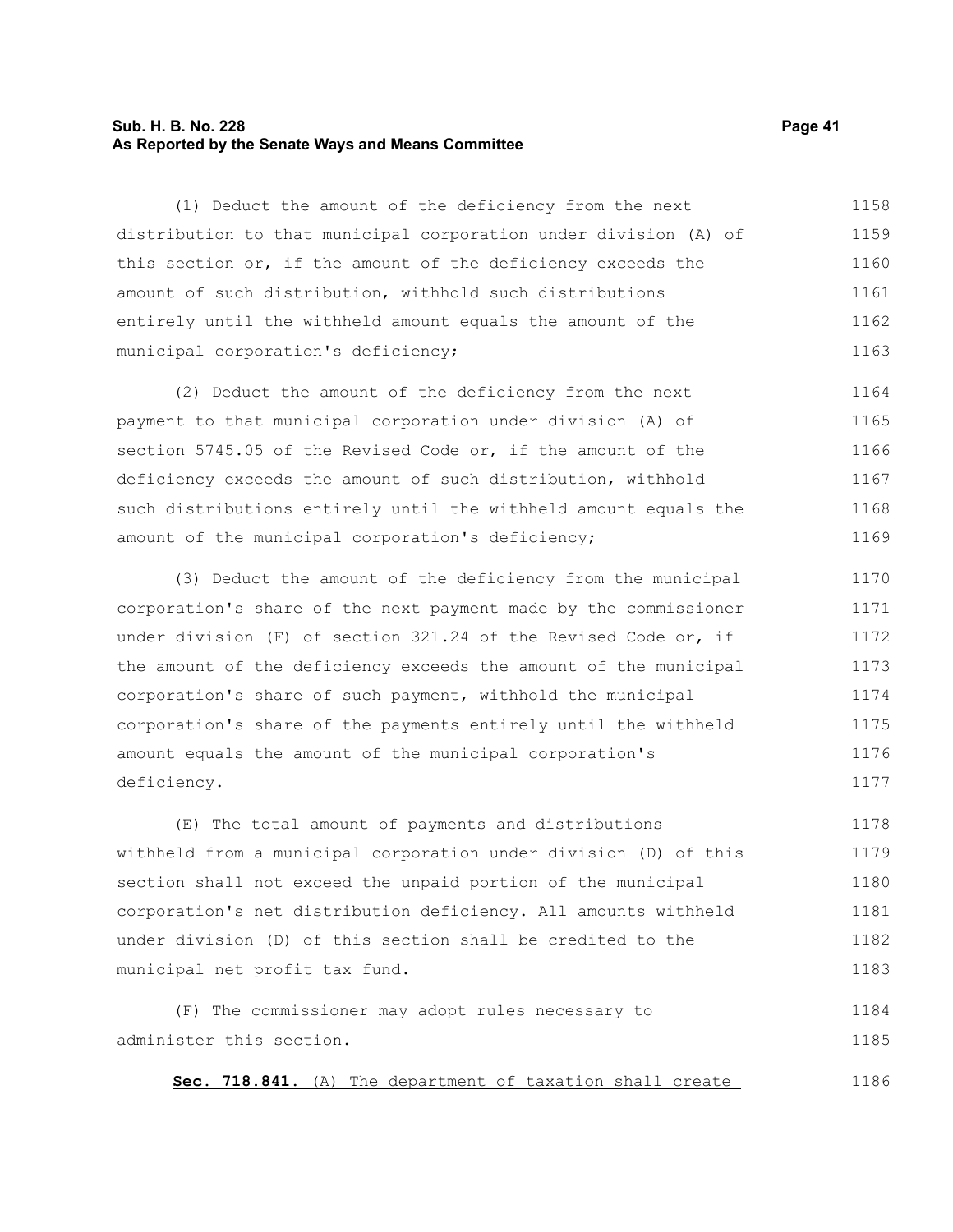#### **Sub. H. B. No. 228 Page 42 As Reported by the Senate Ways and Means Committee**

corporations.

and maintain a world wide web portal capable of securely exchanging information between the department and municipal (B) The web portal created pursuant to division (A) of

this section shall be used by both the department and municipal corporations to securely exchange information as required under sections 718.80 to 718.95 of the Revised Code. The tax commissioner shall establish the procedures by which municipal corporations may access the web portal and the format in which information must be submitted. 1191 1192 1193 1194 1195 1196

(C) If the web portal is unavailable for any reason, the tax commissioner and municipal corporations shall provide the information as required under sections 718.80 to 718.95 of the Revised Code through another secure format. If the commissioner determines it reasonably necessary, the commissioner may extend the time within which information must be provided by not more than forty-five days. If the commissioner extends the time within which information must be provided, any event attaching a penalty for failure to provide such information shall be extended accordingly. 1197 1198 1199 1200 1201 1202 1203 1204 1205 1206

(D) The tax commissioner may modify the web portal created pursuant to division (A) of this section to enable the exchange of information between the commissioner and municipal corporations under Chapter 5745. and division (D) of section 5747.50 of the Revised Code and as otherwise required or permitted by law. 1207 1208 1209 1210 1211 1212

(E) The tax commissioner may adopt rules governing the use of the web portal created pursuant to division (A) of this section. 1213 1214 1215

1187 1188 1189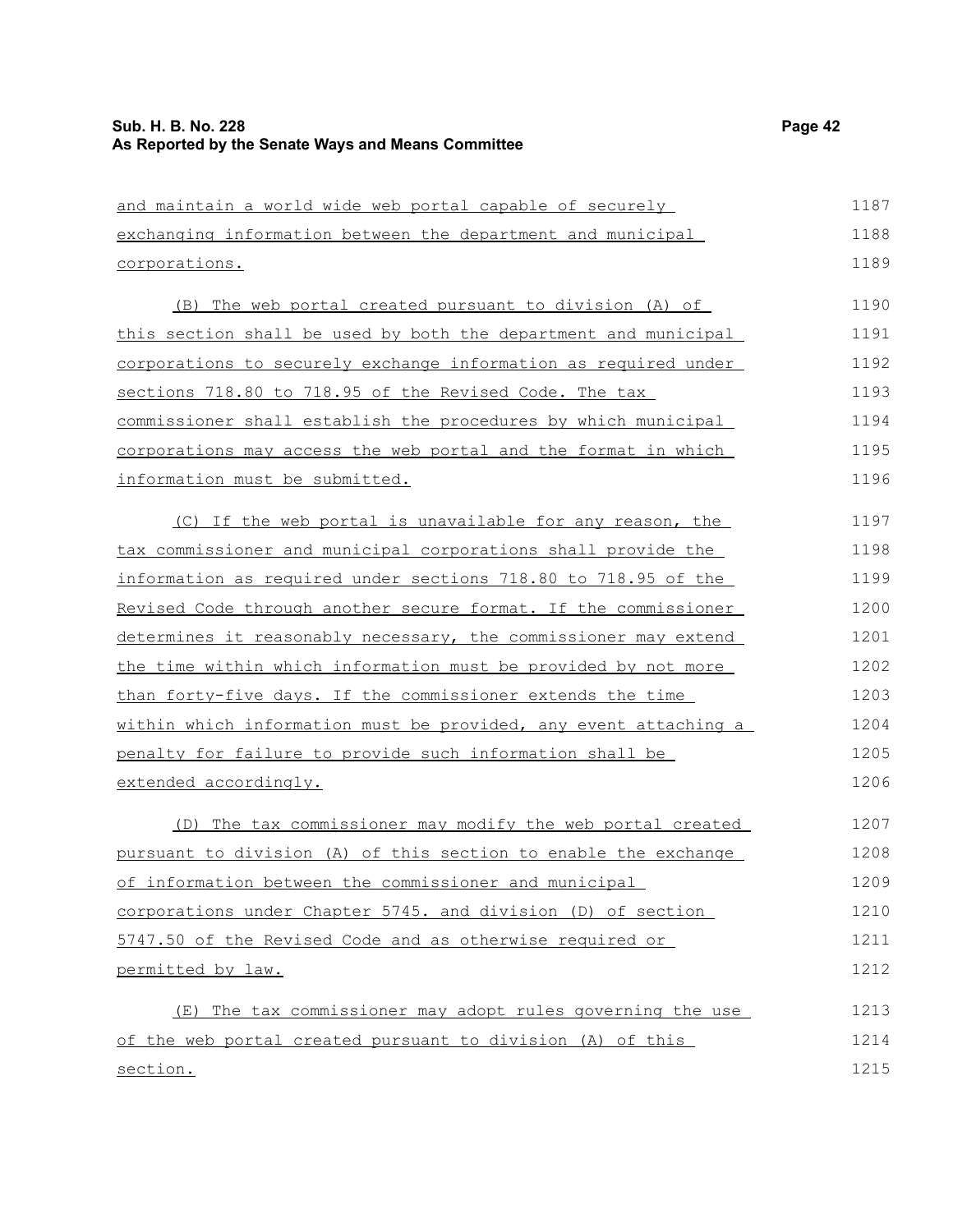#### **Sub. H. B. No. 228 Page 43 As Reported by the Senate Ways and Means Committee**

Sec. 718.85. (A)(1) For each taxable year, every taxpayer shall file an annual return. Such return, along with the amount of tax shown to be due on the return less the amount paid for the taxable year under section 718.88 of the Revised Code, shall be submitted to the tax commissioner, on a form and in the manner prescribed by the commissioner, on or before the fifteenth day of the fourth month following the end of the taxpayer's taxable year. 1216 1217 1218 1219 1220 1221 1222 1223

(2) If a taxpayer has multiple taxable years beginning within one calendar year, the taxpayer shall aggregate the factsand figures necessary to compute the tax due under this chapter, in accordance with sections 718.81, 718.82, and, if applicable, 718.86 of the Revised Code onto its annual return. 1224 1225 1226 1227 1228

(3) The remittance shall be made payable to the treasurer of state and in the form prescribed by the tax commissioner. If the amount payable with the tax return is ten dollars or less, no remittance is required. 1229 1230 1231 1232

(B) The tax commissioner shall immediately forward to the treasurer of state all amounts the commissioner receives pursuant to sections 718.80 to 718.95 of the Revised Code. The treasurer shall credit ninety-nine and one-half per cent of such amounts to the municipal net profit tax fund which is hereby created in the state treasury, and the remainder to themunicipal income tax administrative fund established under section 5745.03 of the Revised Code. 1233 1234 1235 1236 1237 1238 1239 1240

(C)(1) Each return required to be filed under this section shall contain the signature of the taxpayer or the taxpayer's duly authorized agent and of the person who prepared the return for the taxpayer, and shall include the taxpayer's identification number. Each return shall be verified by a 1241 1242 1243 1244 1245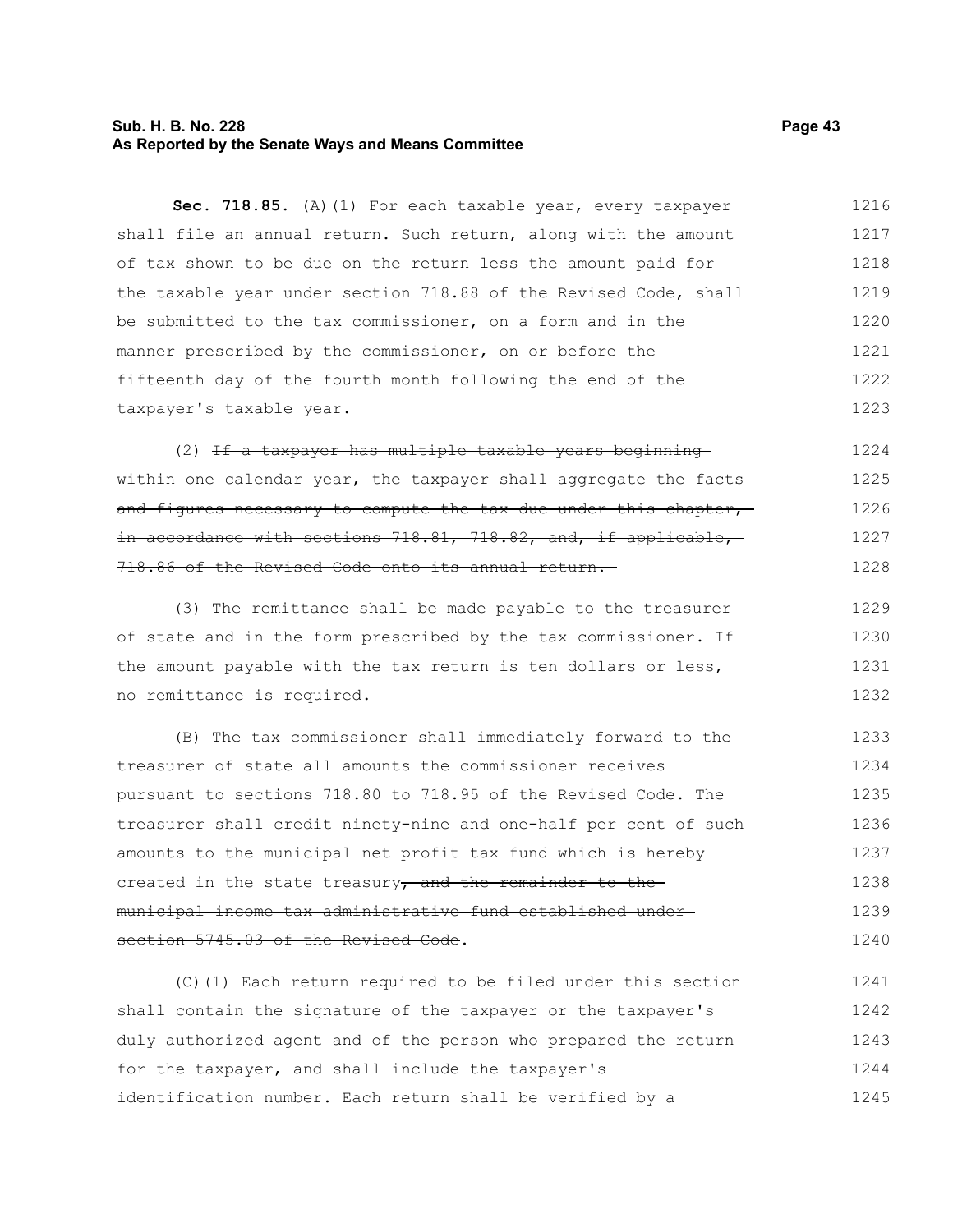#### **Sub. H. B. No. 228 Page 44 As Reported by the Senate Ways and Means Committee**

declaration under penalty of perjury.

(2)(a) The tax commissioner may require a taxpayer to include, with each annual tax return, amended return, or request for refund filed with the commissioner under sections 718.80 to 718.95 of the Revised Code, copies of any relevant documents or other information. 1248 1249 1250 1251

(b) A taxpayer that files an annual tax return electronically through the Ohio business gateway or in another manner as prescribed by the tax commissioner shall either submit the documents required under this division electronically as prescribed at the time of filing or, if electronic submission is not available, mail the documents to the tax commissioner. The department of taxation shall publish a method of electronically submitting the documents required under this division on or before January 1, 2019. 1252 1253 1254 1255 1256 1257 1258 1259 1260

(3) After a taxpayer files a tax return, the tax commissioner may request, and the taxpayer shall provide, any information, statements, or documents required to determine and verify the taxpayer's municipal income tax. 1261 1262 1263 1264

(D)(1)(a) Any taxpayer that has duly requested an automatic extension for filing the taxpayer's federal income tax return shall automatically receive an extension for the filing of a tax return with the commissioner under this section. The extended due date of the return shall be the fifteenth day of the tenth month after the last day of the taxable year to which the return relates. 1265 1266 1267 1268 1269 1270 1271

(b) A taxpayer that has not requested or received a sixmonth extension for filing the taxpayer's federal income tax return may request that the commissioner grant the taxpayer a 1272 1273 1274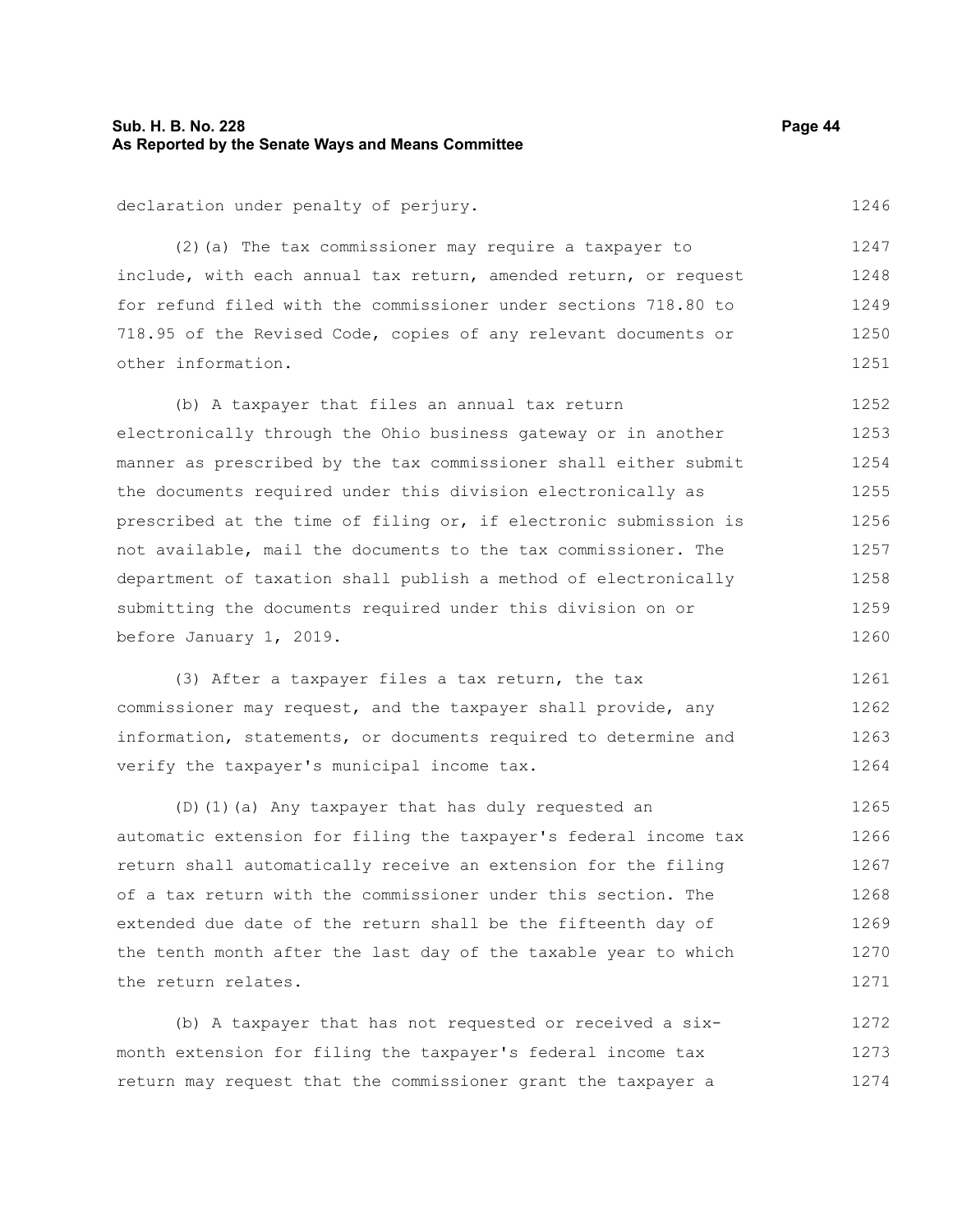#### **Sub. H. B. No. 228 Page 45 As Reported by the Senate Ways and Means Committee**

six-month extension of the date for filing the taxpayer's municipal income tax return. If the commissioner receives the request on or before the date the municipal income tax return is due, the commissioner shall grant the taxpayer's extension request. 1275 1276 1277 1278 1279

(c) An extension of time to file under division (D)(1) of this section is not an extension of the time to pay any tax due unless the tax commissioner grants an extension of that date. 1280 1281 1282

(2) If the commissioner considers it necessary in order to ensure payment of a tax imposed in accordance with section 718.04 of the Revised Code, the commissioner may require taxpayers to file returns and make payments otherwise than as provided in this section, including taxpayers not otherwise required to file annual returns. 1283 1284 1285 1286 1287 1288

(E) Each return required to be filed in accordance with this section shall include a box that the taxpayer may check to authorize another person, including a tax return preparer who prepared the return, to communicate with the tax commissioner about matters pertaining to the return. The return or instructions accompanying the return shall indicate that by checking the box the taxpayer authorizes the commissioner to contact the preparer or other person concerning questions that arise during the examination or other review of the return and authorizes the preparer or other person only to provide the commissioner with information that is missing from the return, to contact the commissioner for information about the examination or other review of the return or the status of the taxpayer's refund or payments, and to respond to notices about mathematical errors, offsets, or return preparation that the taxpayer has received from the commissioner and has shown to the 1289 1290 1291 1292 1293 1294 1295 1296 1297 1298 1299 1300 1301 1302 1303 1304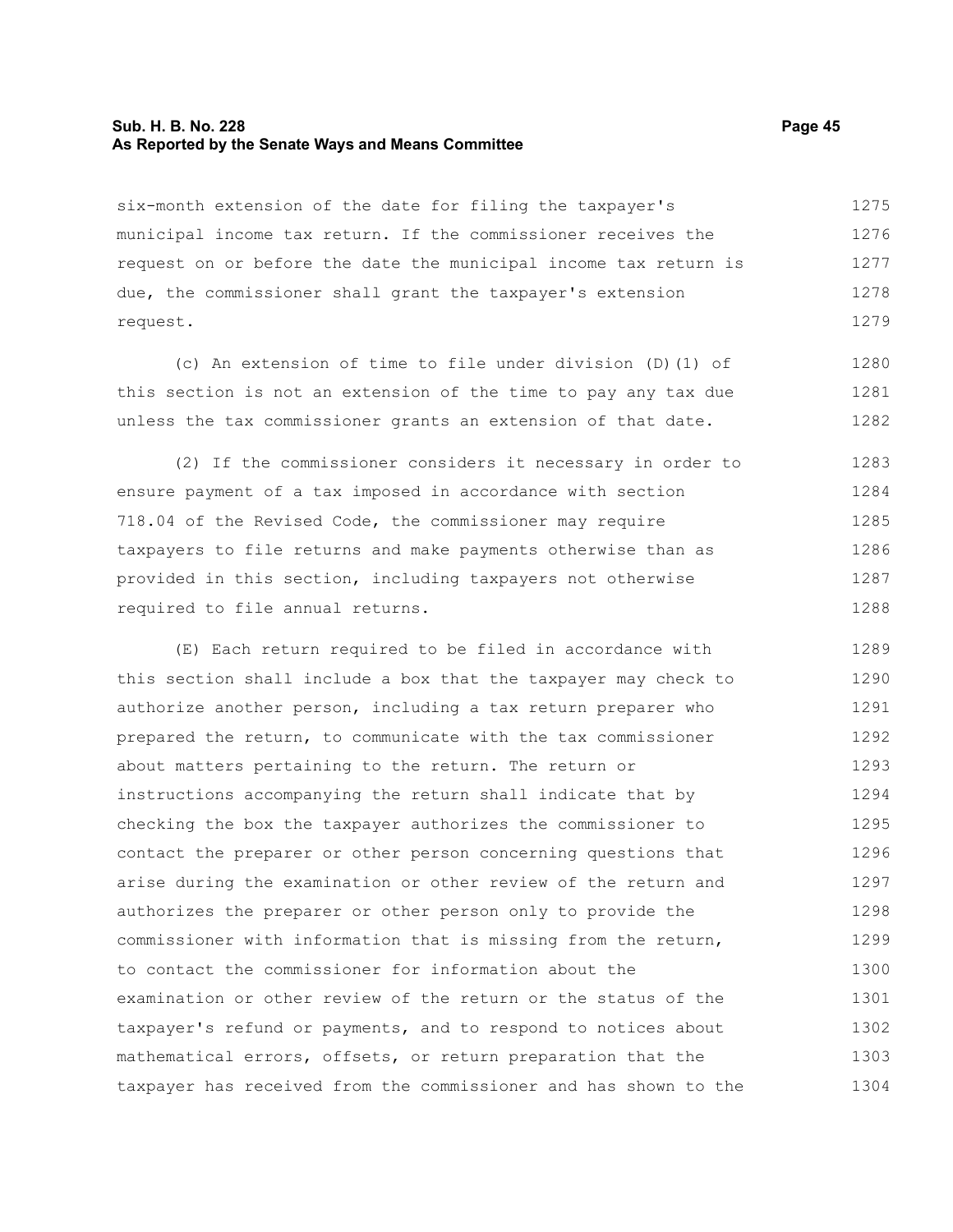#### **Sub. H. B. No. 228 Page 46 As Reported by the Senate Ways and Means Committee**

preparer or other person.

(F) When income tax returns or other documents require the signature of a tax return preparer, the tax commissioner shall accept a facsimile or electronic version of such a signature in lieu of a manual signature. 1306 1307 1308 1309

**Sec. 718.90.** (A) If any taxpayer required to file a return under section 718.80 to 718.95 of the Revised Code fails to file the return within the time prescribed, files an incorrect return, or fails to remit the full amount of the tax due for the period covered by the return, the tax commissioner may make an assessment against the taxpayer for any deficiency for the period for which the return or tax is due, based upon any information in the commissioner's possession. 1310 1311 1312 1313 1314 1315 1316 1317

The tax commissioner shall not make or issue an assessment against a taxpayer more than three years after the later of the date the return subject to assessment was required to be filed or the date the return was filed. Such time limit may be extended if both the taxpayer and the commissioner consent in writing to the extension. Any such extension shall extend the three-year time limit in section 718.91 of the Revised Code for the same period of time. There shall be no bar or limit to an assessment against a taxpayer that fails to file a return subject to assessment as required by sections 718.80 to 718.95 of the Revised Code, or that files a fraudulent return. The commissioner shall give the taxpayer assessed written notice of the assessment as provided in section 5703.37 of the Revised Code. With the notice, the commissioner shall provide instructions on how to petition for reassessment and request a hearing on the petition. 1318 1319 1320 1321 1322 1323 1324 1325 1326 1327 1328 1329 1330 1331 1332 1333

(B) Unless the taxpayer assessed files with the tax 1334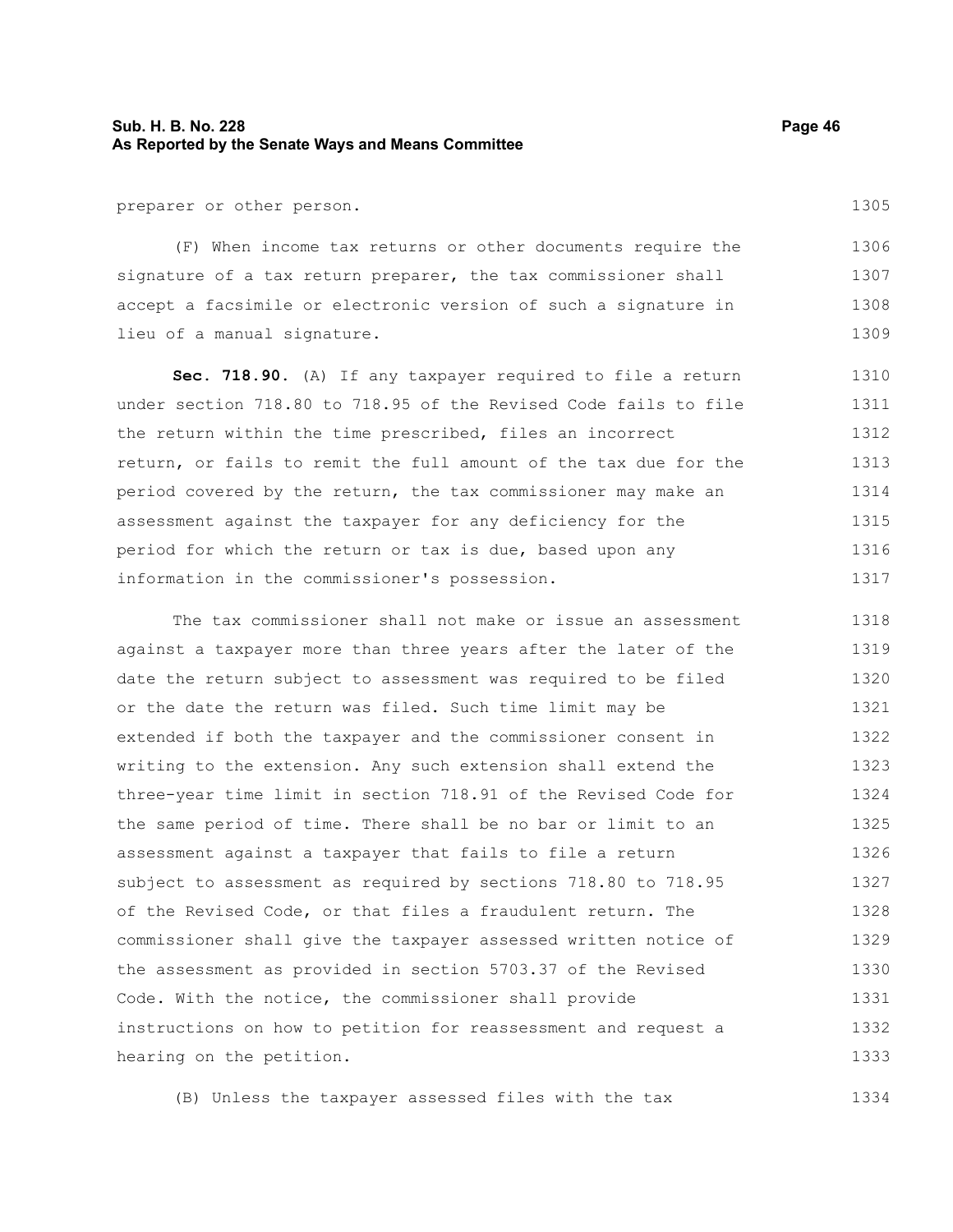#### **Sub. H. B. No. 228 Page 47 As Reported by the Senate Ways and Means Committee**

commissioner within sixty days after service of the notice of assessment, either personally or by certified mail, a written petition for reassessment signed by the authorized agent of the taxpayer assessed having knowledge of the facts, the assessment becomes final, and the amount of the assessment is due and payable from the taxpayer to the treasurer of state. The petition shall indicate the taxpayer's objections, but additional objections may be raised in writing if received by the commissioner prior to the date shown on the final determination. If the petition has been properly filed, the commissioner shall proceed under section 5703.60 of the Revised Code. 1335 1336 1337 1338 1339 1340 1341 1342 1343 1344 1345 1346

(C) After an assessment becomes final, if any portion of the assessment remains unpaid, including accrued interest, a certified copy of the tax commissioner's entry making the assessment final may be filed in the office of the clerk of the court of common pleas in the county in which the taxpayer has an office or place of business in this state, the county in which the taxpayer's statutory agent is located, or Franklin county. 1347 1348 1349 1350 1351 1352 1353

Immediately upon the filing of the entry, the clerk shall enter a judgment against the taxpayer assessed in the amount shown on the entry. The judgment may be filed by the clerk in a loose-leaf book entitled "special judgments for municipal income taxes," and shall have the same effect as other judgments. Execution shall issue upon the judgment upon the request of the tax commissioner, and all laws applicable to sales on execution shall apply to sales made under the judgment. 1354 1355 1356 1357 1358 1359 1360 1361

If the assessment is not paid in its entirety within sixty days after the day the assessment was issued, the portion of the assessment consisting of tax due shall bear interest at the rate 1362 1363 1364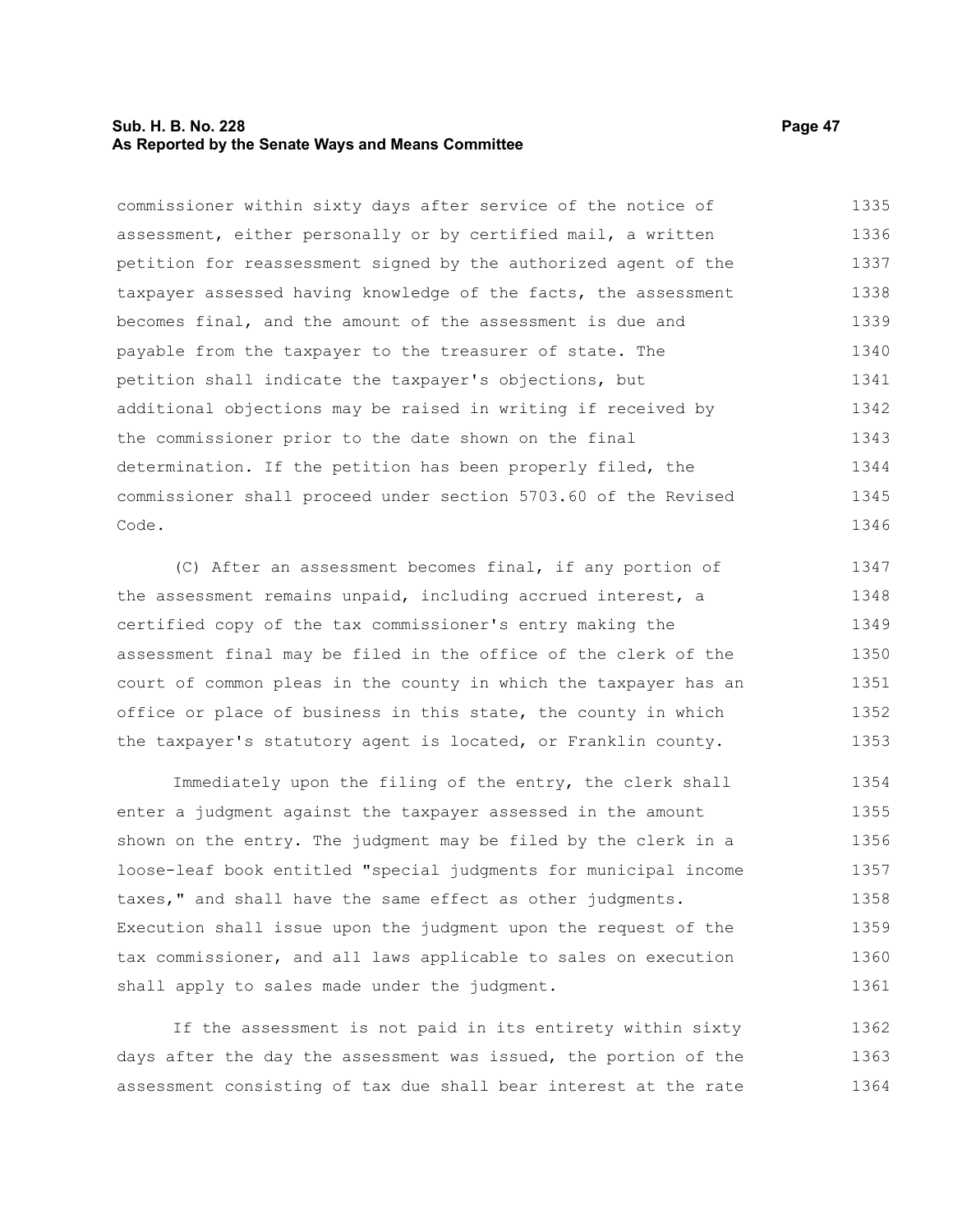#### **Sub. H. B. No. 228 Page 48 As Reported by the Senate Ways and Means Committee**

per annum prescribed by section 5703.47 of the Revised Code from

the day the commissioner issues the assessment until the assessment is paid or until it is certified to the attorney general for collection under section 131.02 of the Revised Code, whichever comes first. If the unpaid portion of the assessment is certified to the attorney general for collection, the entire unpaid portion of the assessment shall bear interest at the rate per annum prescribed by section 5703.47 of the Revised Code from the date of certification until the date it is paid in its entirety. Interest shall be paid in the same manner as the tax and may be collected by issuing an assessment under this section.  $(D)$  All (D)(1) Except as provided in division (D)(2) of this section, all money collected under this section shall be credited to the municipal net profit tax fund and distributed to the municipal corporation to which the money is owed based on the assessment issued under this section. (2) The attorney general may assess collection costs as authorized under section 109.08, 109.081, or 131.02 of the Revised Code on amounts collected under this section, which shall be credited to the attorney general claims fund created under section 109.081 of the Revised Code. (E) If the tax commissioner believes that collection of the tax will be jeopardized unless proceedings to collect or secure collection of the tax are instituted without delay, the commissioner may issue a jeopardy assessment against the 1366 1367 1368 1369 1370 1371 1372 1373 1374 1375 1376 1377 1378 1379 1380 1381 1382 1383 1384 1385 1386 1387 1388 1389 1390

taxpayer liable for the tax. Immediately upon the issuance of the jeopardy assessment, the commissioner shall file an entry with the clerk of the court of common pleas in the manner prescribed by division (C) of this section. Notice of the 1391 1392 1393 1394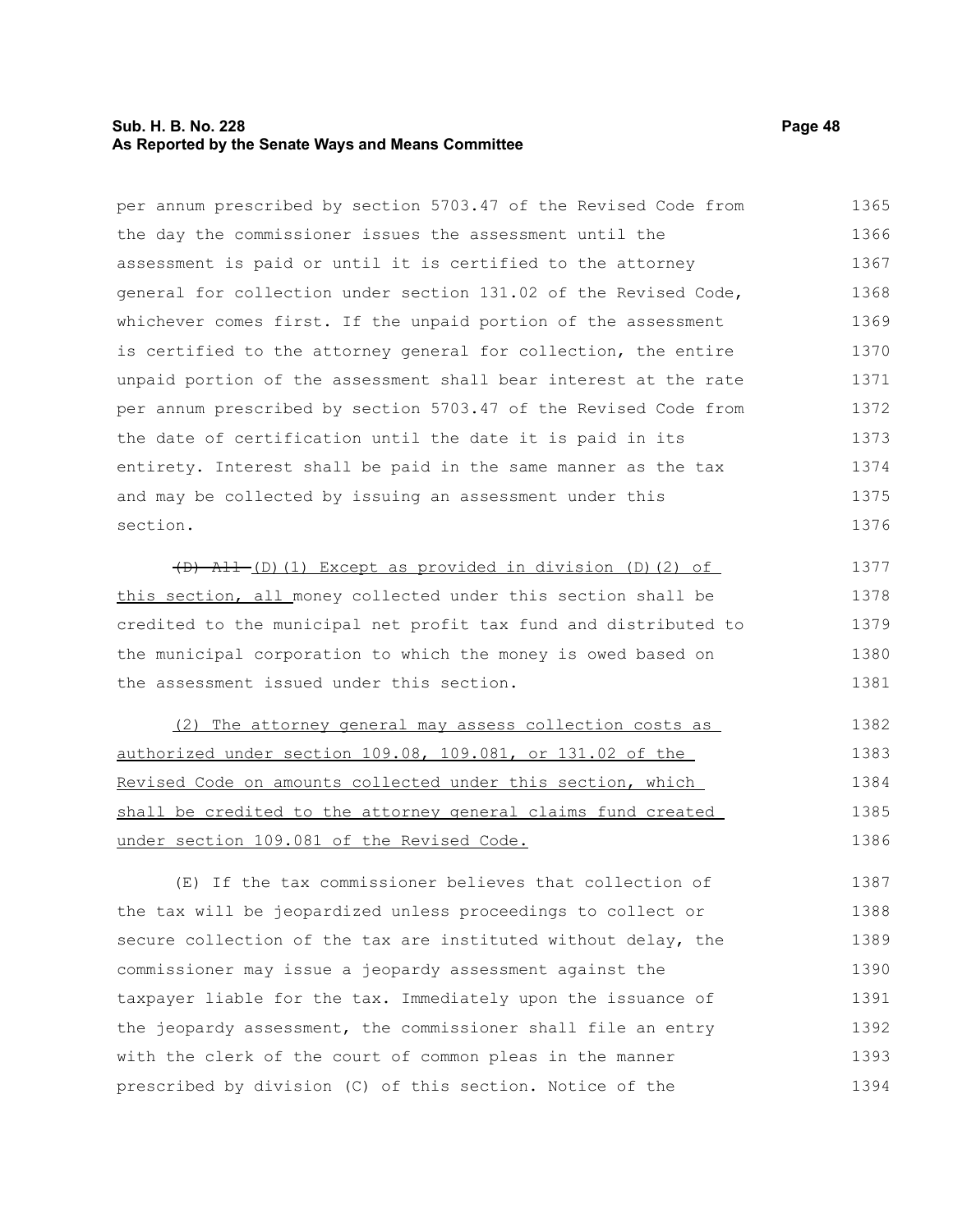#### **Sub. H. B. No. 228 Page 49 As Reported by the Senate Ways and Means Committee**

jeopardy assessment shall be served on the taxpayer assessed or the taxpayer's legal representative in the manner provided in section 5703.37 of the Revised Code within five days of the filing of the entry with the clerk. The total amount assessed is immediately due and payable, unless the taxpayer assessed files a petition for reassessment in accordance with division (B) of this section and provides security in a form satisfactory to the commissioner and in an amount sufficient to satisfy the unpaid balance of the assessment. Full or partial payment of the assessment does not prejudice the commissioner's consideration of the petition for reassessment. 1395 1396 1397 1398 1399 1400 1401 1402 1403 1404 1405

(F) Notwithstanding the fact that a petition for reassessment is pending, the taxpayer may pay all or a portion of the assessment that is the subject of the petition. The acceptance of a payment by the treasurer of state does not prejudice any claim for refund upon final determination of the petition. 1406 1407 1408 1409 1410 1411

If upon final determination of the petition an error in the assessment is corrected by the tax commissioner, upon petition so filed or pursuant to a decision of the board of tax appeals or any court to which the determination or decision has been appealed, so that the amount due from the taxpayer under the corrected assessment is less than the portion paid, there shall be issued to the taxpayer, its assigns, or legal representative a refund in the amount of the overpayment as provided by section 718.91 of the Revised Code, with interest on that amount as provided by that section. 1412 1413 1414 1415 1416 1417 1418 1419 1420 1421

#### **Sec. 5703.77.** (A) As used in this section:

(1) "Taxpayer" means a person subject to or previously subject to a tax or fee, a person that remits a tax or fee, or a 1423 1424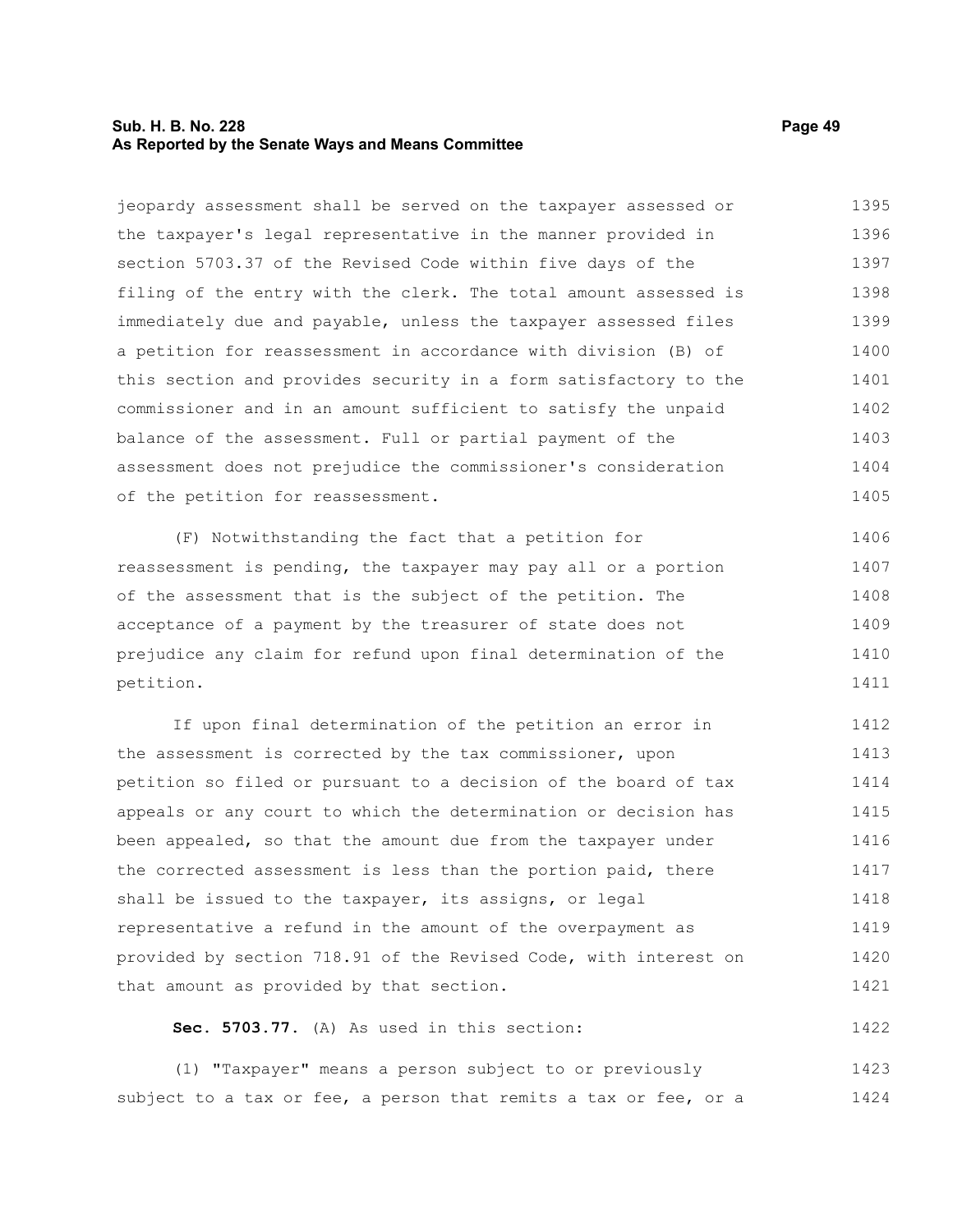#### **Sub. H. B. No. 228 Page 50 As Reported by the Senate Ways and Means Committee**

person required to or previously required to withhold or collect and remit a tax or fee on behalf of another person. 1425 1426

(2) "Tax or fee" means a tax or fee administered by the tax commissioner. 1427 1428

(3) "Credit account balance" means the amount of a tax or fee that a taxpayer remits to the state in excess of the amount required to be remitted, after accounting for factors applicable to the taxpayer such as accelerated payments, estimated payments, tax credits, and tax credit balances that may be carried forward. 1429 1430 1431 1432 1433 1434

(4) "Tax debt" means an unpaid tax or fee or any unpaid penalty, interest, or additional charge on such a tax or fee due the state. 1435 1436 1437

(B) As soon as practicable, but not later than sixty days before the expiration of the period of time during which a taxpayer may file a refund application for a tax or fee, the tax commissioner shall review the taxpayer's accounts for the tax or fee and notify the taxpayer of any credit account balance for which the commissioner is required to issue a refund if the taxpayer were to file a refund application for that balance, regardless of whether the taxpayer files a refund application or amended return with respect to that tax or fee. The notice shall be made using contact information for the taxpayer on file with the commissioner. 1438 1439 1440 1441 1442 1443 1444 1445 1446 1447 1448

(C) Notwithstanding sections 128.47, 718.91, 3734.905, 4307.05, 5726.30, 5727.28, 5727.42, 5727.91, 5728.061, 5735.122, 5736.08, 5739.07, 5739.104, 5741.10, 5743.05, 5743.53, 5747.11, 5749.08, 5751.08, 5753.06, and any other section of the Revised Code governing refunds of taxes or fees, the commissioner may 1449 1450 1451 1452 1453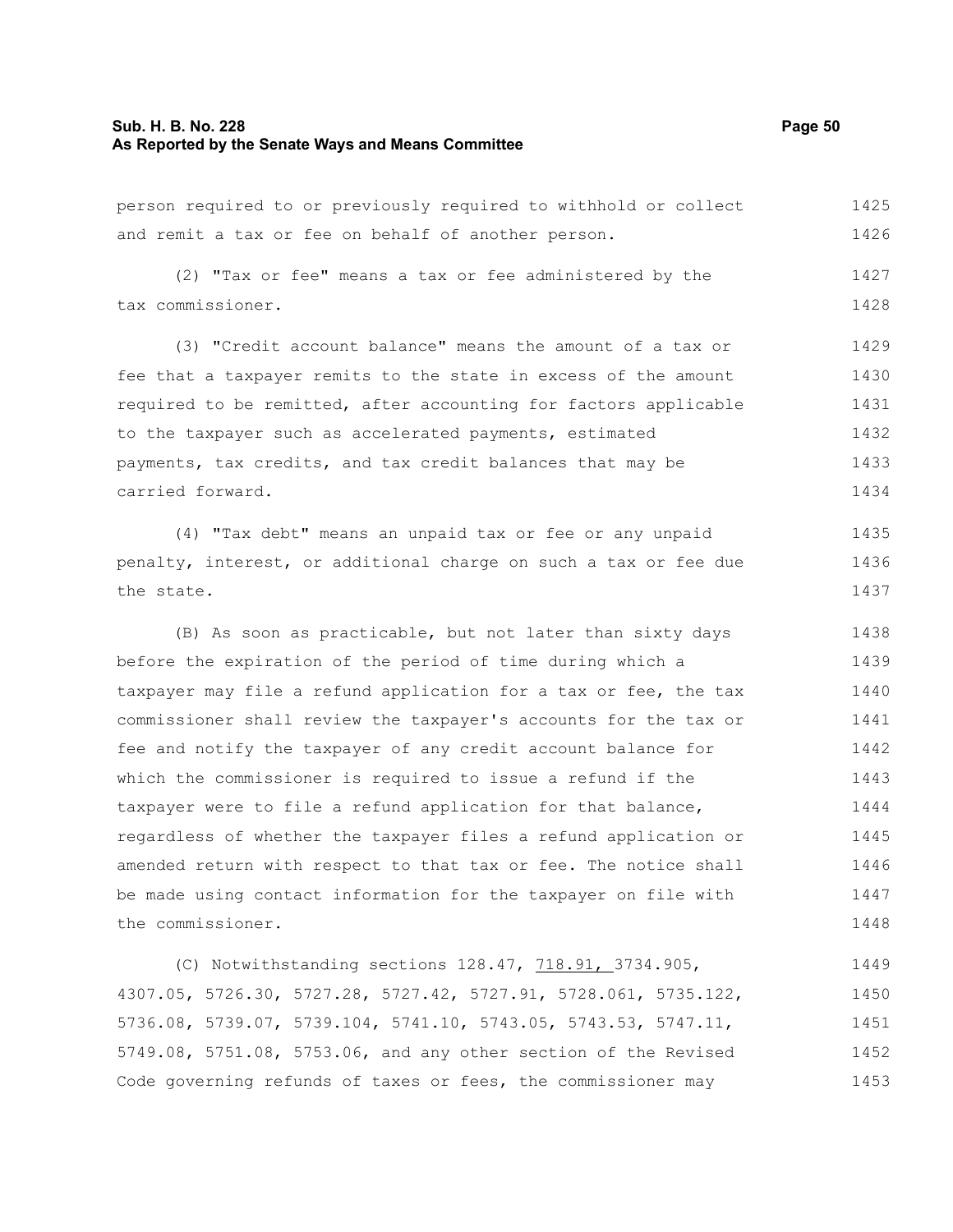#### **Sub. H. B. No. 228 Page 51 As Reported by the Senate Ways and Means Committee**

apply the amount of any credit account balance for which the commissioner is required to issue a refund if the taxpayer were to file a refund application for that balance as a credit against the taxpayer's liability for the tax or fee in the taxpayer's next reporting period for that tax or fee or issue a refund of that credit account balance to the taxpayer, subject to division (D) of this section. 1454 1455 1456 1457 1458 1459 1460

(D) Before issuing a refund to a taxpayer under division (C) of this section, the tax commissioner shall withhold from that refund the amount of any of the taxpayer's tax debt certified to the attorney general under section 131.02 of the Revised Code and the amount of the taxpayer's liability, if any, for a tax or fee. The commissioner shall apply any amount withheld first in satisfaction of the amount of the taxpayer's certified tax debt and then in satisfaction of the taxpayer's liability. If the credit account balance originates from the tax administered under sections 718.80 to 718.95 of the Revised Code, it may be applied only against the taxpayer's certified tax debt or tax liability due under those sections. 1461 1462 1463 1464 1465 1466 1467 1468 1469 1470 1471 1472

(E) The tax commissioner may adopt rules to administer this section. 1473 1474

**Section 2.** That existing sections 718.01, 718.80, 718.81, 718.83, 718.85, 718.90, and 5703.77 of the Revised Code are hereby repealed. 1475 1476 1477

**Section 3.** (A) The amendment by this act of section 718.01 and division (B) of section 718.81 of the Revised Code applies to municipal taxable years beginning on and after January 1, 2020. 1478 1479 1480 1481

(B) Except as provided in division (A) of this section,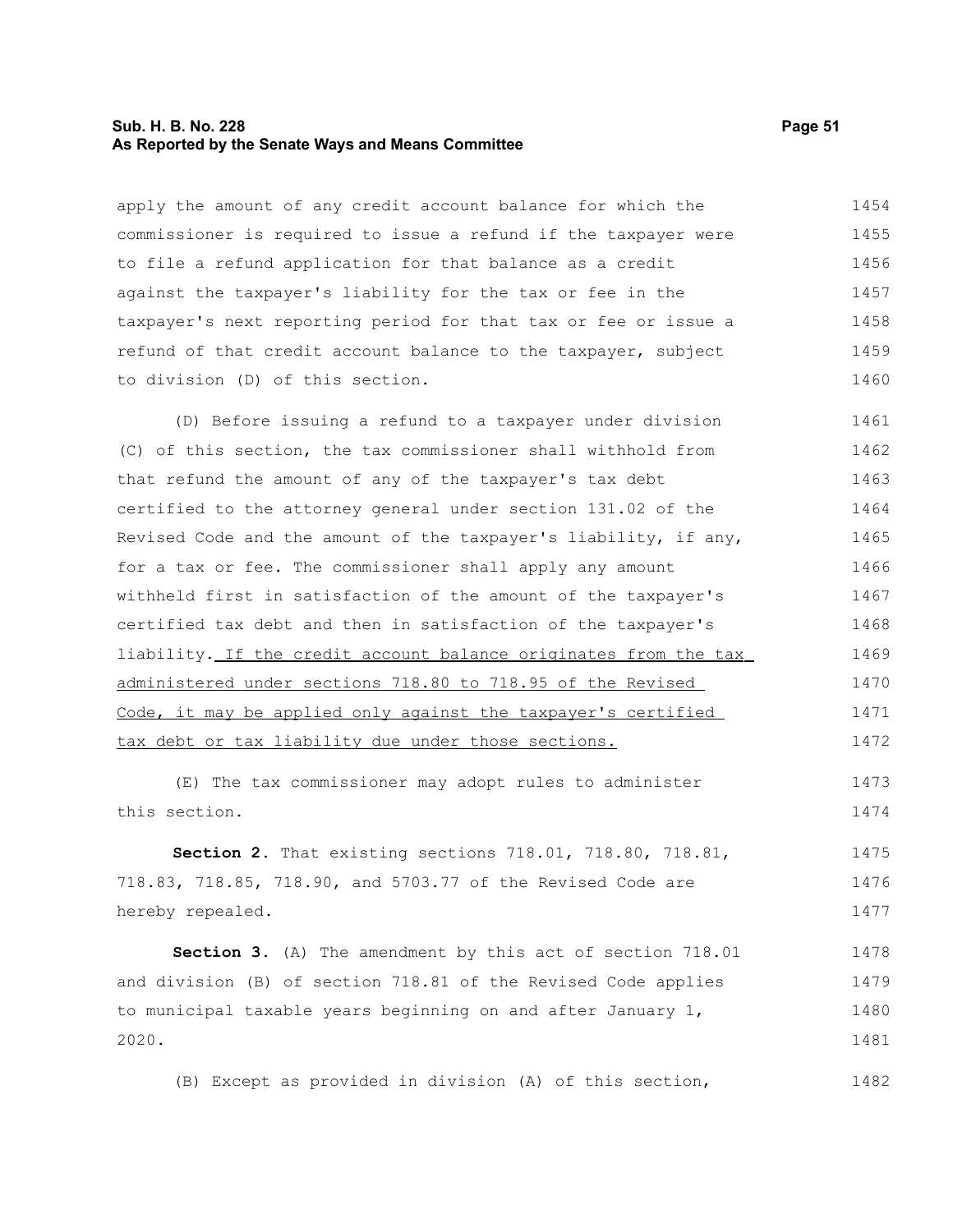#### **Sub. H. B. No. 228 Page 52 As Reported by the Senate Ways and Means Committee**

the amendment by this act of sections 718.80, 718.81, and 718.85 of the Revised Code applies to municipal taxable years beginning on or after January 1, 2022. 1483 1484 1485

**Section 4.** With respect to the world wide web portal required to be established under section 718.841 of the Revised Code, the Department of Taxation shall make the portal available to municipal corporations for the exchange of information required by division (C)(1) of section 718.80 of the Revised Code and divisions  $(B)$ ,  $(C)$ , and  $(D)$  of section 718.84 of the Revised Code upon the effective date of the enactment by this act of section 718.841 of the Revised Code, and shall continue to add functionality to the portal until such time that the portal is capable of handling the exchange of all information necessary to be exchanged for the purposes of administering sections 718.80 to 718.95 of the Revised Code. 1486 1487 1488 1489 1490 1491 1492 1493 1494 1495 1496 1497

**Section 5.** (A) The Governor may execute a Governor's Deed in the name of the State conveying to Yukon Investments, LLC, an Ohio limited liability company, and its successors and assigns, or to an alternate purchaser or purchasers, and to the alternate purchaser or purchaser's successors and assigns, all of the State's right, title and interest in the following described real estate: 1498 1499 1500 1501 1502 1503 1504

Situated in the City of Cincinnati, County of Hamilton, and State of Ohio in Section 8, Township 3, Fractional Range 2, Miami Purchase, and more particularly described as follows: 1505 1506 1507

Beginning at the northwest corner of McMillan Street and Melrose Avenue, thence N 0° 10' E along the west line of Melrose Avenue 330 feet; thence N 89° 40' W parallel with Wm. Howard Taft Road 45.72 feet; thence north parallel with Chatham Street 0.78 feet to a point 168 feet south of the south line of Wm. 1508 1509 1510 1511 1512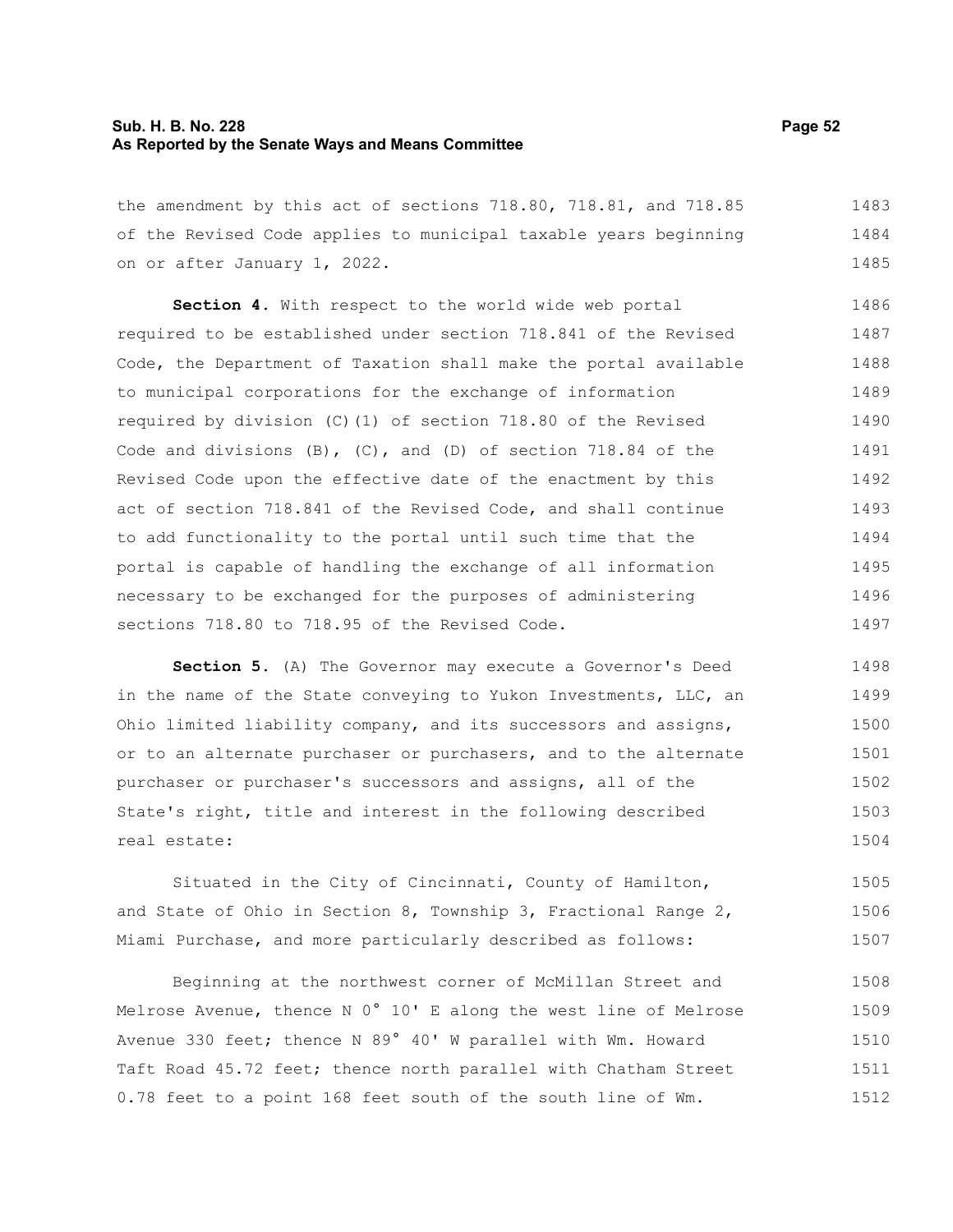#### **Sub. H. B. No. 228 Page 53 As Reported by the Senate Ways and Means Committee**

Howard Taft Road; thence N 89° 40' W parallel with Wm. Howard Taft Road 75 feet; thence north parallel with Chatham Street 35.07 feet; thence N 89° 53' W parallel with the original north line of McMillan Street 28 feet to a point 132 feet east of the east line of Chatham Street; thence south parallel with Chatham Street 375 feet to the north line of McMillan Street; thence along the northerly line of McMillan Street the following courses and distances: N 73° 03' E 29.01 feet, S 89° 53' E 44.46 feet and N 89° 58' E 75.54 feet to the place of beginning. 1513 1514 1515 1516 1517 1518 1519 1520 1521

Being the same premises described in Deed from the Ambassador Corporation to Colonial Stores Incorporated dated November 29, 1966, and recorded in Deed Book 3518, Page 800, Deed Records of Hamilton County, Ohio. 1522 1523 1524 1525

Hamilton County Parcel Nos. 067-0002-0010-90, 067-0002- 0011-90, 067-0002-0054-90 and 067-0002-0194-90. 1526 1527

Prior Instrument Reference No.: Deed Book 4002, Page 458 1528

The foregoing legal description may be corrected or modified by the Department of Administrative Services to a final form if such corrections or modifications are needed to facilitate recordation of the deed. 1529 1530 1531 1532

(B)(1) The conveyance shall include the improvements and chattels situated on the real estate, and is subject to all easements, covenants, conditions, and restrictions of record: all legal highways and public rights-of-way; zoning, building, and other laws, ordinances, restrictions, and regulations; and real estate taxes and assessments not yet due and payable. The real estate shall be conveyed in an "as-is, where-is, with all faults" condition. 1533 1534 1535 1536 1537 1538 1539 1540

(2) The deed for the conveyance of the real estate 1541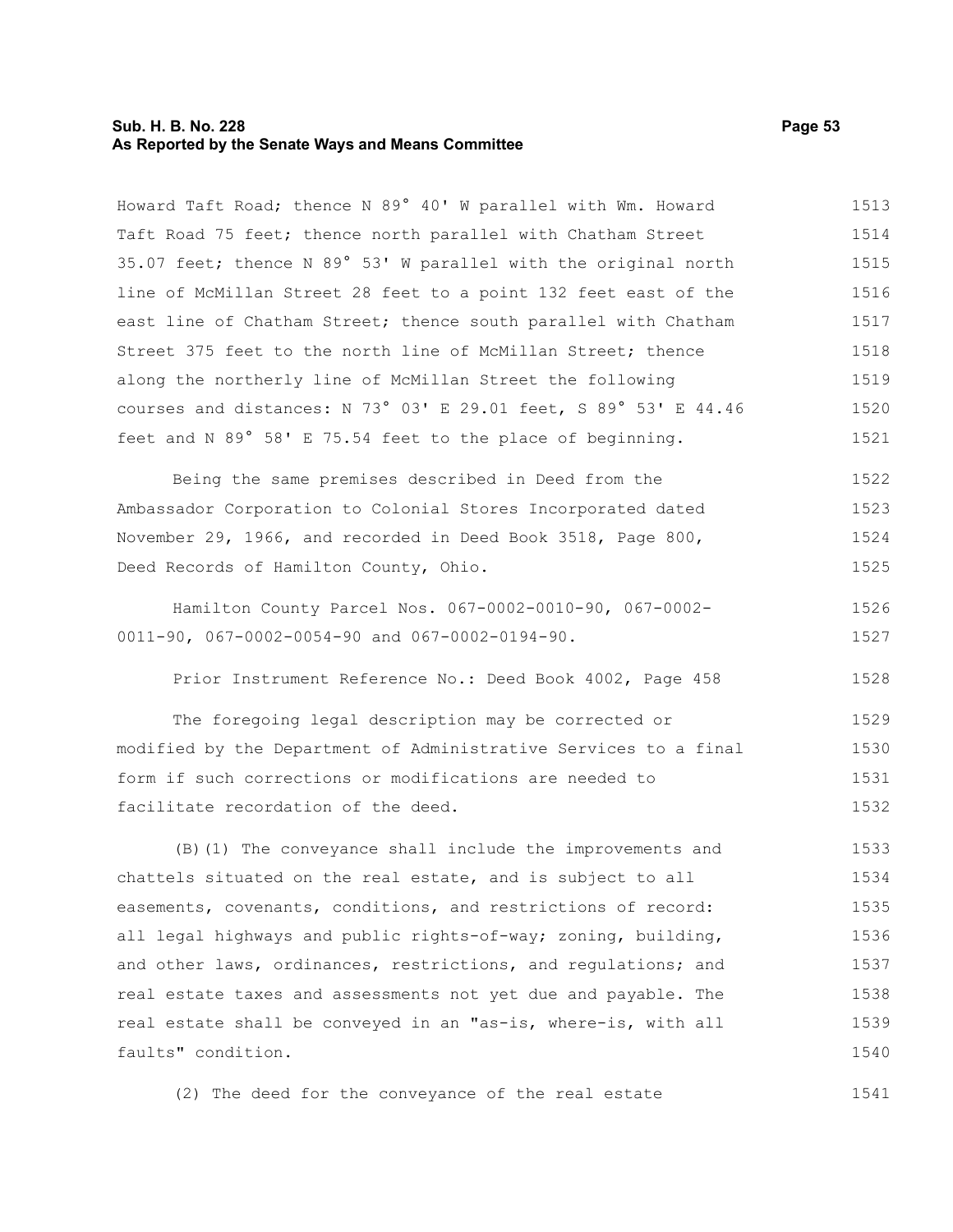#### **Sub. H. B. No. 228 Page 54 As Reported by the Senate Ways and Means Committee**

described in division (A) of this section may contain restrictions, exceptions, reservations, reversionary interests, or other terms and conditions the Director of Administrative Services and the Board of Trustees of the University of Cincinnati determine to be in the best interest of the State. 1542 1543 1544 1545 1546

(3) Subsequent to the conveyance, any restrictions, exceptions, reservations, reversionary interests, or other terms and conditions contained in the deed may be released by the State or the Board of Trustees of the University of Cincinnati without the necessity of further legislation. 1547 1548 1549 1550 1551

(C) Consideration for the conveyance of the real estate described in division (A) of this section shall be One Million Six Hundred Thousand and 00/100 Dollars (\$1,600,000.00). If Yukon Investments, LLC does not complete the purchase of the real estate described in division (A) of this section within one hundred (100) days from the effective date of this section, the Director of Administrative Services may use any reasonable method of sale considered acceptable by the Board of Trustees of the University of Cincinnati to determine an alternate purchaser or purchasers willing to complete the purchase within three (3) years after the effective date of this section. In that case, consideration for the conveyance of the real estate to an alternate purchaser or purchasers shall be at a price and pursuant to terms and conditions acceptable to the Board of Trustees of the University of Cincinnati. 1552 1553 1554 1555 1556 1557 1558 1559 1560 1561 1562 1563 1564 1565 1566

(D) The real estate described in division (A) of this section shall be sold as an entire tract and not in parcels. 1567 1568

(E) The purchaser or purchasers shall pay all costs associated with the purchase, closing and conveyance of the subject real estate, including appraisals, surveys, title 1569 1570 1571